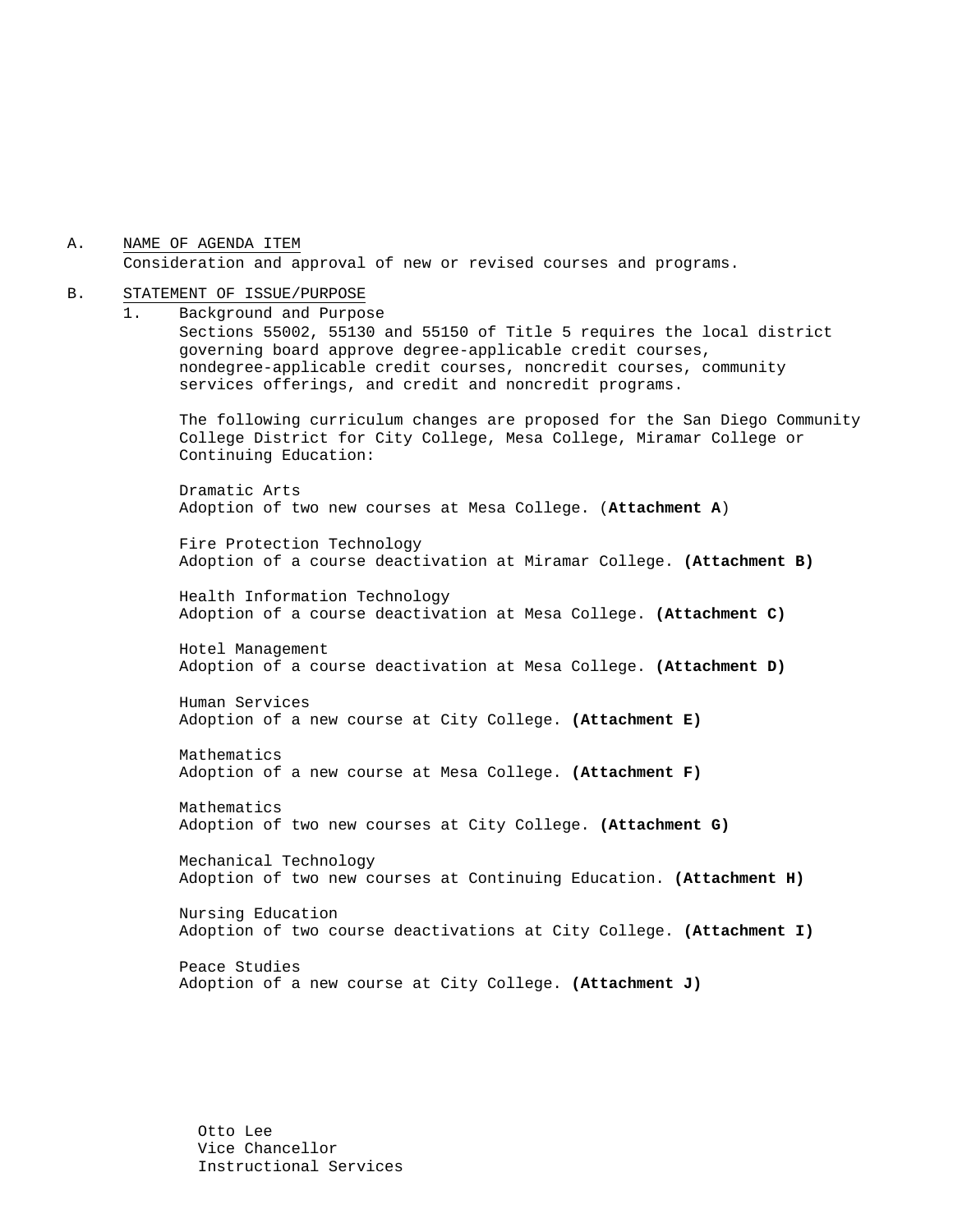Adoption of a course deactivation at City College. **(Attachment K)** Physical Education Adoption of two new courses at City College and Mesa College. **(Attachment L)** Physical Science Adoption of a new course at Mesa College. **(Attachment M)** Radiologic Technology Adoption of a course deactivation at Mesa College. **(Attachment N)** Spanish Adoption of a course deactivation at City College. **(Attachment O)** Sustainability Adoption of three new courses at City College. **(Attachment P1-P2)**  Vietnamese Adoption of a course deactivation at Mesa College. **(Attachment Q)** Agriculture Adoption of a new program at City College. **(Attachment R1-R4)** Business Studies Adoption of a revised program at City College. (**Attachment S**) Business Studies Adoption of a program deactivation at City College. (**Attachment T**) Communications Studies Adoption of a new program at City College. **(Attachment U)**  Communications Studies Adoption of a new program at Miramar College. **(Attachment V)**  Communication Studies Adoption of a program revision at City College. **(Attachment W)** Communication Studies Adoption of a program revision at Mesa College. **(Attachment X)** English as a Second Language Adoption of a new program at Continuing Education. **(Attachment Y)**  Human Services Adoption of a new program at City College. **(Attachment Z)**

Peace Studies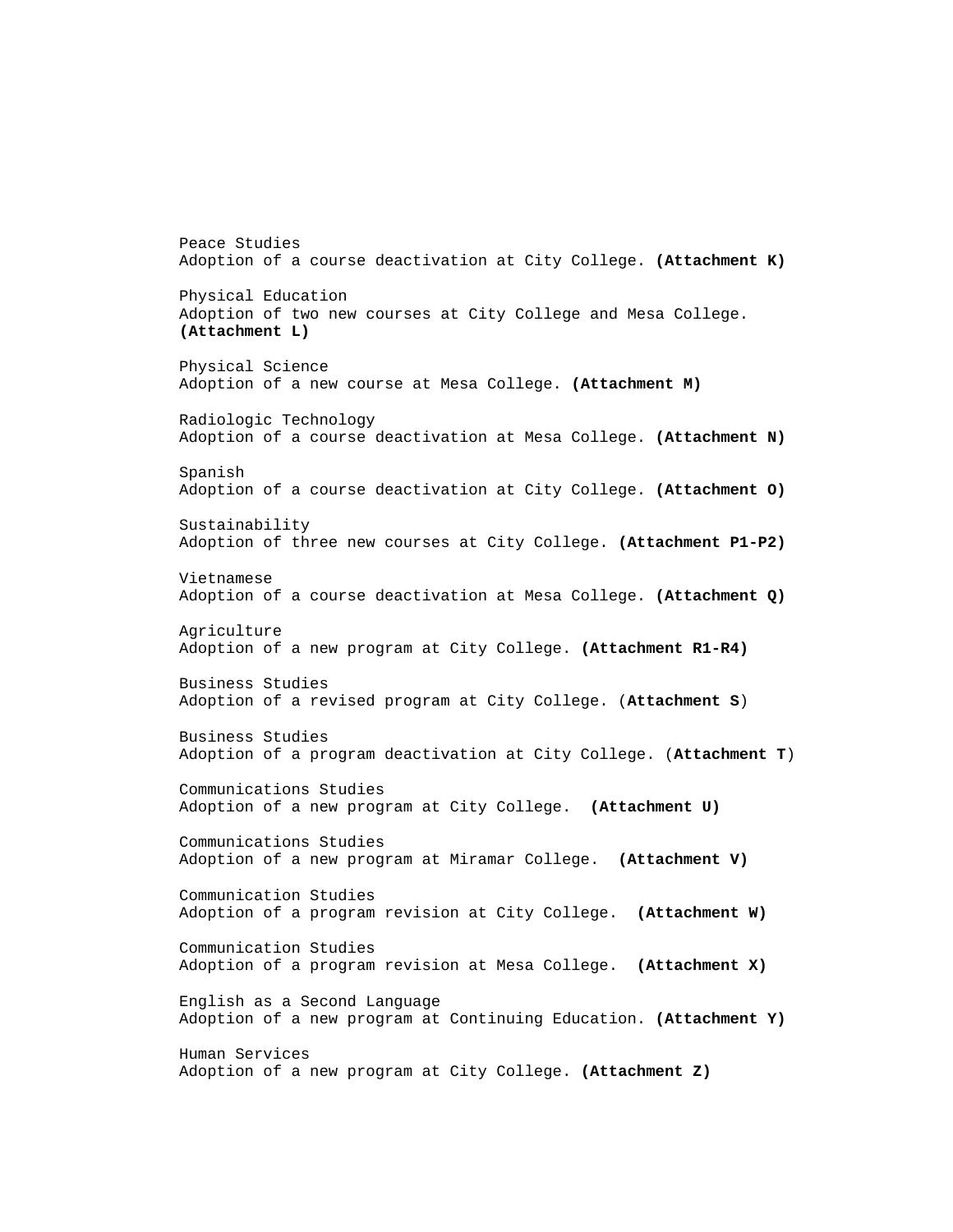Liberal Arts and Sciences Adoption of a revised program at City College. (**Attachment AA1-AA2**) Liberal Arts and Sciences Adoption of a new program at Mesa College. (**Attachment BB**) Mechanical Technology Adoption of a new program at Continuing Education. **(Attachment CC)** Musical Theater Adoption of a program revision at City College. **(Attachment DD)** Nursing Adoption of a program revision at City College. **(Attachment EE)** Photography Adoption of a program revision at City College. **(Attachment FF1-FF2)** Psychology Adoption of a new program at City College. **(Attachment GG1-GG2)** Psychology Adoption of a new program at Mesa College. **(Attachment HH1-HH2)** Sociology Adoption of a new program at Mesa College. **(Attachment II)** Sociology Adoption of a new program at Miramar College. **(Attachment JJ)** Theater Adoption of a program revision at City College. **(Attachment KK)**

2. Cost and Funding

There is no additional cost to the District

#### C. PROPOSAL

The Board of Trustees hereby grants authority to take the action outlined in Part A.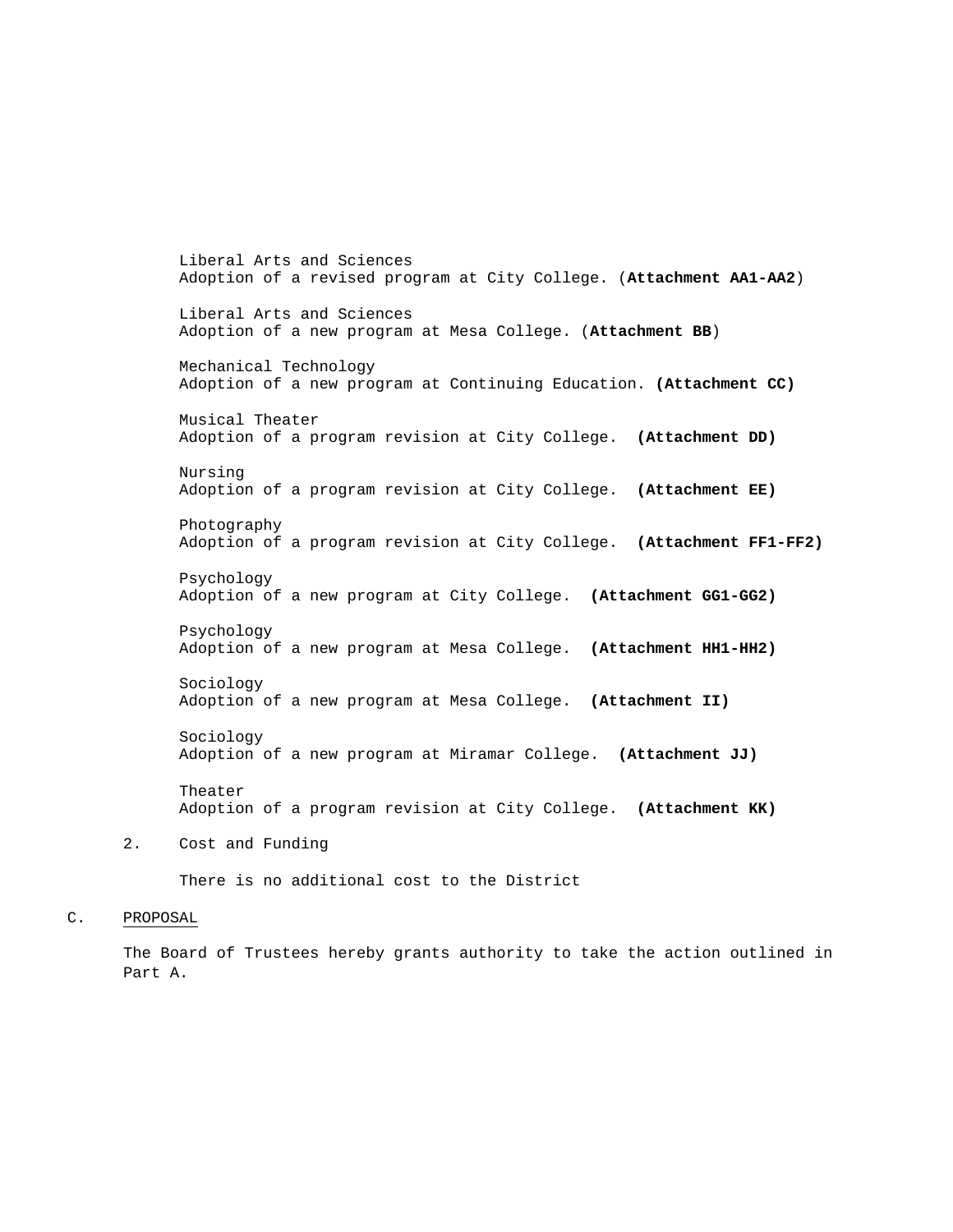Adoption of two new courses at Mesa College.

Proposed new courses at Mesa College:

#### **70 Digital Video Production for the Dramatic Arts**

#### **32 - 36 hours lecture, 48 - 54 hours lab, 3 units Letter Grade or Pass/No Pass Option**

*Prerequisite:* Dramatic Arts 119 with a grade of "C" or better, or equivalent.

*Advisory:* Dramatic Arts 112 with a grade of "C" or better, or equivalent.

This course is an introduction to digital video as it relates to the Drama. Emphasis is placed on the skills necessary to work in front of the camera and on the technical aspects of digital video production as it relates to the creation of a portfolio reel. This course is designed for Drama majors interested in creating a reel for employment purposes. (FT) Associate Degree Credit only and not Transferable.

#### **71 Digital Video Production for the Dramatic Arts II**

#### **32 - 36 hours lecture, 48 - 54 hours lab, 3 units Letter Grade or Pass/No Pass Option**

*Prerequisite:* Dramatic Arts 70 with a grade of "C" or better, or equivalent.

This course is project-based study of digital video as it relates to the Drama. Emphasis is placed on providing students with the tools and skills to create and edit a reel for self-marketing and on the use of digital video in the design process for the stage. This course is designed for Drama majors interested in creating a reel for employment purposes. (FT) Associate Degree Credit only and not Transferable.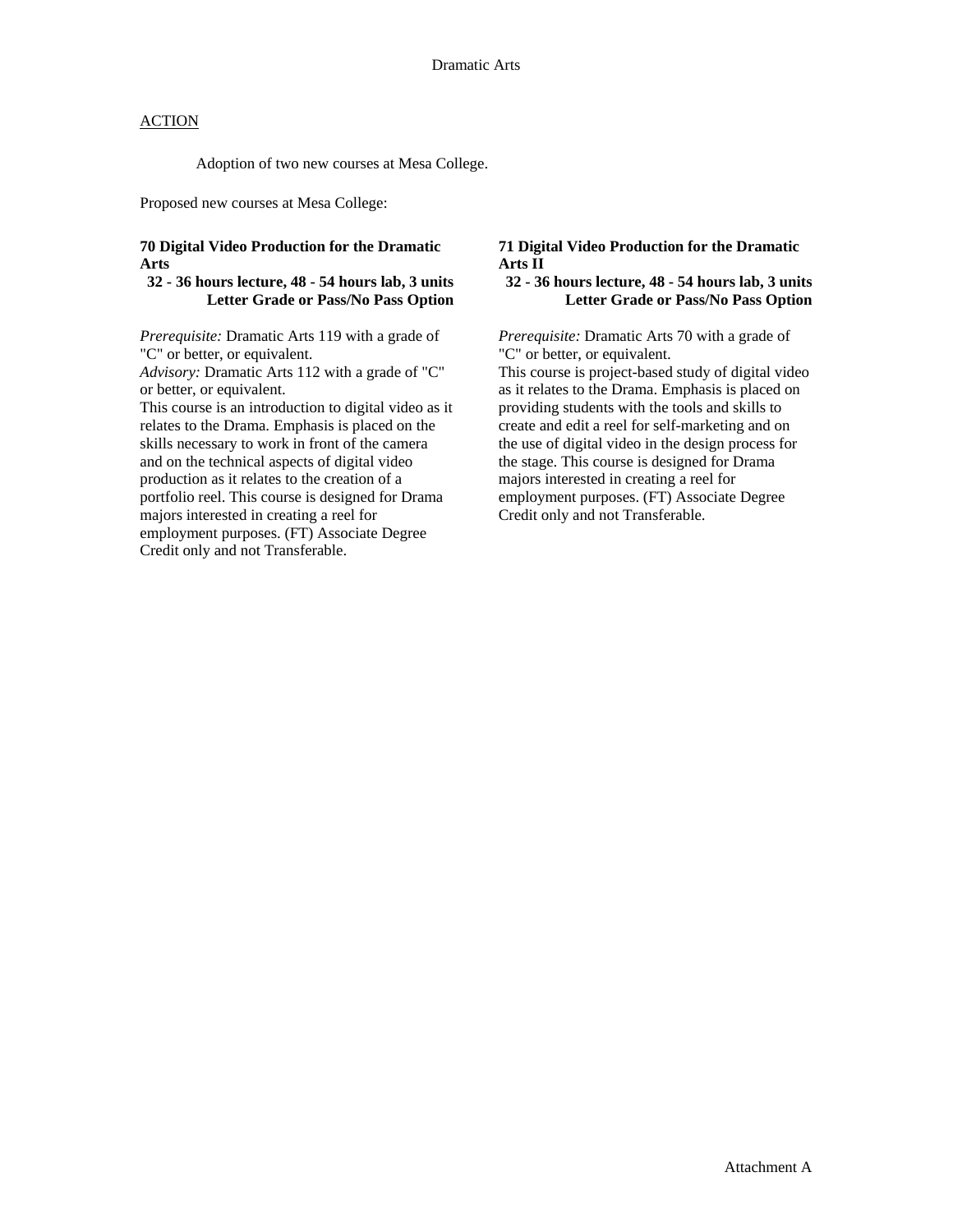Adoption of a course deactivation at Miramar College.

Proposed course deactivation at Miramar College (no longer active at any college):

## **119 Aircraft Fire Control**

**48 - 54 hours lecture, 3 units Grade Only** 

*Advisory:* English 48 and English 49 each with a grade of "C" or better, or equivalent or Assessment Skill Levels R5 and W5. This course provides students with a fundamental knowledge of factors that affect procedures for fires and other emergencies at airports or other locations involving private, commercial passenger, or military aircraft. Topics include preplanning techniques, emergency standby procedures, analysis of factors common to emergencies involving aircraft on land or water, post-accident investigations, emergency procedures, aircraft accident reports, and legal aspects of aircraft rescue and fire protection. (FT) Associate Degree Credit & transfer to CSU and/or private colleges and universities.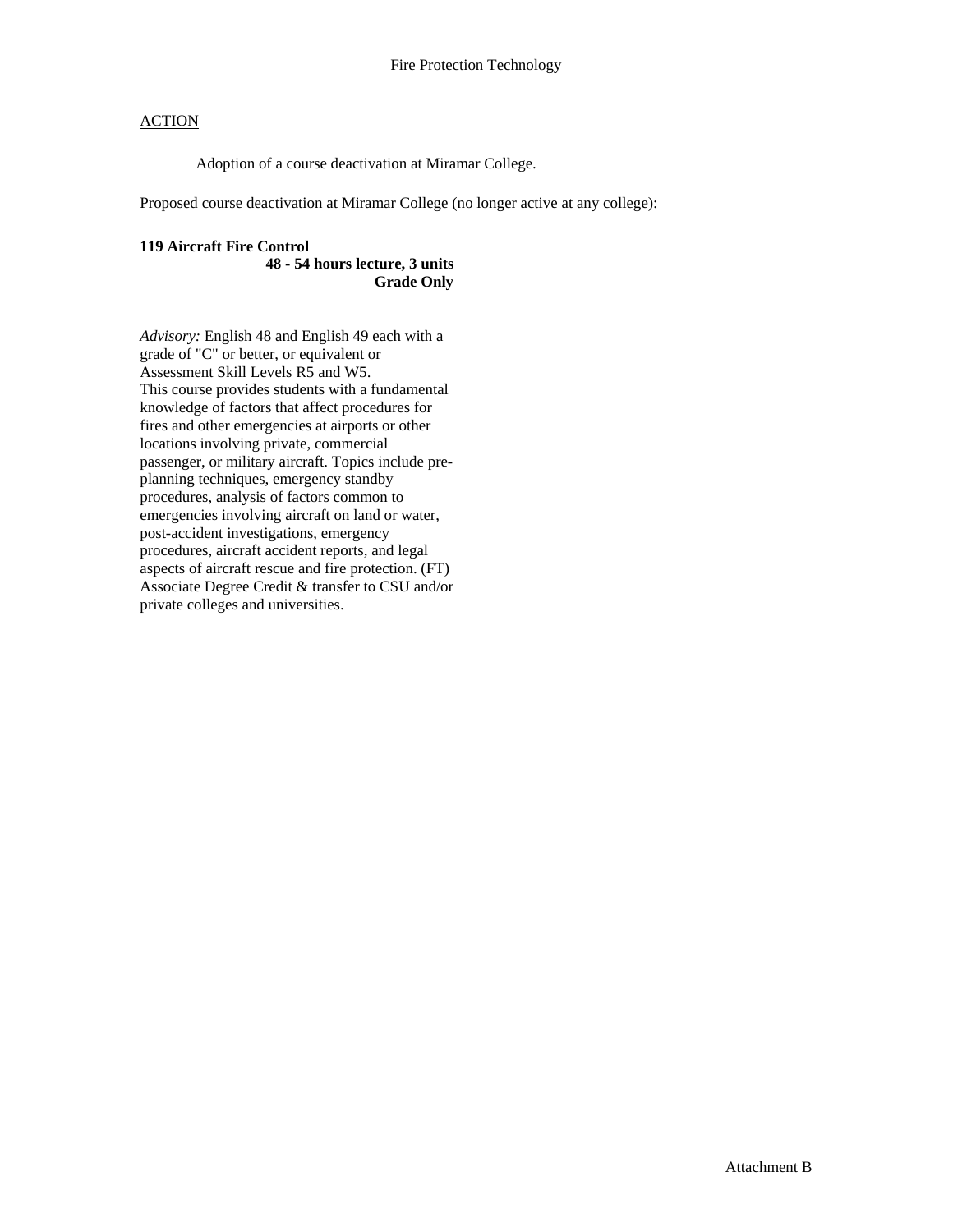Adoption of a course deactivation at Mesa College.

Proposed course deactivation at Mesa College (no longer active at any college):

#### **296 Individualized Instruction in Health Information Technology 24 - 108 hours other, 0.5-2 units Pass/No Pass**

*Limitation on Enrollment:* Concurrent enrollment in an approved course of the same discipline is required. The instructor of the related course will supply Add Code to the student, which permits registration in the course. This course provides supplemental instruction to reinforce achievement of the learning objectives of a course in the same discipline under the supervision of the instructor of the designated course. Learning activities may employ a variety of self-paced multimedia learning systems, language labs, print and electronic resources, laboratory, or field research arrangements, to assist student in reaching specific learning objectives. This open entry/open exit course is offered concurrently with designated courses. (FT) Associate Degree Credit & transfer to CSU and/or private colleges and universities.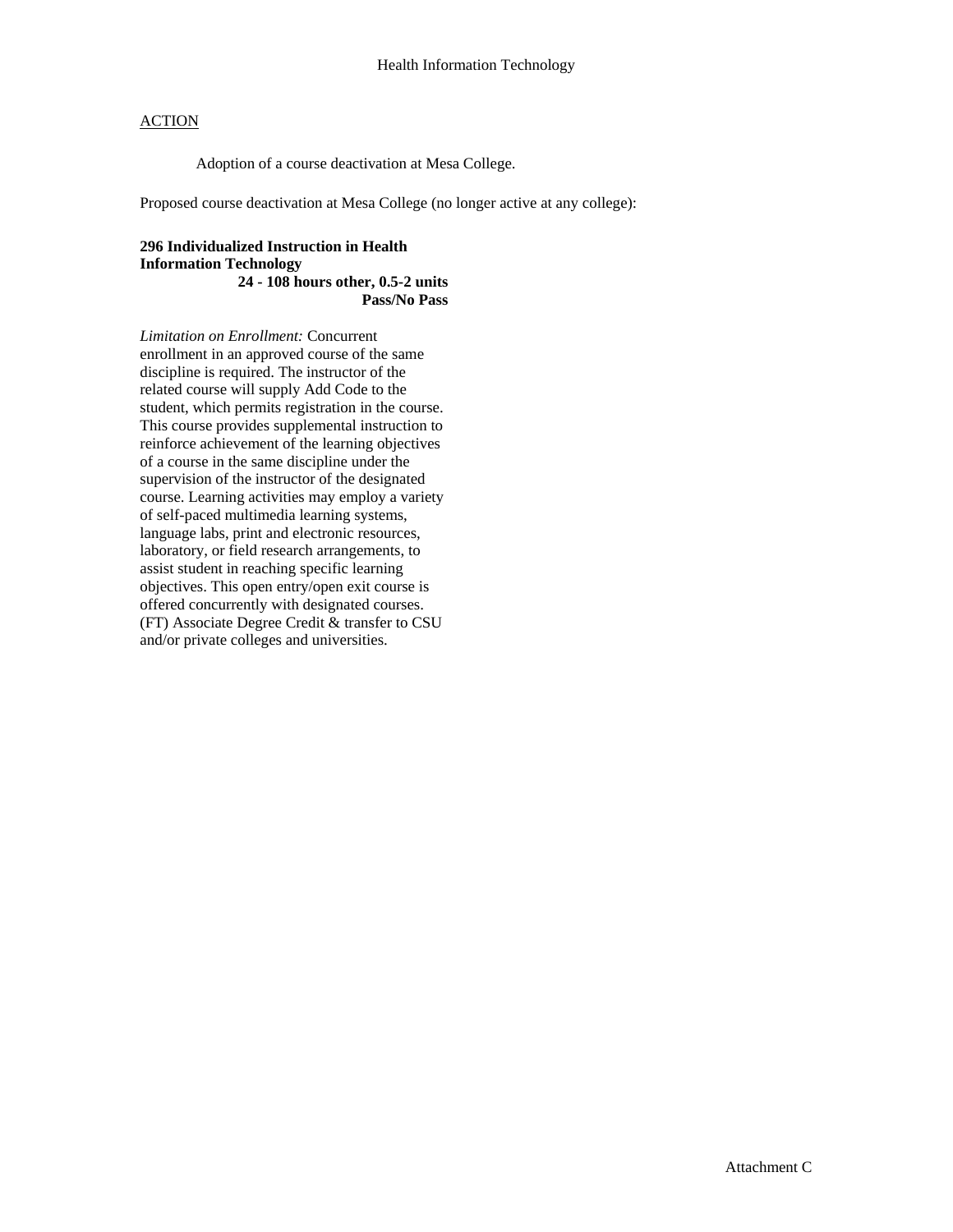Adoption of a course deactivation at Mesa College.

Proposed course deactivation at Mesa College (no longer active at any college):

#### **44 Supervised Tutoring in Hotel Management 0 units No Grade/0 Units**

This course is designed to prepare the student to succeed in the corequisite and subsequent subject matter courses. This course may be taken four times with a different corequisite subject matter course. College noncredit course.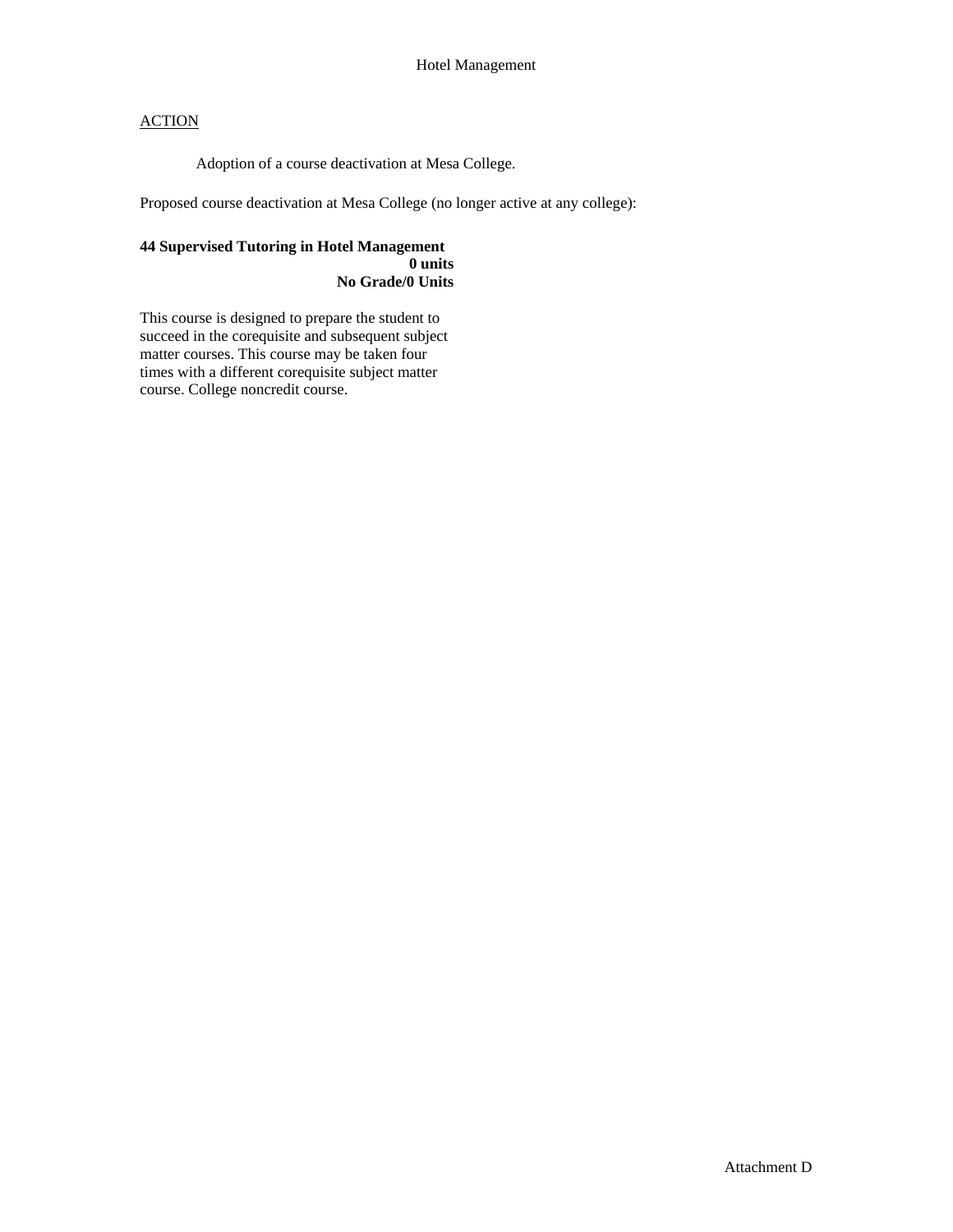Adoption of a new course at City College.

Proposed new course at City College:

### **112 Community Service Practicum 48 - 54 hours lecture, 3 units Grade Only**

*Prerequisite:* Human Services 103 with a grade of "C" or better, or equivalent or Human Services 106 with a grade of "C" or better, or equivalent. *Limitation on Enrollment:* This course is not open to students with previous credit for HUMS 113 or HUMS 116. This course is a practical application of the skills and tools required to work in the community. Emphasis is placed on creating needs assessments and focus groups in order to define an issue to be addressed through a community organization project. Students may develop and execute an individual project, take part in a group project or complete an internship at a community organization. This course is designed for Human Services students and anyone interested in community organizing. (FT) Associate Degree Credit & transfer to CSU and/or private colleges and universities.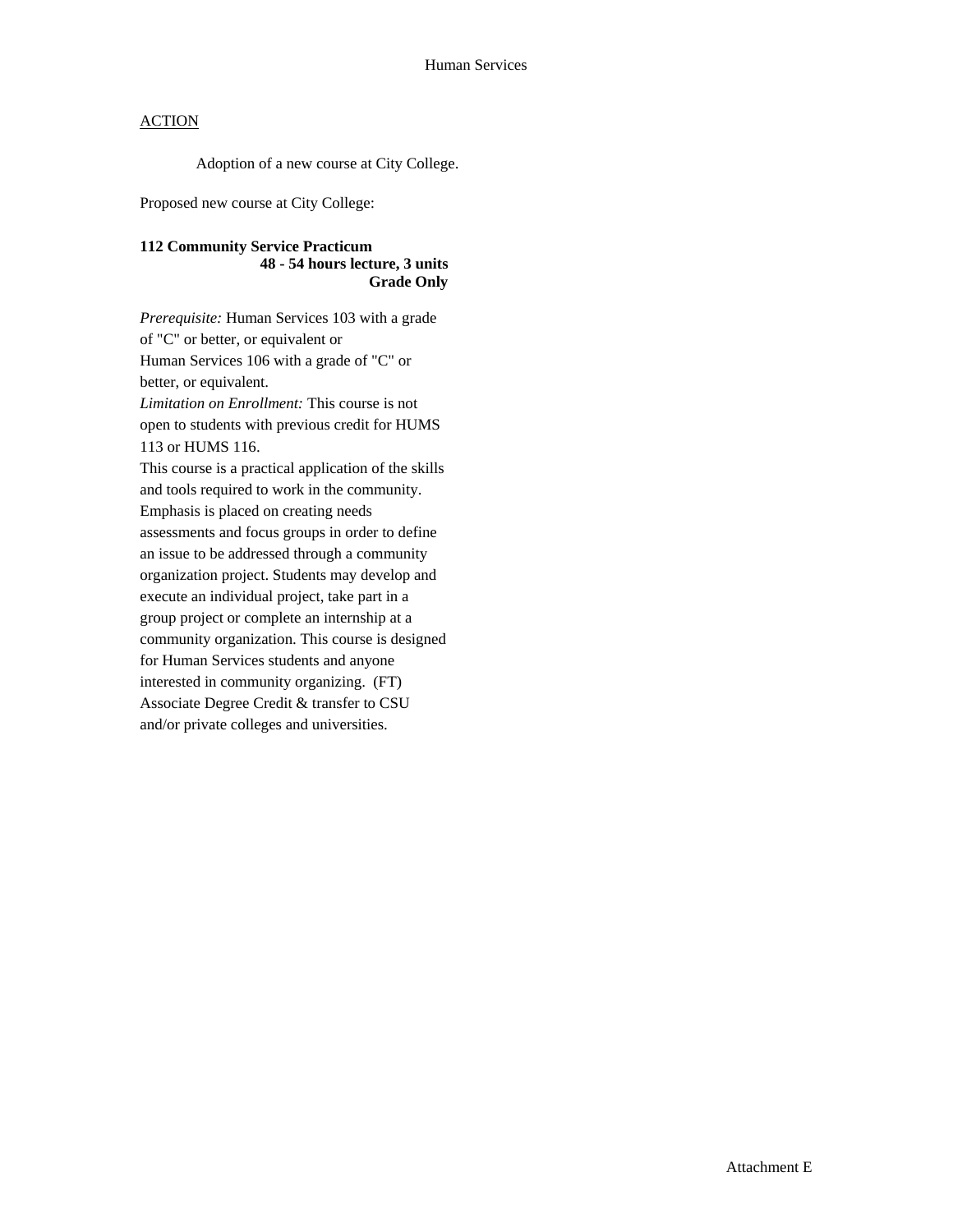Adoption of a new course at Mesa College.

Proposed new course at Mesa College:

### **215 Introduction to Teaching Mathematics 48 - 54 hours lecture, 3 units Letter Grade or Pass/No Pass Option**

*Prerequisite:* Mathematics 116 with a grade of "C" or better, or equivalent, or Mathematics 141 with a grade of "C" or better, or equivalent. This course introduces students to teaching and learning mathematics in the middle/secondary school classroom environment. Emphasis is placed on mathematics problems and materials, assessments, and methodologies. Students address a variety of learning modalities and approaches through observation in the field and in-class seminar discussion. This course is designed for students interested in all levels of teaching, especially middle and secondary school mathematics.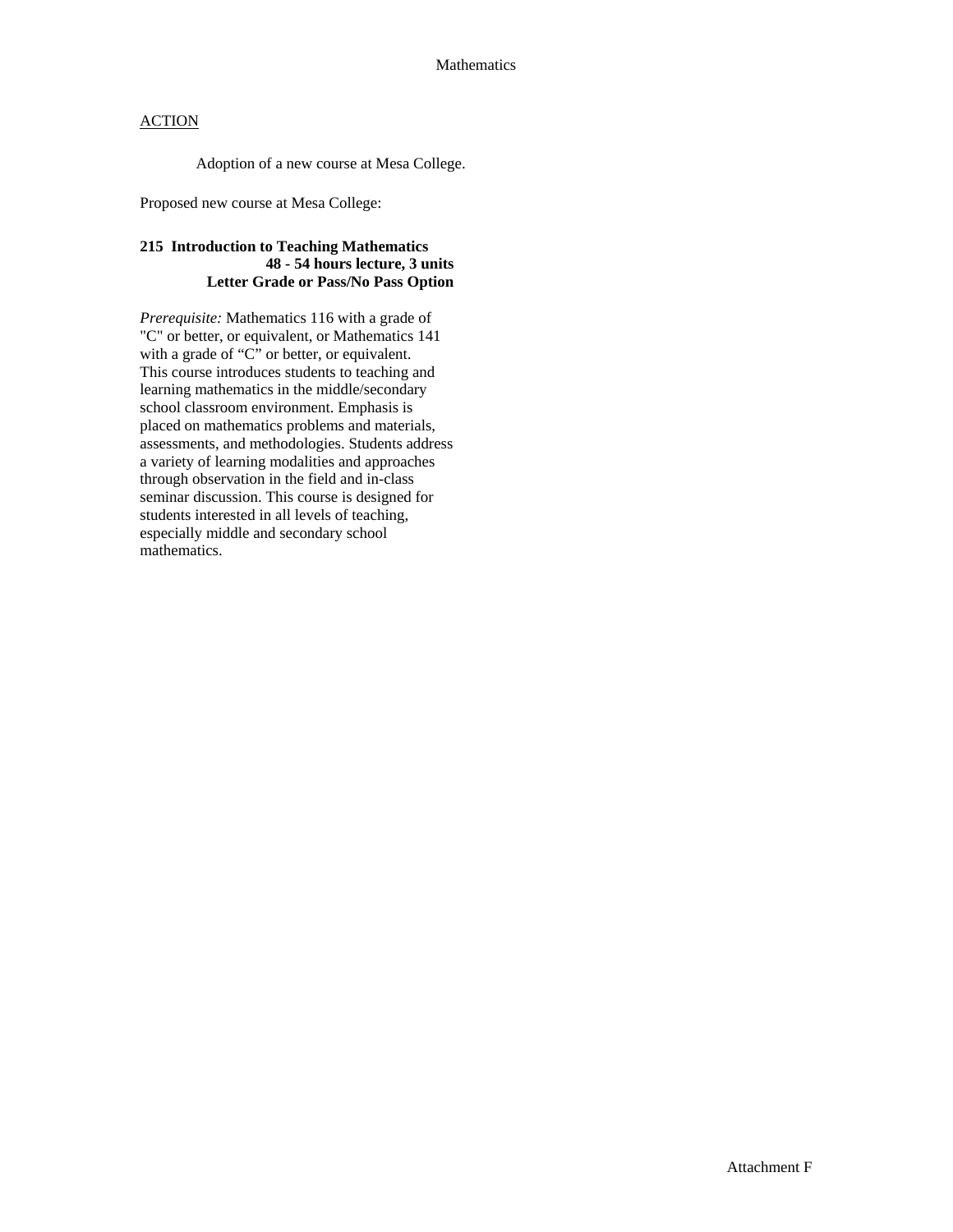Adoption of two new courses at City College.

Proposed new courses at City College:

#### **47A Beginning Algebra and Practical Descriptive Statistics 48 - 54 hours lecture, 48 - 54 hours lab, 4 units Grade Only**

*Prerequisite:* Mathematics 38 with a grade of "C" or better, or equivalent, or Assessment Skill Level M30.

*Advisory :Completion of or concurrent enrollment in:* English 43 with a grade of "C" or better, or equivalent or Assessment Skill Level W<sub>4</sub> and English 48 with a grade of "C" or better, or equivalent or Assessment Skill Level R5. This course is the first of a two course sequence in the study of statistical methods integrated with algebraic tools to prepare students to analyze processes encountered in society and the workplace. The course covers an introduction to algebra and descriptive statistics in an integrated approach. Topics include data collection, organizing and interpreting data graphically, qualitative and quantitative data sets, measures of central tendency and measures of dispersion, bivariate data and scatter plots, linear functions and their graphs, nonlinear functions and their graphs, and applying technology to calculate various types of regressions. Students are expected to implement technology to perform calculations to organize data in order to make statistical conclusions. This sequence of courses is intended for students that are not planning on majoring in a science, technology, engineering, or mathematics related disciplines. This course is only basic skills/remedial. (FT) Not applicable to the Associate Degree.

#### **115 Gateway to Experimental Statistics 48 - 54 hours lecture, 48 - 54 hours lab, 4 units Grade Only**

*Prerequisite:* Mathematics 47A with a grade of "C" or better, or equivalent Statway I. *Advisory :Completion of or concurrent enrollment in:* English 43 with a grade of "C" or better, or equivalent or Assessment Skill Level W<sub>4</sub> and English 48 with a grade of "C" or better, or equivalent or Assessment Skill Level R5. This course is a second in the study of statistical methods integrated with algebraic tools to prepare students to analyze these processes encountered in society and the workplace. The course covers a review of functions, their geometric properties, counting principles and probability rules, probability distribution functions, sampling, and inferential statistics of one and two variable data sets. Students are expected to implement technology to perform calculations to analyze data and make statistical conclusions. This sequence of courses is intended for students that are not planning on majoring in a science, technology, engineering or mathematics related discipline. (FT) Associate Degree Credit & transfer to CSU and/or private colleges and universities CSU General Education.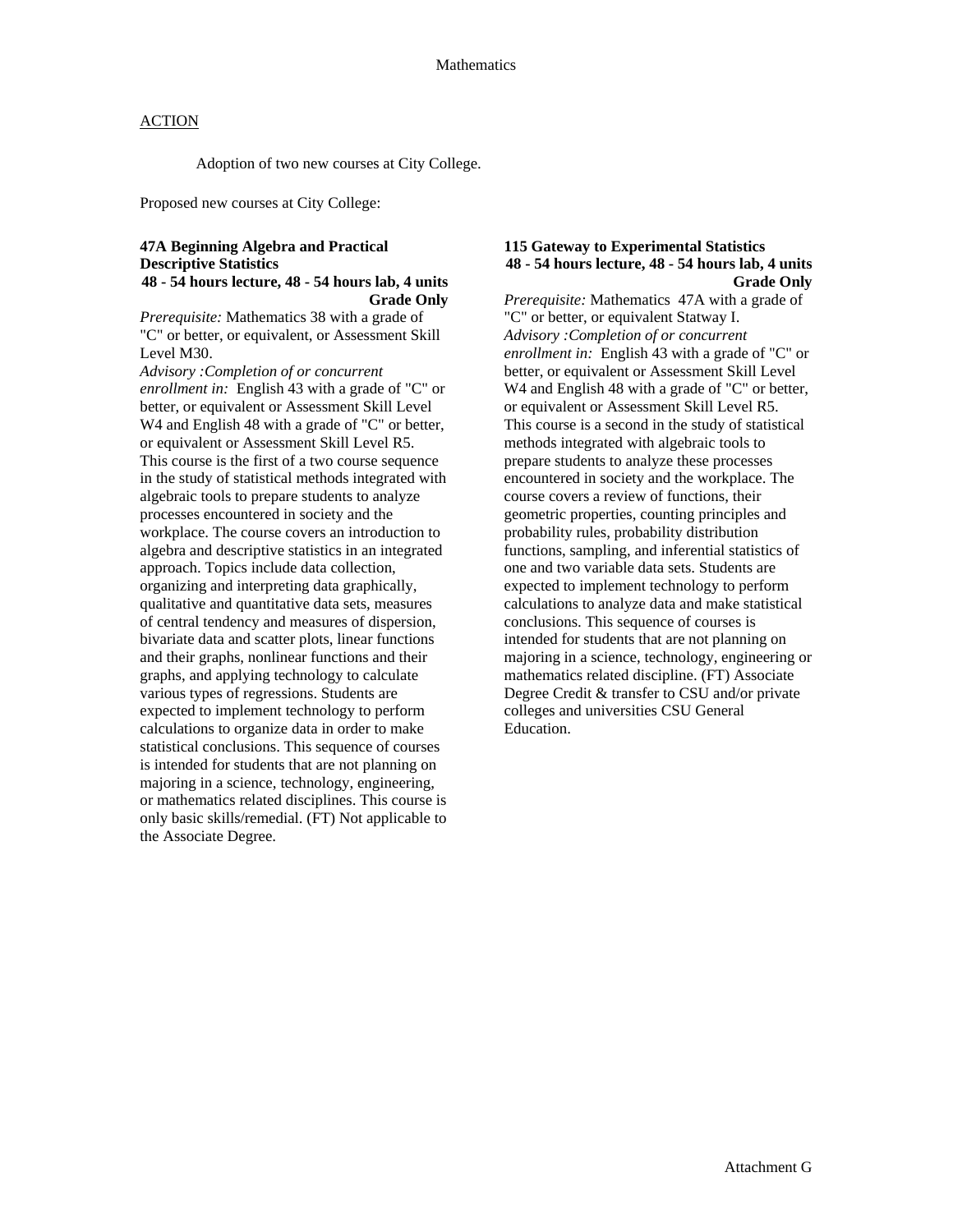Adoption of two new courses at Continuing Education.

Proposed new courses at Continuing Education:

#### **441 Weatherization I**

*Advisory:* Basic computer and internet search skills.

This is an open-entry/exit course providing an introduction to weatherization of residential structures, health and safety practices, building construction nomenclature and insulation fundaments. Workplace skills including math, communications and business ethics are integrated into the curriculum. Students successfully completing this course will be prepared for entry level and/or technician positions in the weatherization field. (FT)

#### **442 Weatherization II**

*Advisory*: Successful completion of Weatherization I is strongly advised. Basic computer and internet search skills. This is an open-entry/exit course providing instruction in the weatherization of residential structures, principles of energy, heating and cooling fundamentals water heating and lighting efficacy. Workplace skills including math, communications and business ethics are integrated into the curriculum. Students successfully completing this course will be prepared for entry level and/or technician positions in the weatherization assessment field. (FT)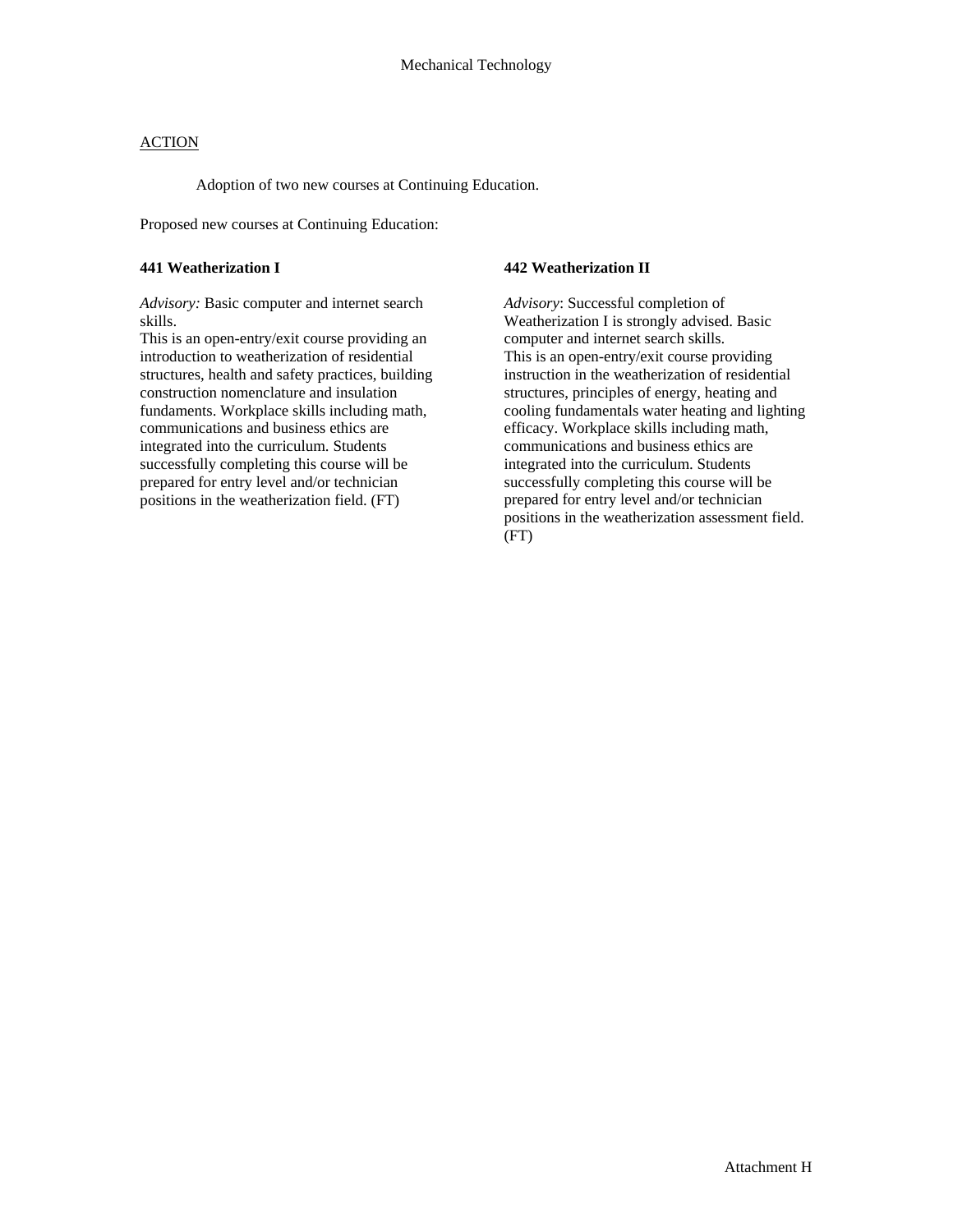Adoption of two course deactivations at City College.

Proposed course deactivations at City College (no longer active at any college):

#### **44 Supervised Tutoring in Nursing Education 0 units No Grade/0 Units**

This course is designed to prepare the student to succeed in the corequisite and subsequent subject matter courses. This course may be taken four times with a different corequisite subject matter course. College noncredit course.

#### **296 Individual Instruction in Health Occupations 24 - 108 hours other, 0.5-2 units Pass/No Pass**

*Limitation on Enrollment:* Enrollment in an approved related course. Must obtain an Add Code from Program Director for registration This course uses self-paced multimedia systems to assist students meet specific learning objectives and is designed to be supplementary to designated courses. This course may be taken four times with different content for a maximum of four units. Associate Degree Credit & transfer to CSU and/or private colleges and universities.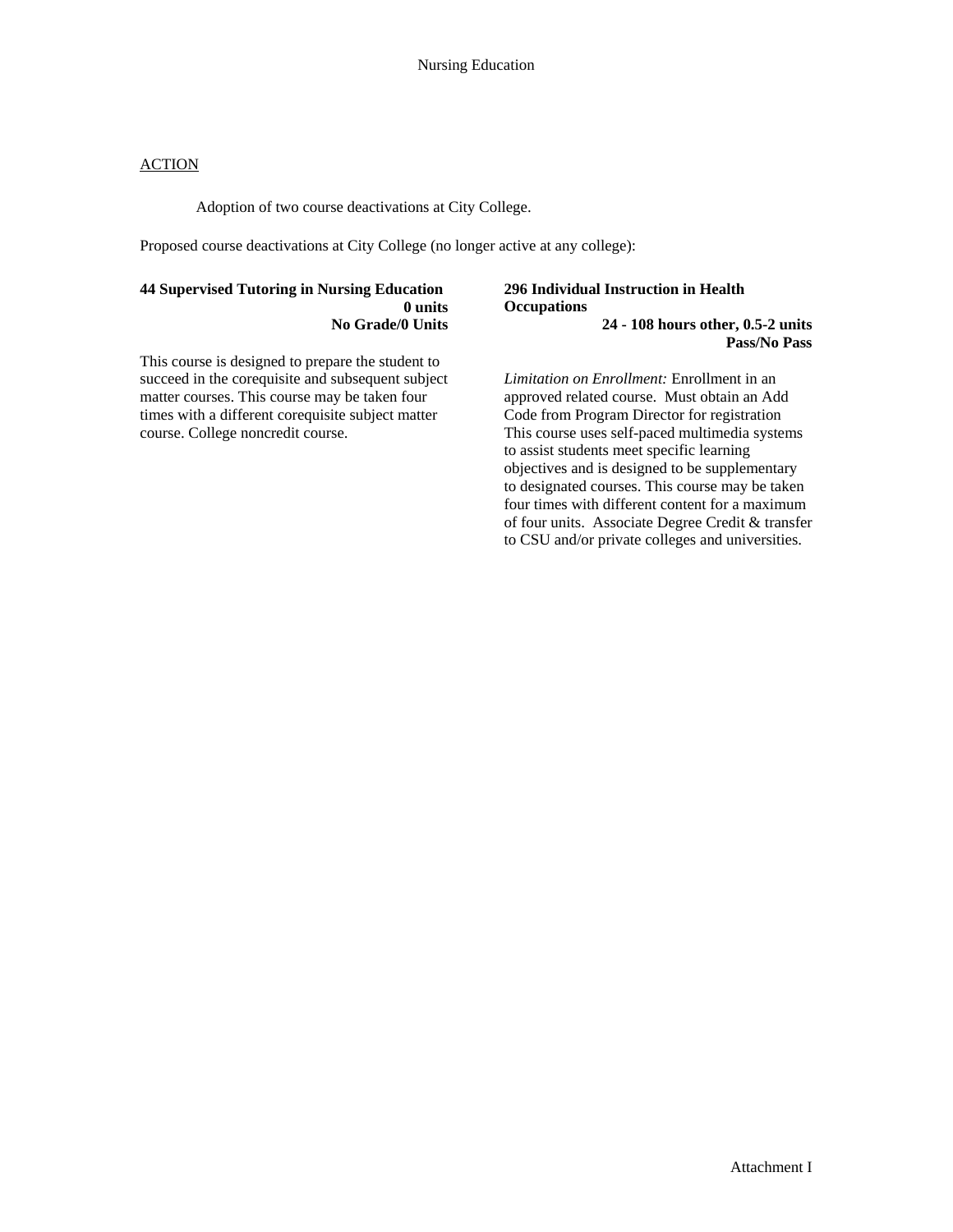Adoption of a new course at City College.

Proposed new course at City College:

#### **250 Field Experience In Peace Studies 16 - 54 hours lecture, 32 - 108 hours other, 1-3 units Grade Only**

*Prerequisite:* Peace Studies 101 with a grade of "C" or better, or equivalent.

*Advisory:* English 101 with a grade of "C" or better, or equivalent or Assessment Skill Level W6/R6.

Students in this course develop and implement field experience projects under the supervision of college faculty. In cooperation with the staff of community organizations and agencies, students design these projects to assist the college's neighborhood communities. Students gain hands-on experience in project planning, development, implementation and evaluation. Students meet regularly with faculty and peers to receive feedback, support and guidance in their community projects. This course may be repeated up to two times, but the total units earned may not exceed three units. This course is intended for students interested in Peace Studies. (FT) Associate Degree Credit & transfer to CSU and/or private colleges and universities.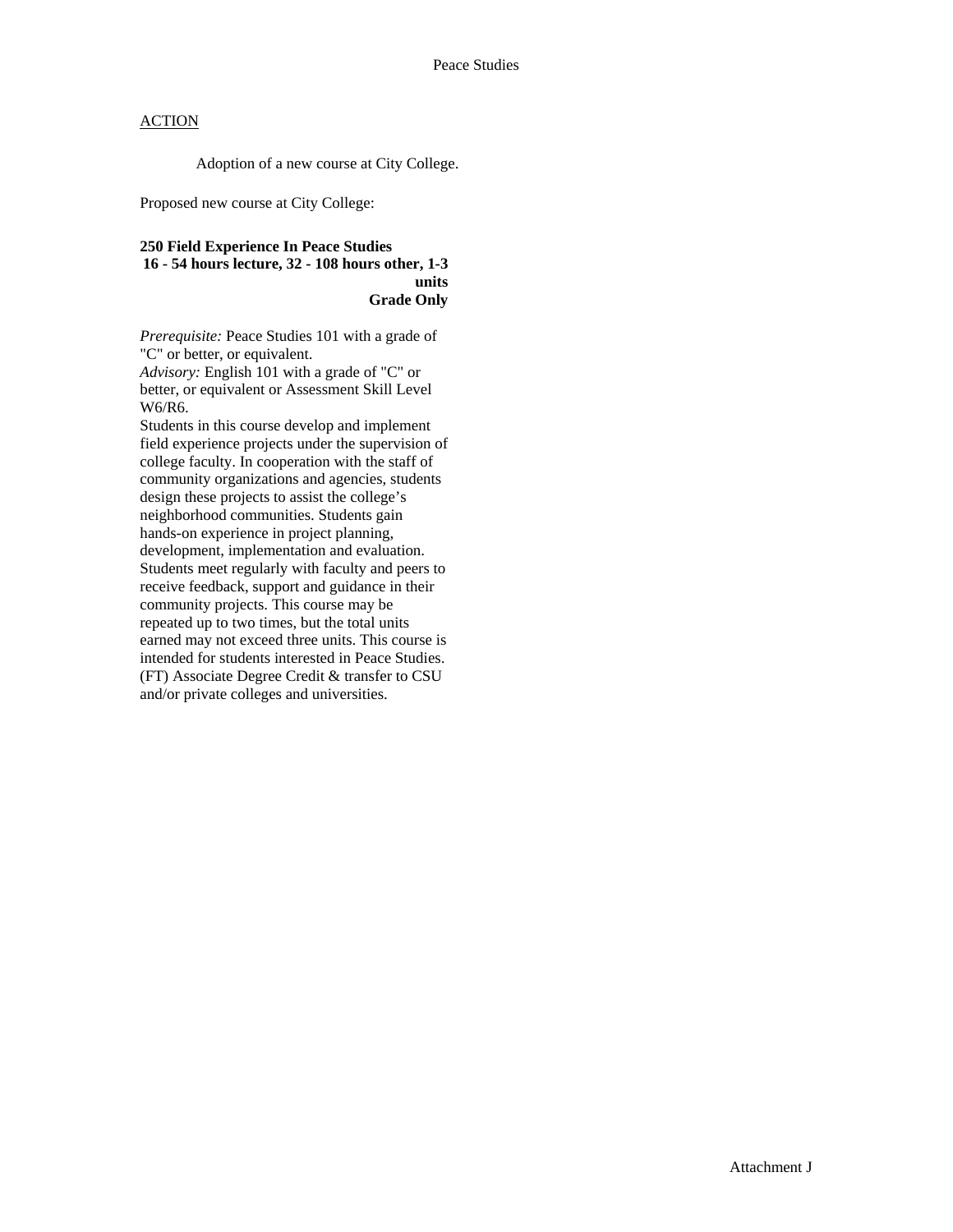Adoption of a course deactivation at City College.

Proposed course deactivation at City College (no longer active at any college):

#### **277C Service Learning -- Community: Peace Studies**

**16 - 54 hours lecture, 1-3 units Grade Only** 

*Corequisite:* Completion of or concurrent enrollment in Peace Studies 101 with a grade of "C" or better, or equivalent. *Advisory:* English 48 and English 49 with a grade of "C" or better, or equivalent or Assessment Skill Levels R5 and W5. Students in this course develop and implement service learning projects to help the college's community under the supervision of college faculty and in cooperation with the staff of community organizations and agencies. Projects may include collaboration with community projects and agencies and educational serviceoriented projects for the college's community. Students gain hands-on experience in project planning, development, implementation and evaluation. Students meet weekly to receive support training and development opportunities regarding best practices in Service Learning. This course is intended for students from any discipline who are interested in project development, development of teaching skills, or enhancement of communication and planning skills. Course segments may be taken in any order. The combined credit for all 277C discipline courses may not exceed three units. (FT) Associate Degree Credit & transfer to CSU and/or private colleges and universities.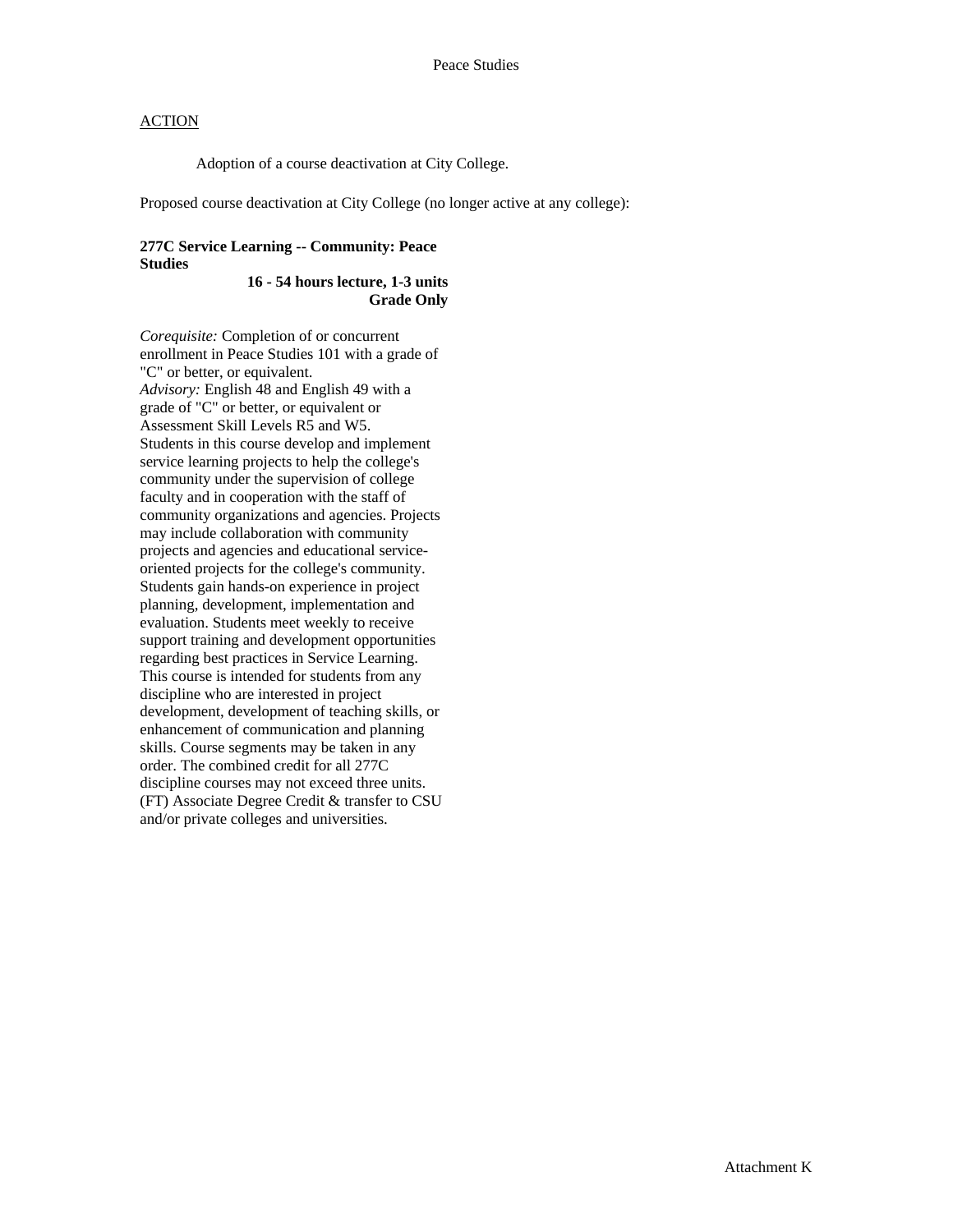Adoption of two new courses at City College and Mesa College.

Proposed new courses at City College and Mesa College:

#### **187 Outdoor Cycling**

#### **24 - 108 hours lab, 0.5-2 units Grade Only**

This course provides instruction in the skills required for outdoor cycling. Emphasis is placed on proper warm-up and warm down, cycling form and bicycle maintenance. Students design a personal fitness plan around outdoor cycling. This course is intended for all students interested in cycling and personal fitness. Students must demonstrate increased proficiency and skill attainment with each repetition. When this course is offered for two units, the additional time is utilized for skill development in the area of on-road group cycling leadership. This course may be taken four times. (FT) Associate Degree Credit & transfer to CSU and/or private colleges and universities. UC Transfer Course List.

# **188 Hiking for Fitness**

#### **24 - 108 hours lab, 0.5-2 units Grade Only**

This course provides instruction in the skills required for hiking. Emphasis is placed on proper warm-up and warm down, walking form and injury prevention and treatment. Students design a personal fitness plan around hiking. This course is intended for all students interested in hiking and personal fitness. Students must demonstrate increases proficiency and skill attainment with each repetition. When this course is offered for one or two units, the additional time is utilized for skill development in the group hiking leadership. This course may be taken four times. (FT) Associate Degree Credit & transfer to CSU and/or private colleges and universities. UC Transfer Course List.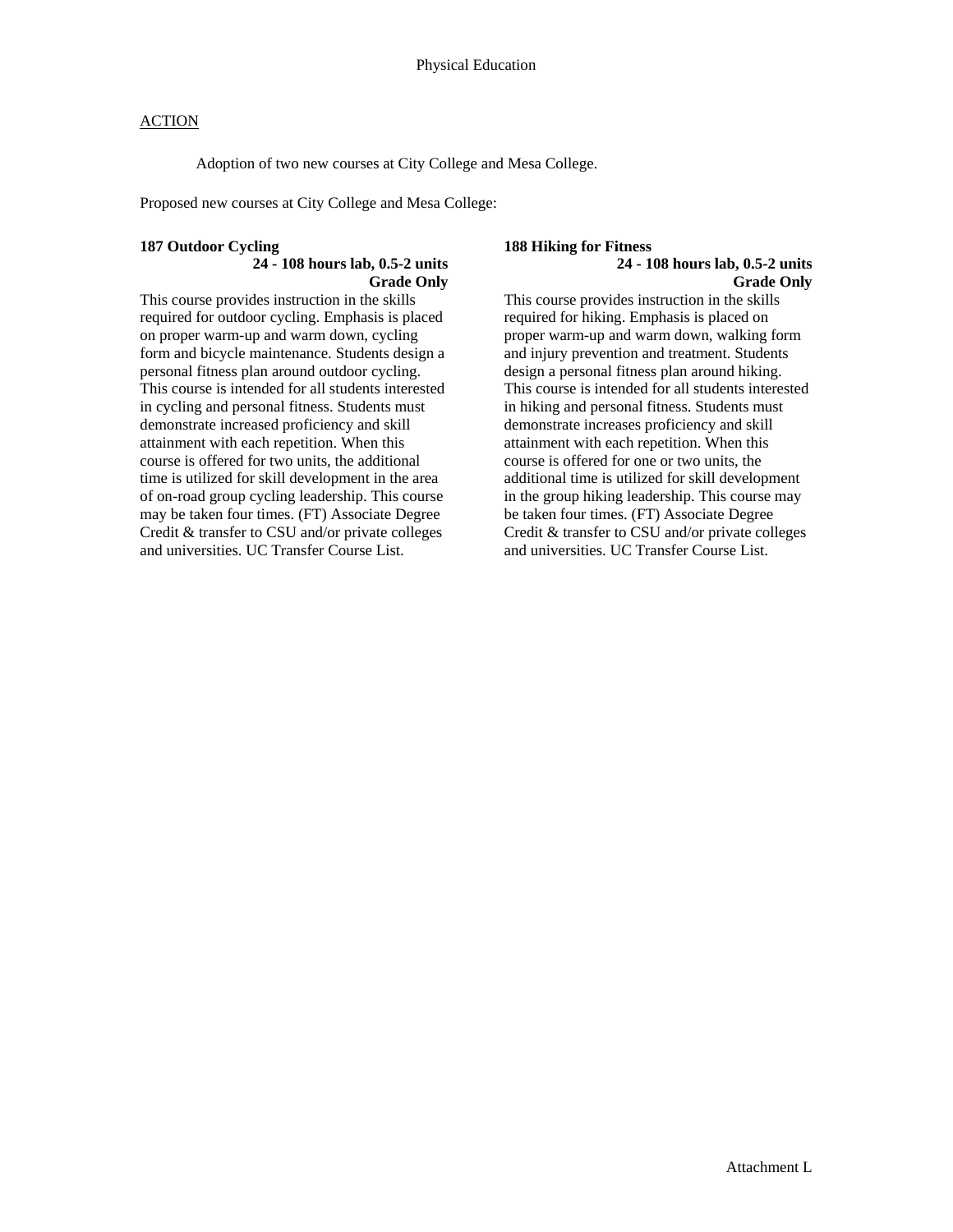Adoption of a new course at Mesa College.

Proposed new course at Mesa College:

### **215 Introduction to Teaching Science 48 - 54 hours lecture, 3 units Letter Grade or Pass/No Pass Option**

*Advisory:* Mathematics 96 and English 48 and English 49 each with a grade of "C" or better, or equivalent or Assessment Skill Levels M50, R5 and W5. Astronomy 101 or Biology 107 or Biology 210A or Chemistry 100 or Chemistry 200 or Geography 101 or Geology 100 or Physical Science 100 or Physics 125 or Physics 195 each with a grade of "C" or better, or equivalent.

*Limitation on Enrollment***:** Health and Safety. Must meet safety and health clearance standards for a public school field experience placement. This course is a practical study of the middle/secondary school science classroom environment from the teacher and student perspectives. Emphasis is placed on the ways in which middle and secondary students learn science and on effective teaching modalities. Students observe a variety of classroom environments in order to assess how human learning translates into effective teaching practice. This course is designed for students interested in teaching at all levels, especially the middle and secondary school classroom environments. (FT) Associate Degree Credit & transfer to CSU and/or private colleges and universities. UC Transfer Course List.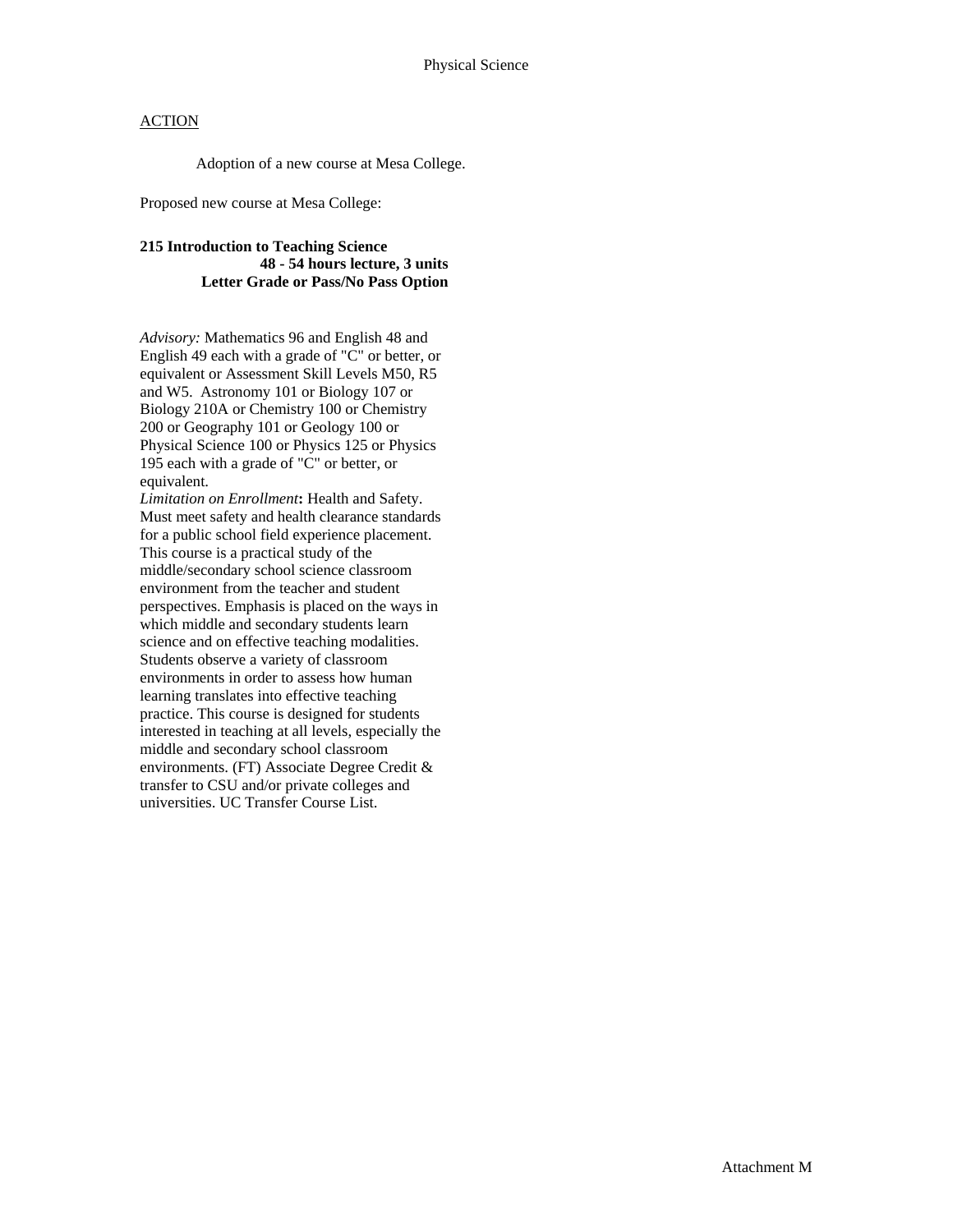Adoption of a course deactivation at Mesa College.

Proposed course deactivation at Mesa College (no longer active at any college):

#### **44 Supervised Tutoring in Radiologic Technology**

### **0 units No Grade/0 Units**

This course is designed to prepare the student to succeed in the corequisite and subsequent subject matter courses. This course may be taken four times with a different corequisite subject matter course. College noncredit course.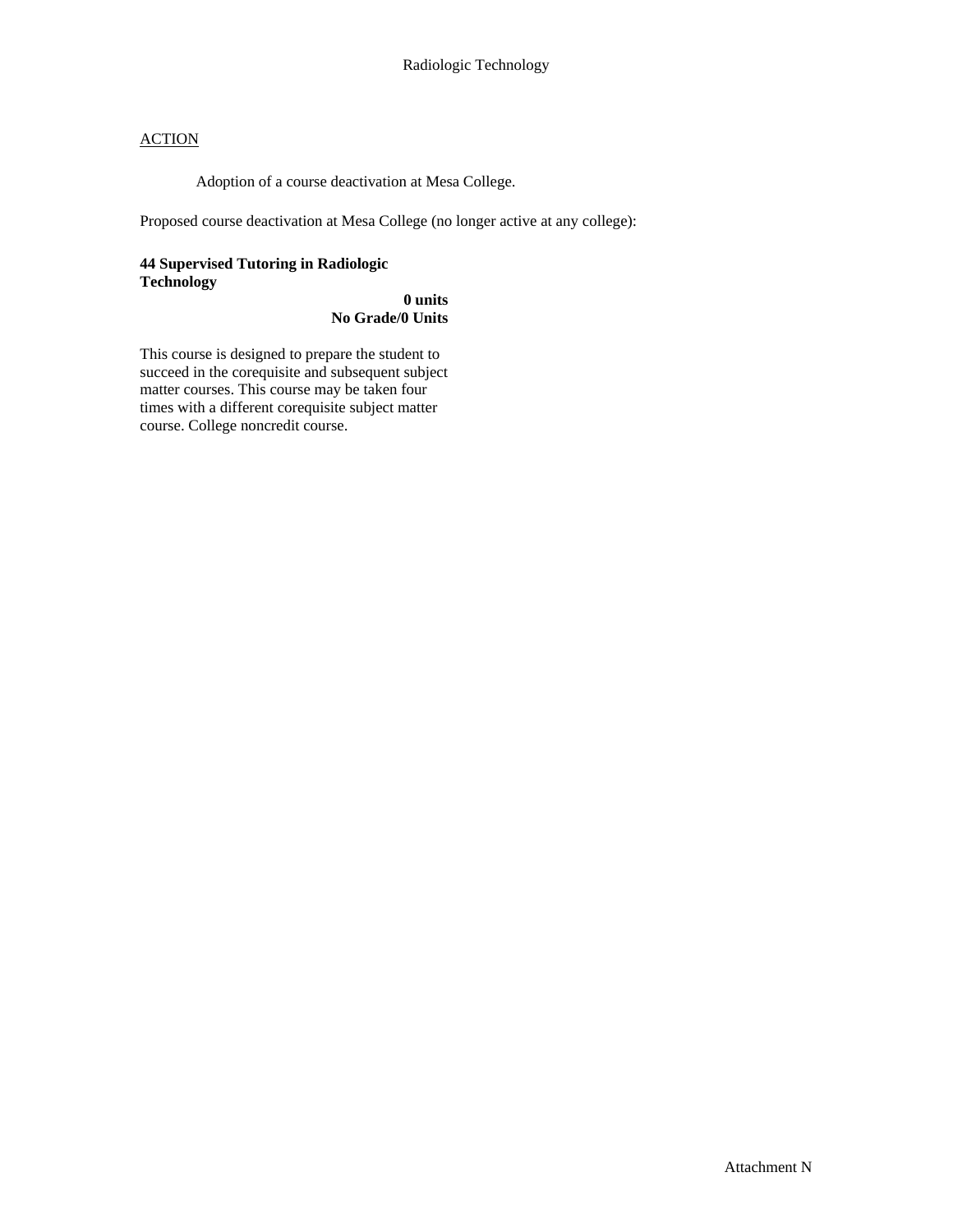Adoption of a course deactivation at City College.

Proposed course deactivation at City College (no longer active at any college):

#### **85 Occupational Spanish 48 - 54 hours lecture, 3 units Letter Grade or Pass/No Pass Option**

An intensive vocationally oriented course designed to give rudimentary skills in hearing, speaking, reading and writing basic Spanish. Practice in the vocabulary, nomenclature and functional grammar typical of actual job situations. (FT) Not applicable to the Associate Degree.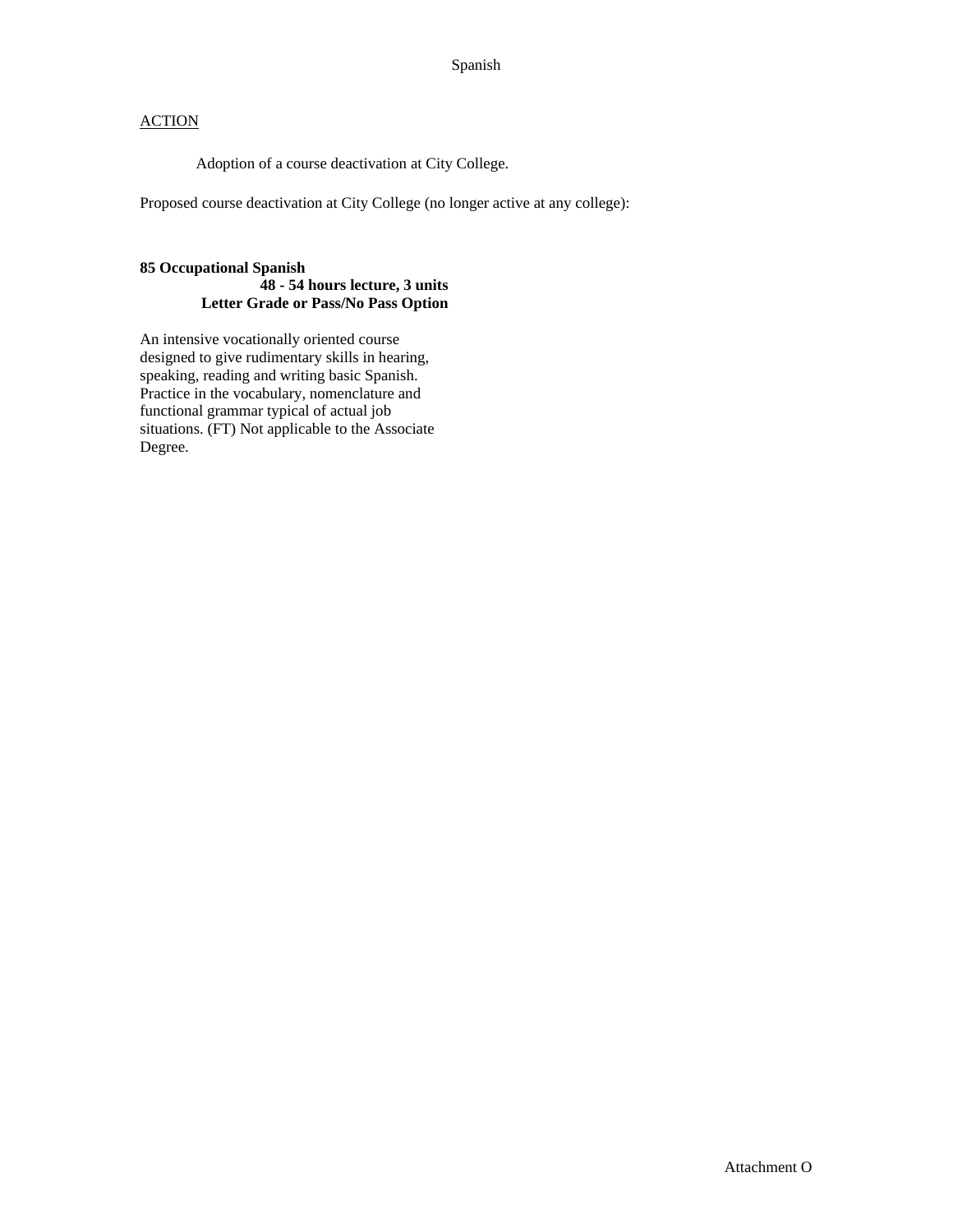Adoption of three new courses at City College.

Proposed new courses at City College:

#### **102 Environmental Ethics 48 - 54 hours lecture, 3 units Grade Only**

*Corequisite:* Completion of or concurrent enrollment in*:* Sustainability 101 with a grade of "C" or better, or equivalent.

*Advisory:* English 101 with a grade of "C" or better, or equivalent or Assessment Skill Level W6/R6. Philosophy 100 with a grade of "C" or better, or equivalent.

This course allows students to gain an understanding of the field of moral philosophy as it pertains to environmental issues. Ethical theories are analyzed through application to issues such as: population growth, future generations, biodiversity, animal rights, pollution, energy use and consumption. This course is intended for students interested in Sustainability, Environmental Science, Philosophy, Biology, Sociology, Geology, Ecology, and Peace Studies. (FT) Associate Degree Credit & transfer to CSU and/or private colleges and universities. CSU General Education. IGETC. UC Transfer Course List.

#### **103 Ecological Commerce 48 - 54 hours lecture, 3 units Grade Only**

*Corequisite:* Completion of or concurrent enrollment in: Sustainability 101 with a grade of "C" or better, or equivalent.

*Advisory:* English 101 with a grade of "C" or better, or equivalent or Assessment Skill Level W6/R6

This course examines sustainable business practices and their environmental, ethical, and economic impact. Students evaluate green business models to determine the effectiveness and assess the limitation of the model. Topics include ecological economics, business accountability, resource consumption and how to "green" a business. This course is intended for students interested in Sustainability, Business, Environmental Ethics and Peace Studies. (FT) Associate Degree Credit & transfer to CSU and/or private colleges and universities. CSU General Education.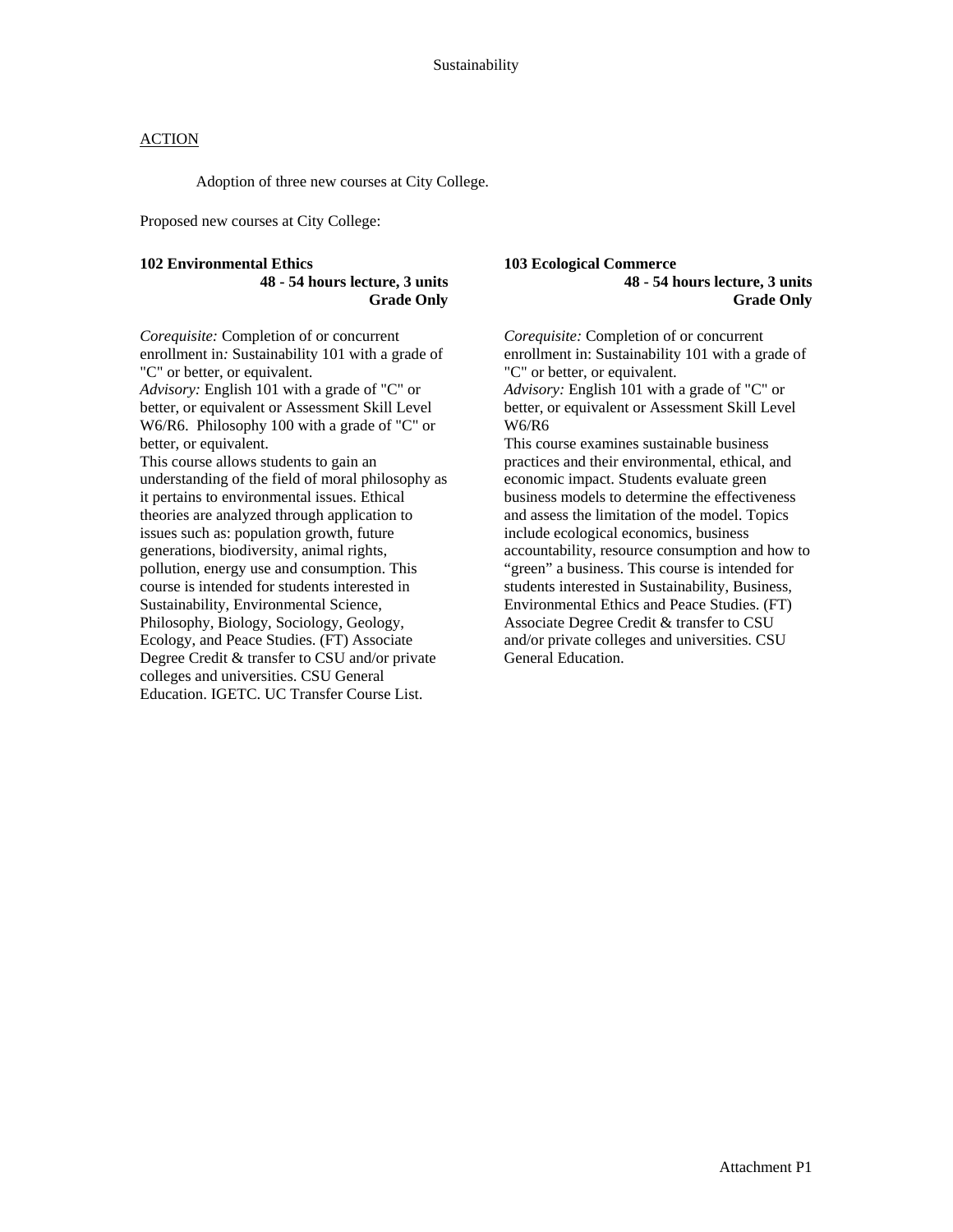#### **250 Field Experience In Sustainability 16 - 54 hours lecture, 32 - 108 hours other, 1-3 units Grade Only**

*Prerequisite:* Sustainability 101 with a grade of "C" or better, or equivalent.

*Advisory:* English 101 with a grade of "C" or better, or equivalent or Assessment Skill Level W6/R6.

Students in this course develop and implement field experience projects under the supervision of college faculty. In cooperation with the staff of community organizations and agencies, students design these projects to assist the college's neighborhood communities. Students gain hands-on experience in project planning, development, implementation and evaluation. Students meet regularly with faculty and peers to receive feedback, support and guidance in their community projects. This course may be repeated up to two times, but the total units earned may not exceed three units. This course is intended for students interested in Sustainability. (FT) Associate Degree Credit & transfer to CSU and/or private colleges and universities.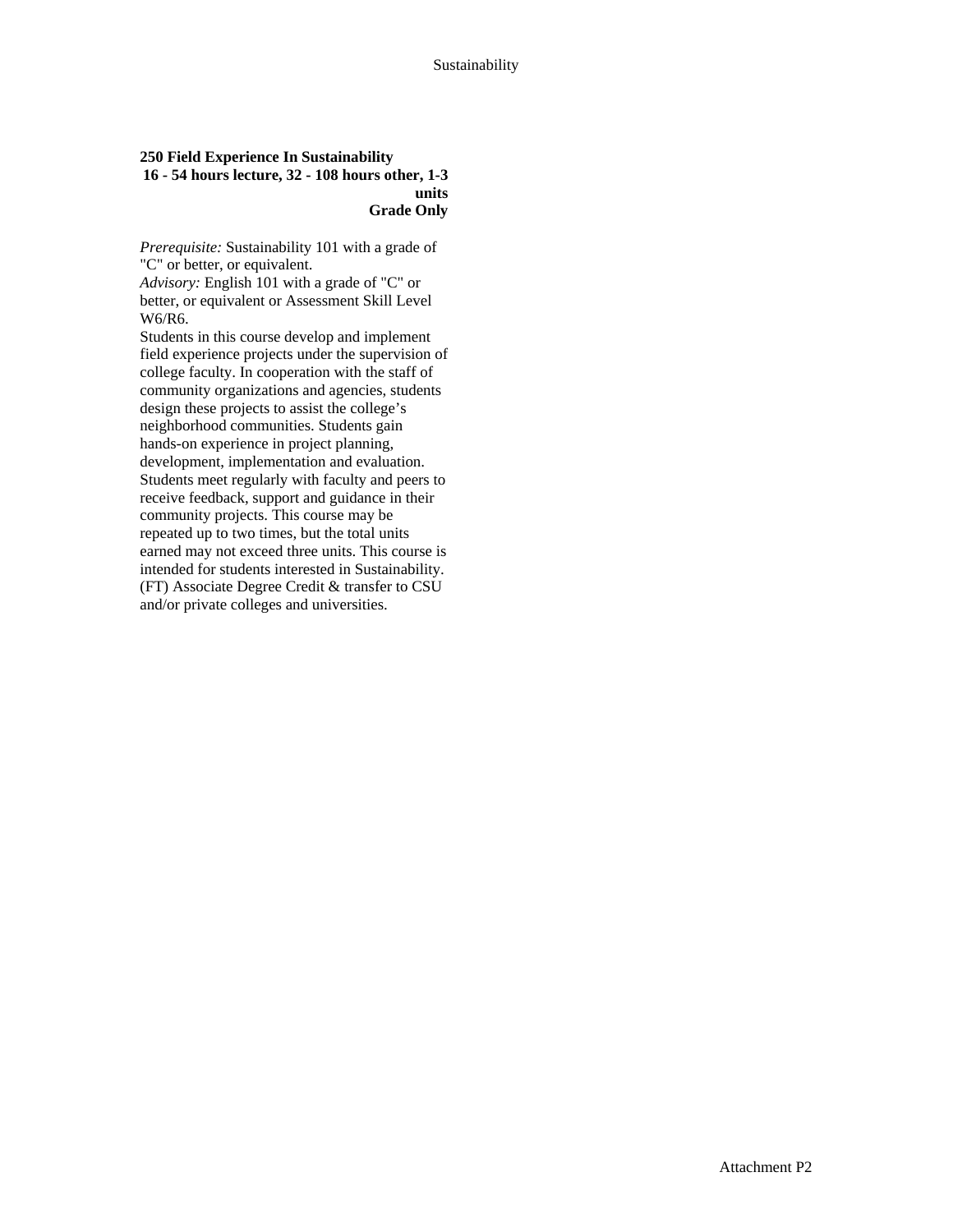Adoption of a course deactivation at Mesa College.

Proposed course deactivation at Mesa College (no longer active at any college):

### **44 Supervised Tutoring in Vietnamese**

#### **0 units No Grade/0 Units**

This course is designed to prepare the student to succeed in the corequisite and subsequent subject matter courses. This course may be taken four times with a different corequisite subject matter course. College noncredit course.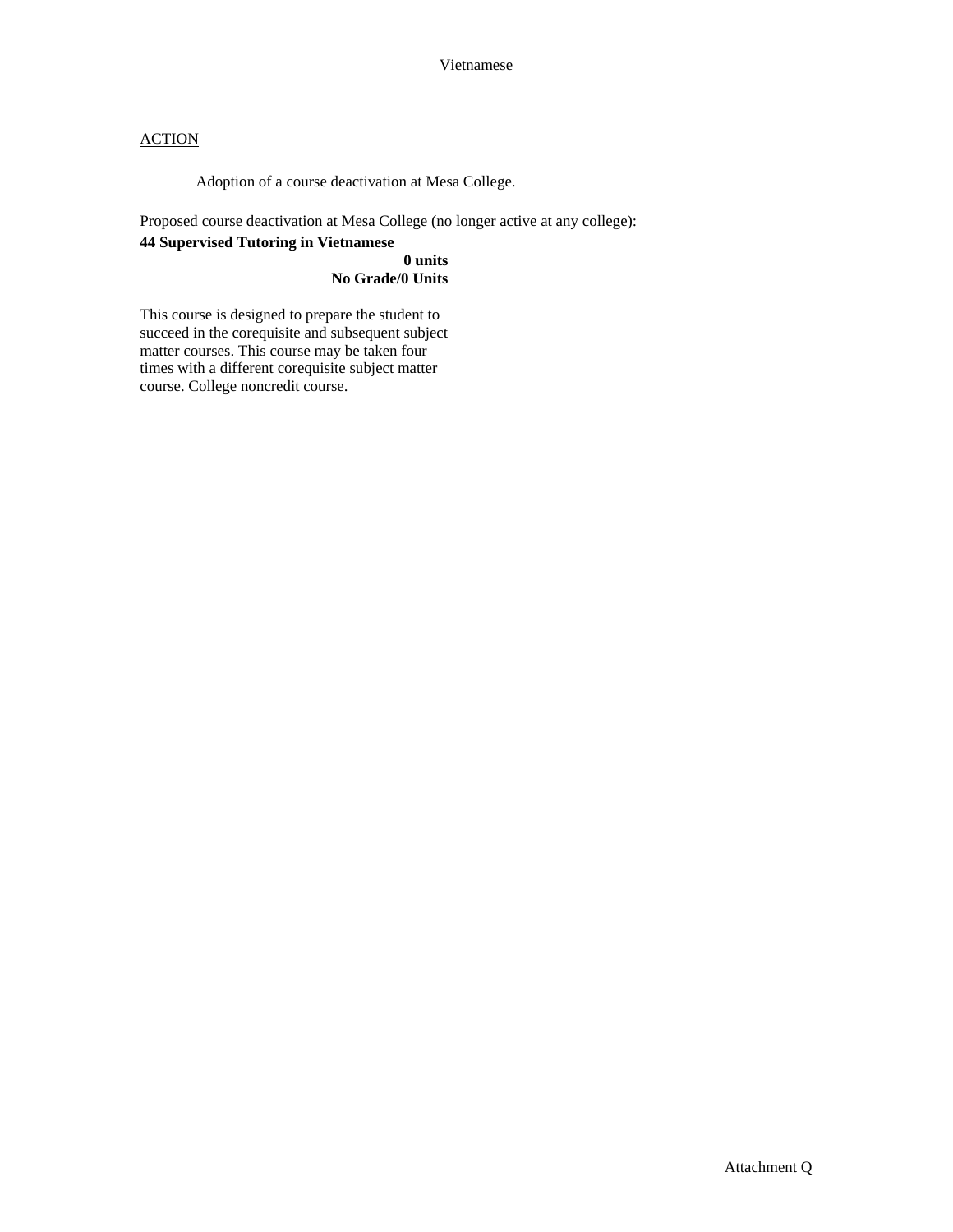Pursuant to Section 78016 of the Education Code, the following is a program review summary: Sustainable Urban Agriculture Program

- $A.$  Labor Market Information<sup>1</sup>: : The annual average number of persons employed in the Sustainable Urban Agriculture program area is 20,950 in San Diego County in the 2006 Employment year. Approximately 3,410 new job openings are projected through 2016.
- 

B. Duplication<sup>2</sup>: Cuyamaca College; Southwestern College; Mira Costa College

- $C.$  Effectiveness<sup>3</sup>: : Program Area OR the projected enrollment 120 students for the 2011-2012 year in a New Program area.
	- 1. Information was obtained from California Labor Market Info at www.ca.gov.
	- 2. Information was obtained from college catalogs and websites.
	- 3. Information was obtained from department estimates.

#### ACTION

Adoption of a new program at City College.

Proposed new program at City College:

## **Associate in Science Degree Sustainable Urban Agriculture**

| <b>Courses Required for the Major:</b>              | Units |
|-----------------------------------------------------|-------|
| AGRI 100 Principles of Sustainable Agriculture 3    |       |
| AGRI 102 Sustainable Urban Agricultural Practice  3 |       |
| AGRI 104 Cool Season Organic Production 3           |       |
| AGRI 106 Warm Season Organic Production 3           |       |
| AGRI 108 Building Fertile Soil Organically 3        |       |
| BIOL 107 General Biology-Lecture and Laboratory  4  |       |
| CHEM 100 Fundamentals of Chemistry 3                |       |
| CHEM 100L Fundamentals of Chemistry Laboratory .1   |       |
| SUST 101 Introduction to Sustainability 3           |       |
| Total Units $= 26$                                  |       |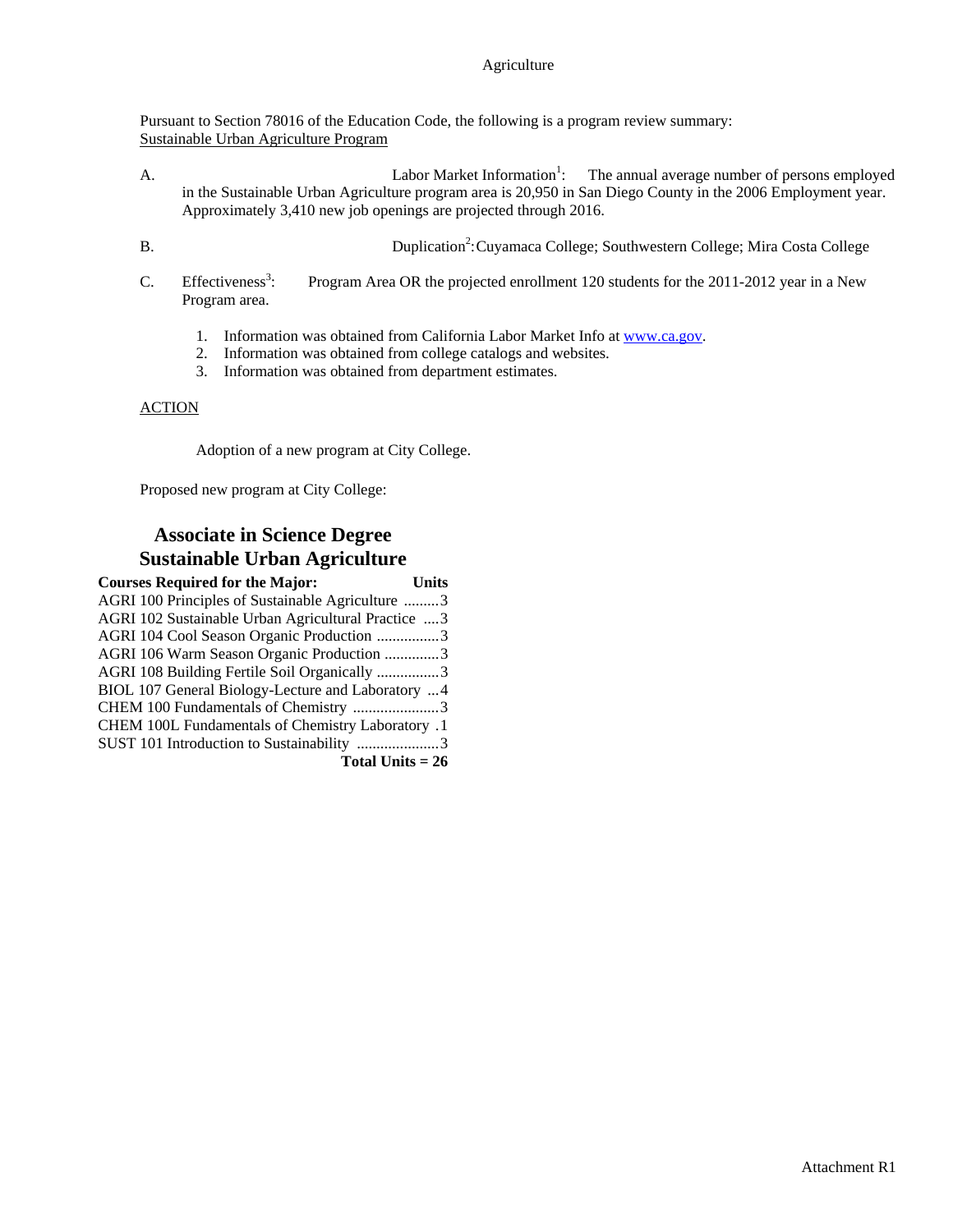Pursuant to Section 78016 of the Education Code, the following is a program review summary: Urban Farming Program

| A.              |                              | Labor Market Information <sup>1</sup> :<br>The annual average number of persons employed<br>in the Urban Farming program area is 19,250 in San Diego County in the 2006<br>Employment year. Approximately 3,160 new job openings are projected<br>through $2016$ . |
|-----------------|------------------------------|--------------------------------------------------------------------------------------------------------------------------------------------------------------------------------------------------------------------------------------------------------------------|
| <b>B</b> .      |                              | Duplication <sup>2</sup> : Cuyamaca College; Southwestern College; Mira Costa College                                                                                                                                                                              |
| $\mathcal{C}$ . | Effectiveness <sup>3</sup> : | Program Area OR the projected enrollment 120 students for the 2011-2012 year<br>in a New Program area.                                                                                                                                                             |
|                 |                              |                                                                                                                                                                                                                                                                    |

- 1. Information was obtained from California Labor Market Info at www.ca.gov.
- 2. Information was obtained from college catalogs and websites.
- 3. Information was obtained from department estimates.

## **Certificate of Achievement Urban Farming Agriculture**

| <b>Courses Required for the Major:</b>              | Units |
|-----------------------------------------------------|-------|
| AGRI 100 Principles of Sustainable Agriculture 3    |       |
| AGRI 102 Sustainable Urban Agricultural Practice  3 |       |
| AGRI 104 Cool Season Organic Production 3           |       |
| AGRI 106 Warm Season Organic Production 3           |       |
| AGRI 108 Building Fertile Soil Organically 3        |       |
|                                                     |       |
| AGRI 112 Organic Greenhouse Management and Plant    |       |
|                                                     |       |
|                                                     |       |
| BUSE 157 Starting a Small Business or               |       |
| BUSE 155 Managing the Small Business 3              |       |
| BUSE 245F Small Business Internship - Operations  1 |       |
| Total Units $= 26$                                  |       |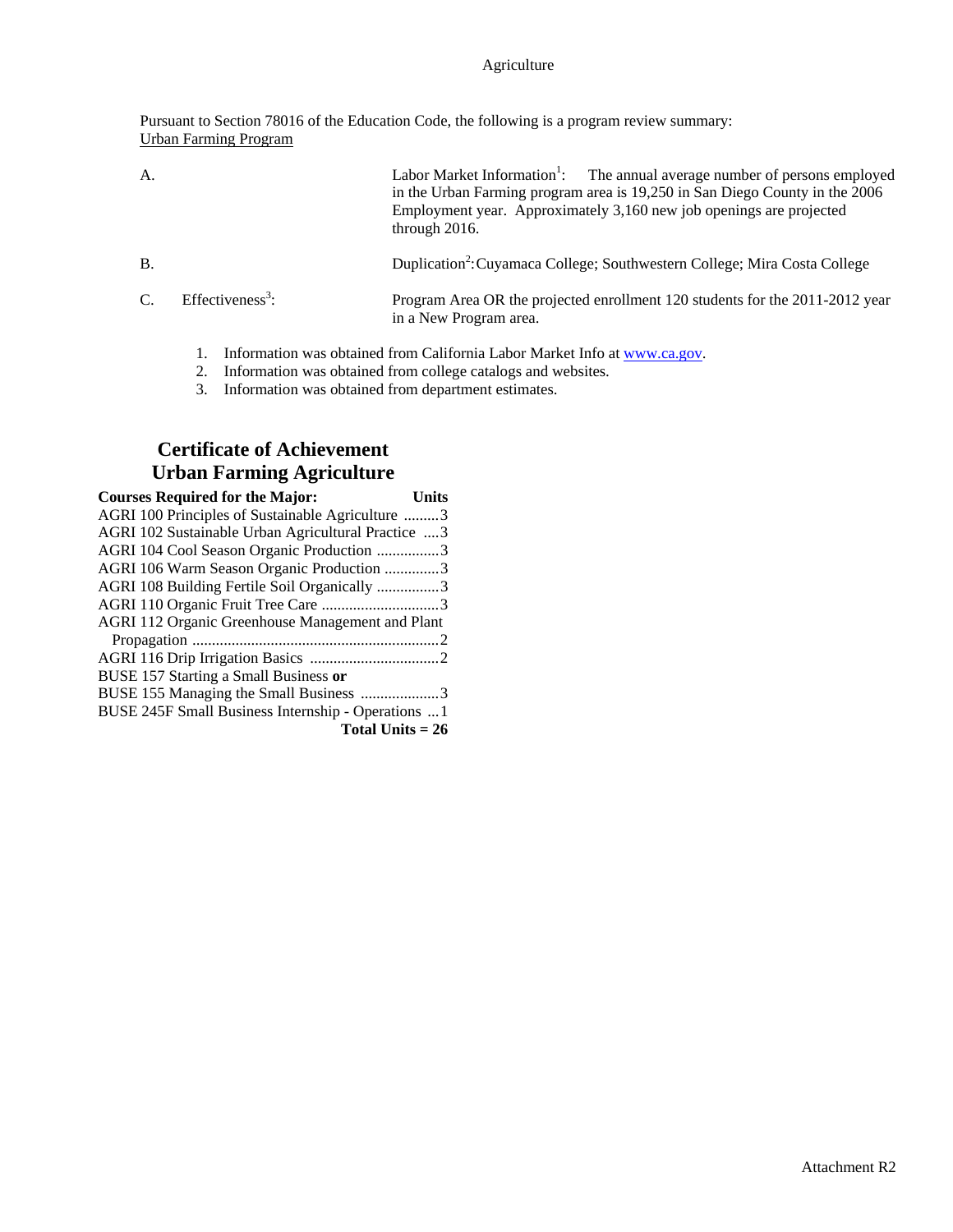Pursuant to Section 78016 of the Education Code, the following is a program review summary: Urban Gardening Program

| A.          | Labor Market Information <sup>1</sup> : | The annual average number of persons employed in the Sustainable Urban<br>Agriculture program area is 8,620 in San Diego County in the 2006<br>Employment year. Approximately 80 new job openings are projected through<br>2016. |
|-------------|-----------------------------------------|----------------------------------------------------------------------------------------------------------------------------------------------------------------------------------------------------------------------------------|
| B.          | Duplication <sup>2</sup> :              | Cuyamaca College; Southwestern College; Mira Costa College                                                                                                                                                                       |
| $C_{\cdot}$ | Effectiveness <sup>3</sup> :            | Program Area OR the projected enrollment 120 students for the 2011-2012 year<br>in a New Program area.                                                                                                                           |

- 1. Information was obtained from California Labor Market Info at www.ca.gov.
- 2. Information was obtained from college catalogs and websites.
- 3. Information was obtained from department estimates.

## **Certificate of Achievement Urban Gardening Agriculture**

| <b>Courses Required for the Major:</b><br><b>Units</b> |
|--------------------------------------------------------|
| AGRI 102 Sustainable Urban Agricultural Practice  3    |
| AGRI 104 Cool Season Organic Production 3              |
| AGRI 106 Warm Season Organic Production 3              |
| <b>Choose 3 Units From The Following Electives:</b>    |
| AGRI 100 Principles of Sustainable Agriculture 3       |
| AGRI 108 Building Fertile Soil Organically 3           |
|                                                        |
| AGRI 112 Organic Greenhouse Management and Plant       |
|                                                        |
|                                                        |
| <b>AGRI 118 Sustainable Landscaping Using Organic</b>  |
|                                                        |
| AGRI 126 Introduction to Permaculture Design 2         |
| AGRI 128 Food Preservation Skills  1                   |
| <b>Total Units 12</b>                                  |
| AGRI 100 Principles of Sustainable Agriculture 3       |
| AGRI 102 Sustainable Urban Agricultural Practice 3     |
| AGRI 104 Cool Season Organic Production 3              |
| AGRI 106 Warm Season Organic Production 3              |
| AGRI 108 Building Fertile Soil Organically 3           |
| BIOL 107 General Biology-Lecture and Laboratory 4      |
| CHEM 100 Fundamentals of Chemistry 3                   |
| CHEM 100L Fundamentals of Chemistry Laboratory .1      |
| SUST 101 Introduction to Sustainability 3              |
| Total Units $= 12$                                     |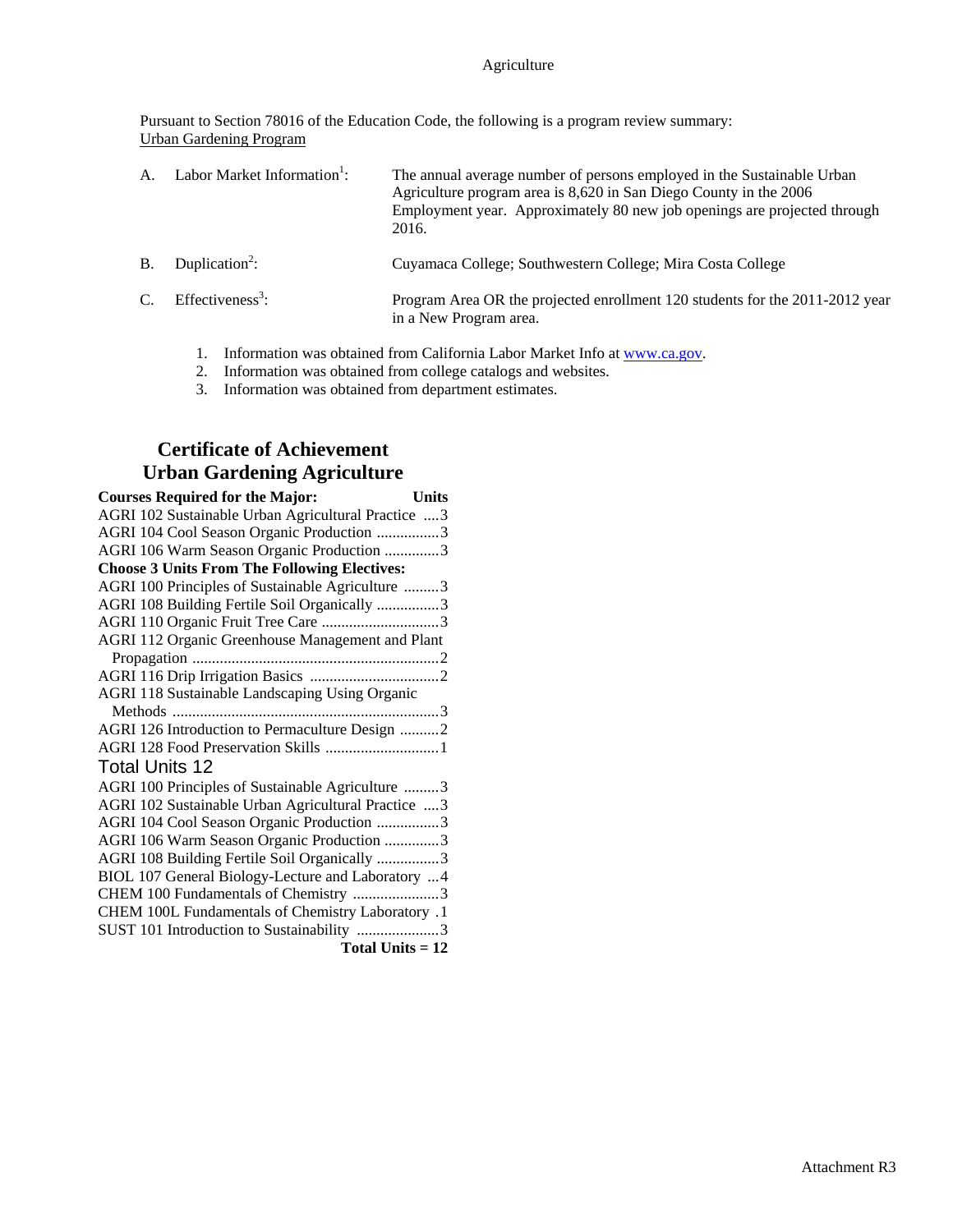Pursuant to Section 78016 of the Education Code, the following is a program review summary: Organic Gardening for the Culinary Arts Program

| $A_{\cdot}$ | Labor Market Information <sup>1</sup> : | The annual average number of persons employed in the Sustainable Urban<br>Agriculture program area is 1,630 in San Diego County in the 2006<br>Employment year. Approximately 270 new job openings are projected through<br>2016. |
|-------------|-----------------------------------------|-----------------------------------------------------------------------------------------------------------------------------------------------------------------------------------------------------------------------------------|
| <b>B.</b>   | Duplication <sup>2</sup> :              | Cuyamaca College; Southwestern College; Mira Costa College                                                                                                                                                                        |
| $C_{\cdot}$ | $Effectiveness3$ :                      | Program Area OR the projected enrollment 30 students for the 2011-2012 year<br>in a New Program area.                                                                                                                             |

- 1. Information was obtained from California Labor Market Info at www.ca.gov.
- 2. Information was obtained from college catalogs and websites.
- 3. Information was obtained from department estimates.

## **Certificate of Performance Organic Gardening for Culinary Arts**

| <b>Courses Required for the Major:</b>              | <b>Units</b> |
|-----------------------------------------------------|--------------|
| AGRI 102 Sustainable Urban Agricultural Practice  3 |              |
| AGRI 104 Cool Season Organic Production or          |              |
| AGRI 106 Warm Season Organic Production 3           |              |
|                                                     |              |
| Total Units $= 7$                                   |              |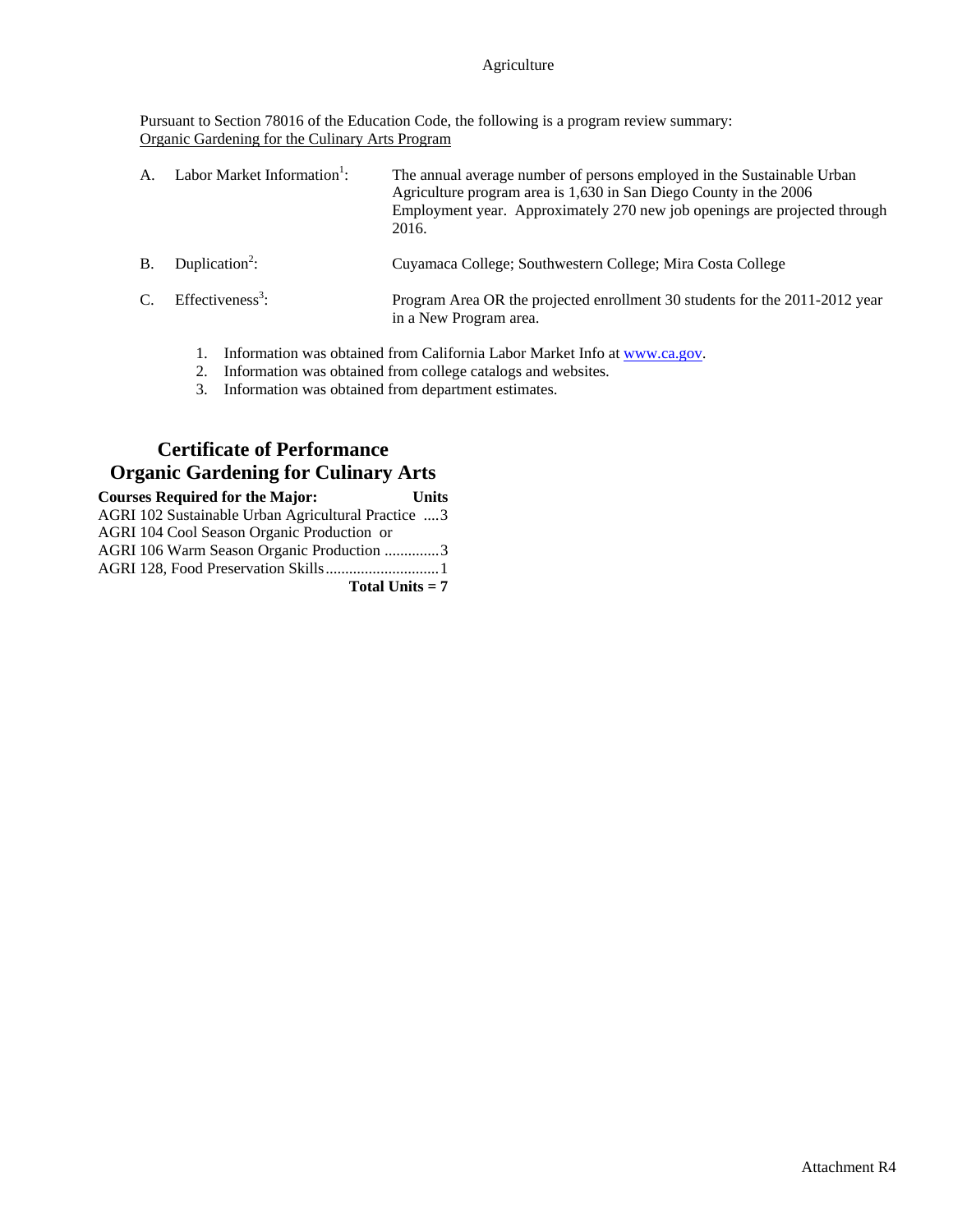Adoption of a program revision at City College.

Proposed program revision at City College:

## **Associate in Science Degree Small Business Management**

| <b>Courses Required for the Major:</b>                                                       | <b>Units</b> |
|----------------------------------------------------------------------------------------------|--------------|
| BIOL 101 Issues in Environmental Biology 4                                                   |              |
|                                                                                              |              |
| BUSE 119 Business Communications 3                                                           |              |
| ENGL 101 Reading and Composition 3                                                           |              |
| BUSE 140 Business Law and the Legal Environment3                                             |              |
| BUSE 150 Human Relations in Business 3                                                       |              |
| BUSE 155 Managing the Small Business 3                                                       |              |
|                                                                                              |              |
| CISC 181 Principles of Information Systems 4                                                 |              |
|                                                                                              |              |
| COMS 180 Intercultural Communication 3                                                       |              |
| ECON 120 Principles of Macroeconomics 3                                                      |              |
| MARK 100 Principles of Marketing 3                                                           |              |
| Complete 6-12 Units of the following:                                                        |              |
| BUSE 245A Small Business Internship - Marketing  3                                           |              |
| BUSE 245B Small Business Internship - Operations3                                            |              |
| BUSE 245C Small Business Internship - Accounting3                                            |              |
| BUSE 245D Small Business Internship - Buying and                                             |              |
|                                                                                              |              |
| BUSE 245E Small Business Internship - Marketing1                                             |              |
| BUSE 245F Small Business Internship - Operations  1                                          |              |
| BUSE 245G Small Business Internship - Accounting 1                                           |              |
| BUSE 245H Small Business Internship - Buying and                                             |              |
| 1                                                                                            |              |
| Complete 6-12 Units of the following:<br>BUSE 158A Students in Free Enterprise - High School |              |
|                                                                                              |              |
| BUSE 277A Service Learning - High School Projects 1-3                                        |              |
| <b>BUSE 158B Students in Free Enterprise - Elementary</b>                                    |              |
|                                                                                              |              |
| <b>BUSE 277B Service Learning - Elementary and Junior</b>                                    |              |
|                                                                                              |              |
| <b>BUSE 158C Students in Free Enterprise - Community</b>                                     |              |
| Projects Complete 6-12 Units of the following:                                               |              |
| BUSE 277C Service Learning -- Community  1-3                                                 |              |
| BUSE 158D Students in Free Enterprise - On-Campus                                            |              |
|                                                                                              |              |
| BUSE 277D Service Learning -- on Campus 1-3                                                  |              |
| <b>Complete the following:</b>                                                               |              |
|                                                                                              |              |
|                                                                                              |              |
| BUSE 090C Business Internship Seminars                                                       | 1            |
| BUSE 090D Workplace Competencies 1.5                                                         |              |
| Total Units = $58.5 - 70.5$                                                                  |              |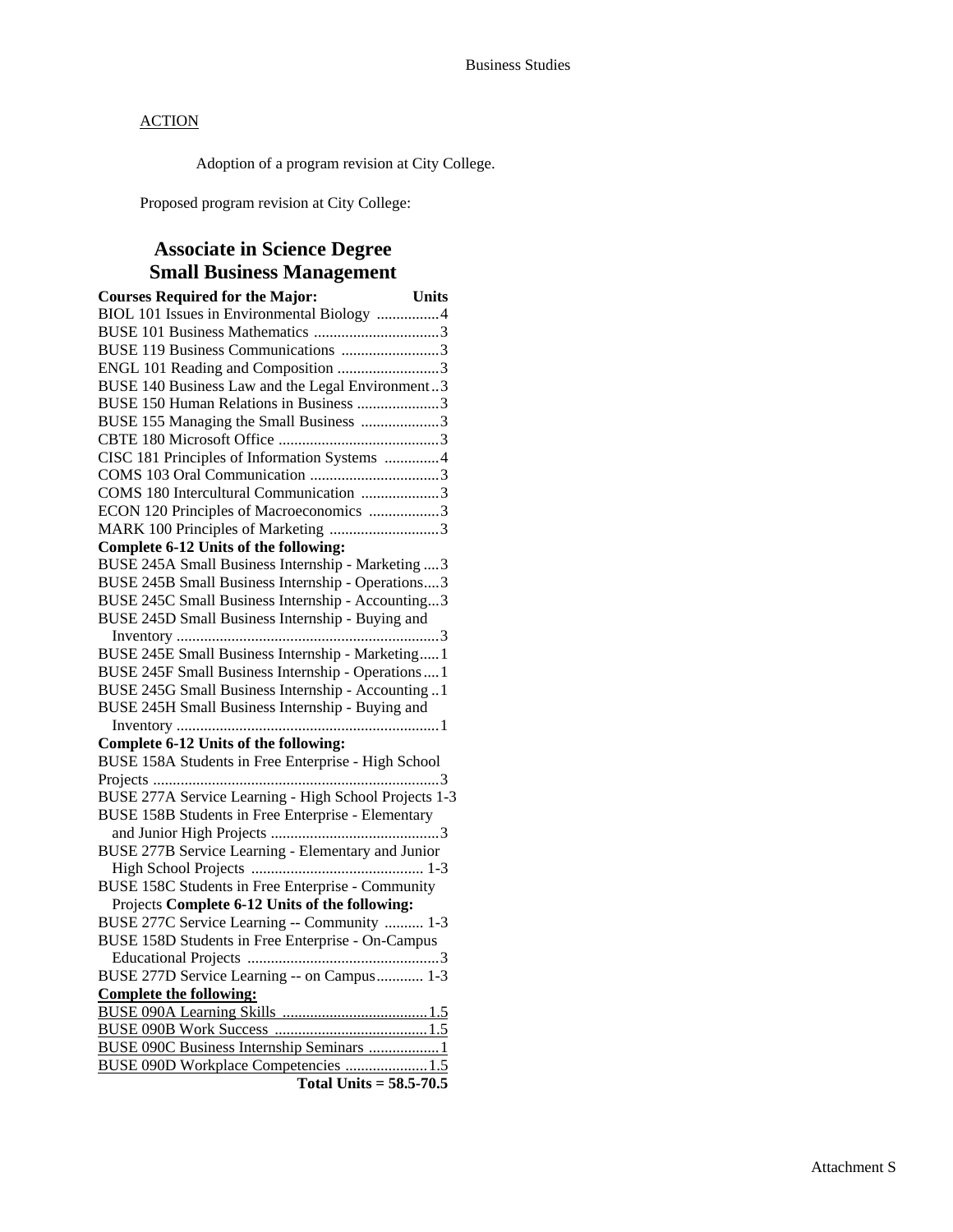Adoption of a program deactivation at City College.

Proposed program deactivation at City College:

## **Associate in Science Degree Small Business Management**

| <b>Courses Required for the Major:</b> Units             |
|----------------------------------------------------------|
|                                                          |
| <b>ACCT 128A Small Business Accounting-</b>              |
|                                                          |
| <b>ACCT 128B Small Business Accounting Payroll 1.5</b>   |
| <b>ACCT 150 Computer Accounting Applications or</b>      |
| <b>CBTE 140A Introduction to Microsoft Excel or</b>      |
|                                                          |
| <b>BUSE 113 International Finance or</b>                 |
| ECON 121 Principles of Microeconomics 3                  |
|                                                          |
| COMS 180 Intercultural Communication 3                   |
| CONF 110 Personal Financial Management 3                 |
| ECON 120 Principles of Macroeconomics 3                  |
| BIOL 101 Issues in Environmental Biology 4               |
|                                                          |
| <b>BUSE 119 Business Communications or</b>               |
| ENGL 101 Reading and Composition 3                       |
| <b>BUSE 140 Business Law and the Legal Environment.3</b> |
| <b>BUSE 245C Small Business Internship Accounting 3</b>  |
| CISC 181 Principles of Information Systems 4             |
| ECON 120 Principles of Macroeconomics 3                  |
| PHIL 102B Introduction To Philosophy: Values 3           |
| And The Following Job Skills Certificate of              |
| <b>Performance Courses.</b>                              |
| Must Select All BUSE 090 Courses (5.5 Units) or 5        |
| Units of BUSE 277C (A Repeatable Course):                |
|                                                          |
|                                                          |
| andBUSE 090C Business Internship Seminars  1             |
| andBUSE 090D Workplace Competencies  1.5                 |
| or BUSE 277C Service Learning Community 1 3              |
| Total Units $=$ 50-52.5                                  |

| Certificate Performance                           |
|---------------------------------------------------|
| <b>Loan Underwriting</b>                          |
| <b>Courses Required for the Major:</b><br>— Units |
| BANK 102 Mortgage Brokerage and Banking 4         |
|                                                   |
| Total Units $= 9$                                 |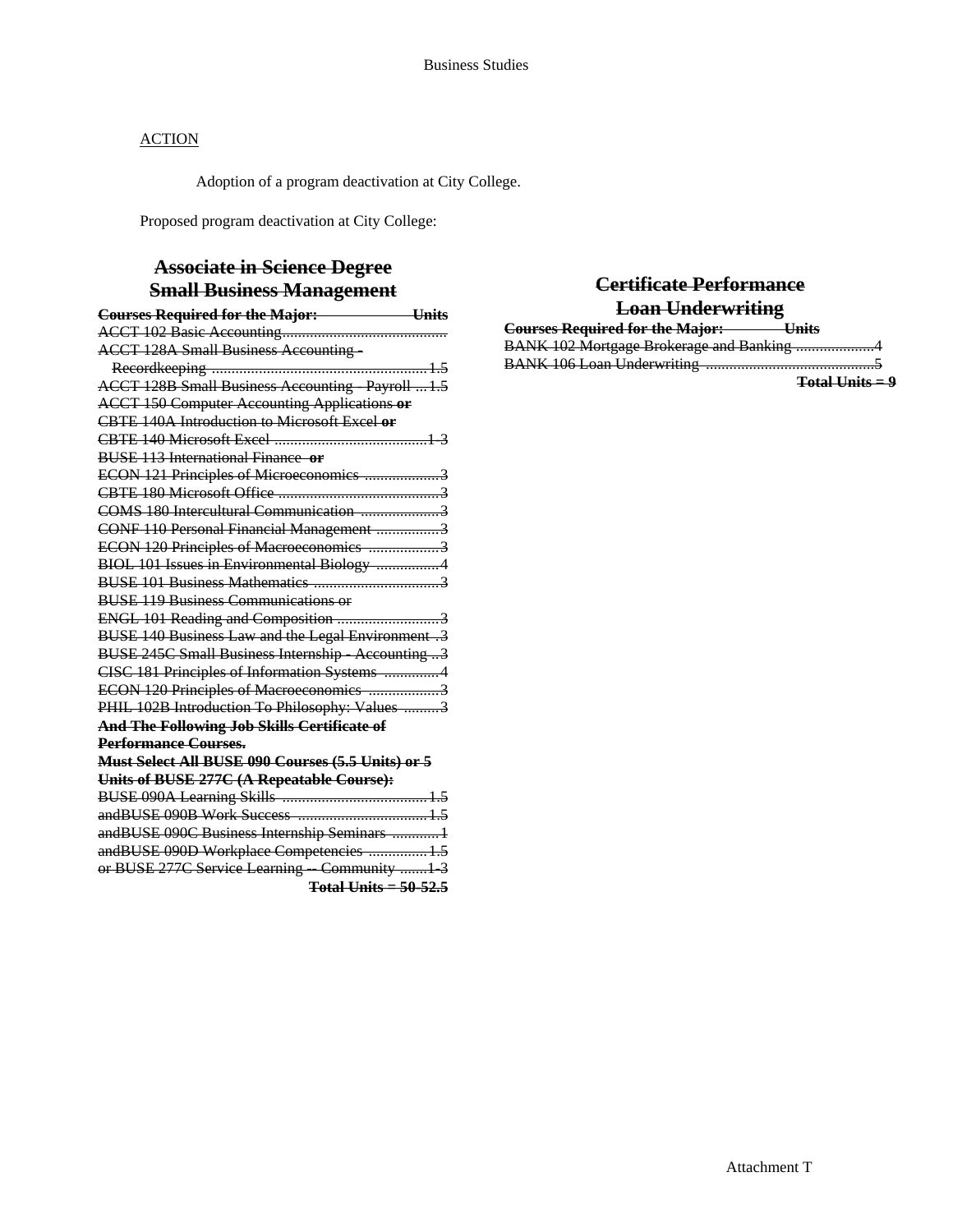Adoption of a new program at City College.

Proposed new program at City College:

## **Associate in Arts Degree Communication Studies for Transfer**

| <b>Courses Required for the Major:</b>             | <b>Units</b> |
|----------------------------------------------------|--------------|
|                                                    |              |
| Select two of the following courses:               |              |
| COMS 160, Argumentation*                           |              |
| COMS 135, Interpersonal Communication*             |              |
|                                                    |              |
| Select two of the following courses (not selected  |              |
| above) to meet the lower division preparation for  |              |
| the major to your transfer university:             |              |
| ENGL 101, Reading and Composition* or              |              |
| ENGL 105, Composition and Literature* or           |              |
| ENGL 205, Critical Thinking*                       |              |
| ENGL 210, American Literature I*                   |              |
| ENGL 211, American Literature II*                  |              |
| ENGL 215, English Literature I: 800-1799*          |              |
| ENGL 216, English Literature II: 1800-Present*     |              |
| FREN 201, Third Course in French*                  |              |
| GEOL 100, General Geology*                         |              |
| GEOL 101, Physical Geology Laboratory*             |              |
| GERM 201, Third Course in German*                  |              |
| HIST 105, Introduction to Western Civilization I*  |              |
| HIST 106, Introduction to Western Civilization II* |              |
| ITAL 201, Third Course in Italian*                 |              |
| JOUR 202, Introduction to Mass Communication*      |              |
| JOUR 210A, Newspaper Production (3 unit option     |              |
| only)                                              |              |
| MATH 119, Elementary Statistics* or                |              |
| PSYC 258, Behavioral Science Statistics*           |              |
| PHIL 205, Contemporary Philosophy*                 |              |
| PSYC 101, General Psychology*                      |              |
| SPAN 201, Third Course in Spanish*                 |              |
| COMS 101, Voice and Articulation                   |              |
| COMS 104, Advanced Public Communication            |              |
| COMS 111, Oral Interpretation                      |              |
| COMS 135, Interpersonal Communication*             |              |
| COMS 160, Argumentation*                           |              |
| COMS 170, Small Group Communication *              |              |
| COMS 180, Intercultural Communication* 6-8         |              |

**If needed to total 18 units, select one of the following courses (not selected above) to meet the lower division preparation for the major to your transfer university:** ANTH 102, Introduction to Physical Anthropology\* ANTH 103, Introduction to Cultural Anthropology\* ENGL 101, Reading and Composition\* **or** ENGL 105 Composition and Literature\* **or** ENGL 205, Critical Thinking\* ENGL 210, American Literature I\* ENGL 211, American Literature II\* ENGL 215, English Literature I: 800-1799\* ENGL 216, English Literature II: 1800-Present\* FREN 201, Third Course in French\* GEOL 100, General Geology\* GEOL 101, Physical Geology Laboratory\* GERM 201, Third Course in German\* HIST 105, Introduction to Western Civilization I\* HIST 106, Introduction to Western Civilization II\* ITAL 201, Third Course in Italian\* JOUR 200, Introduction to Newswriting and Reporting JOUR 201,Advanced Newswriting and Reporting JOUR 202, Introduction to Mass Communication \* JOUR 210A, Newspaper Production (3 unit option only) MATH 119, Elementary Statistics\* **or** PSYC 258, Behavioral Science Statistics\* PHIL 205, Contemporary Philosophy\* PSYC 101, General Psychology\* SOCO 101, Principles of Sociology\* SPAN 201, Third Course in Spanish\* COMS 101, Voice and Articulation COMS 104, Advanced Public Communication COMS 111, Oral Interpretation COMS 135, Interpersonal Communication\* COMS 160, Argumentation\* COMS 170, Small Group Communication \* COMS 180, Intercultural Communication\***……………**3

\*Course also fulfills general education requirements for the CSU GE or IGETC pattern.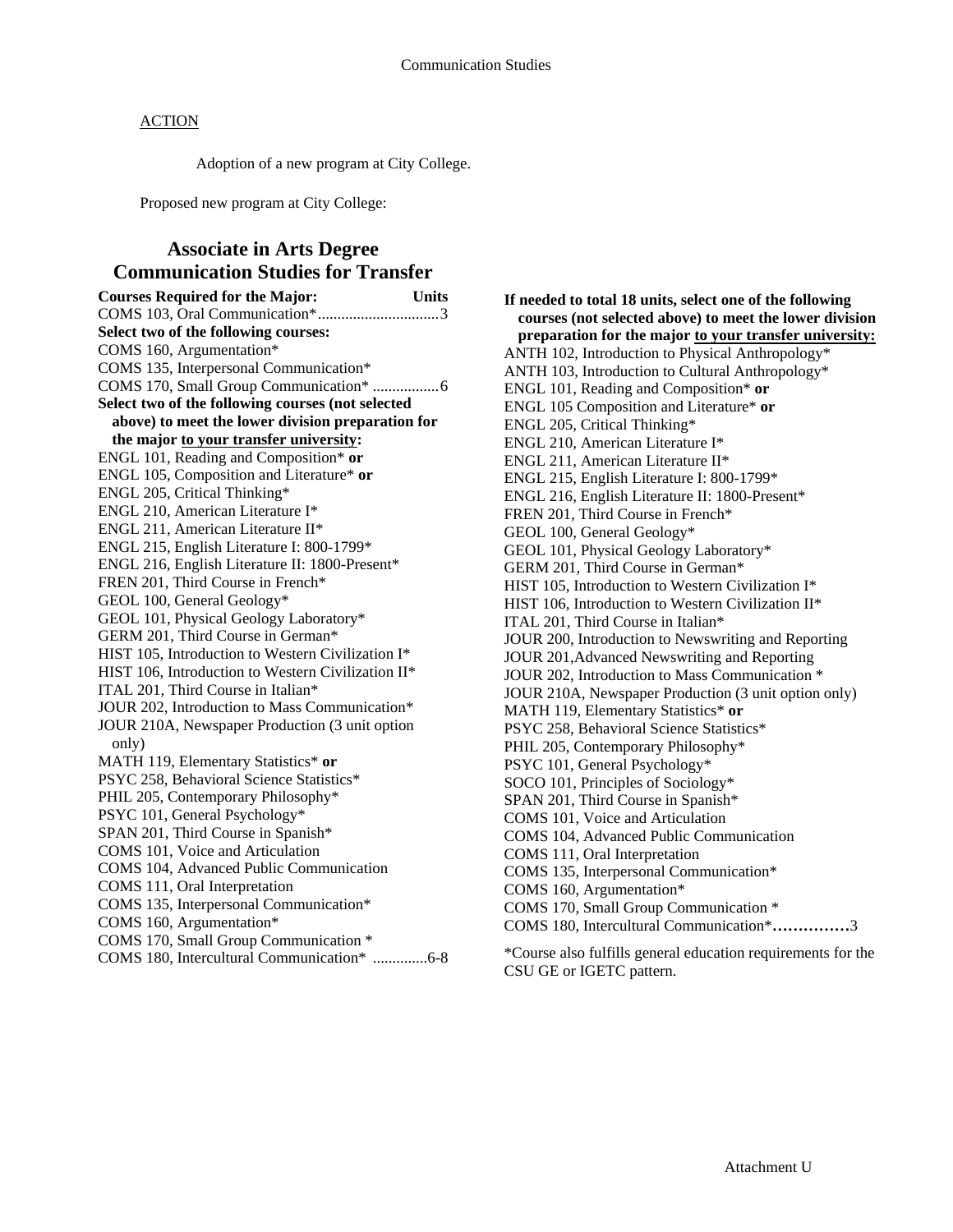Adoption of a new program at Miramar College.

Proposed new program at Miramar College:

## **Associate in Arts Degree Communication Studies for Transfer**

**Required Courses: Units**  COMS 103, Oral Communication\* COMS 135, Interpersonal Communication\* COMS 160, Argumentation\* ........................................ 9 **Select two of the following courses:**  *(It is recommended to select courses that meet lower division major preparation requirements for your transfer university)*  COMS 180, Intercultural Communication\* JOUR 202, Introduction to Mass Communication\* JOUR 210A, Newspaper Production (3 unit option only) ENGL 101, Reading and Composition\* ENGL 205, Critical Thinking\* ENGL 210, American Literature I\* ENGL 211, American Literature II\* ENGL 215, English Literature I: 800-1799\* ENGL 216, English Literature II: 1800-Present\* HIST 105, Introduction to Western Civilization I\* HIST 106, Introduction to Western Civilization II\* MATH 119, Elementary Statistics\* **or** PSYC 258, Behavioral Science Statistics\* PSYC 101, General Psychology\* SPAN 201, Third Course in Spanish\* ........................3-5

#### **Select two of the following courses:**

*(It is recommended to select courses that meet lower division major preparation requirements for your transfer university)*  COMS 180, Intercultural Communication\* JOUR 202, Introduction to Mass Communication\* JOUR 210A, Newspaper Production (3 unit option only) ANTH 103, Introduction to Cultural Anthropology\* ENGL 101, Reading and Composition\* ENGL 205, Critical Thinking\* ENGL 210, American Literature I\* ENGL 211, American Literature II\* ENGL 215, English Literature I: 800-1799\* ENGL 216, English Literature II: 1800-Present\* HIST 105, Introduction to Western Civilization I\* HIST 106, Introduction to Western Civilization II\* MATH 119, Elementary Statistics\* **or** PSYC 101, General Psychology\* PSYC 258, Behavioral Science Statistics\* SPAN 201, Third Course in Spanish\* SOCO 101, Principles of Sociology\* ............................... 3-5

\*Course also fulfills general education requirements for the CSU GE or IGETC pattern.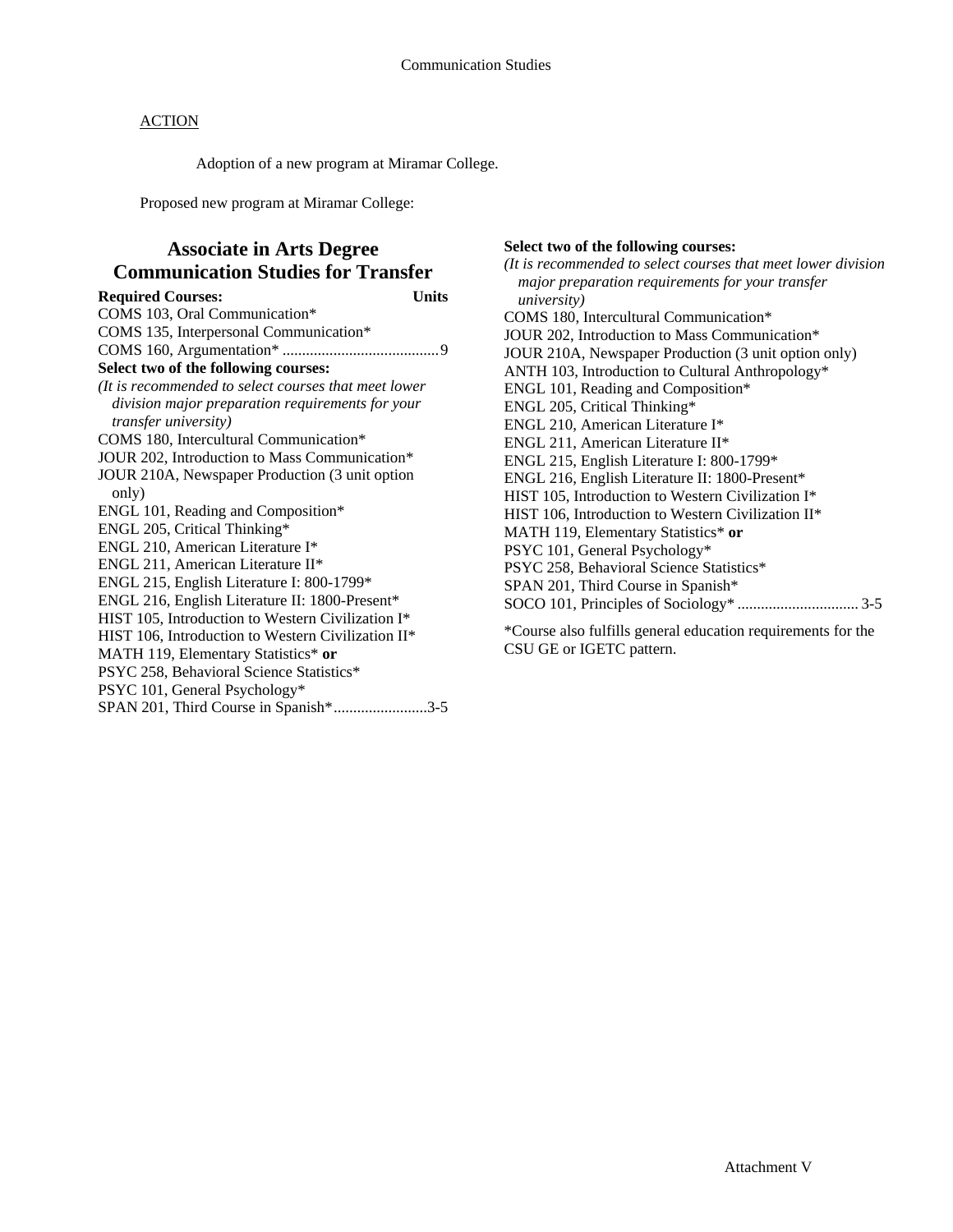Adoption of a program revision at City College.

Proposed program revision at City College:

# **Certificate of Performance Speech Communication Studies**

| <b>Courses Required for the Major:</b>             | Units |
|----------------------------------------------------|-------|
|                                                    |       |
| <b>Select Six Units From:</b>                      |       |
| SPEE COMS 101 Voice and Articulation 3             |       |
| SPEE COMS 104 Advanced Public Communication 3      |       |
|                                                    |       |
| <b>SPEE COMS</b> 135 Interpersonal Communication 3 |       |
|                                                    |       |
| SPEE COMS 170 Small Group Communication 3          |       |
| <b>SPEE COMS</b> 180 Intercultural Communication 3 |       |
| Total Units $= 9$                                  |       |

## **Associate in Arts Degree Speech Communication Studies**

| <b>Courses Required for the Major:</b><br><b>Units</b> |  |
|--------------------------------------------------------|--|
| SPEE COMS 103 Oral Communication3                      |  |
| <b>Select 15 Units From The Following Courses:</b>     |  |
| <b>SPEE COMS</b> 101 Voice and Articulation 3          |  |
| <b>SPEE COMS</b> 104 Advanced Public Communication 3   |  |
| SPEE COMS 135 Interpersonal Communication 3            |  |
|                                                        |  |
| <b>SPEE COMS</b> 170 Small Group Communication 3       |  |
| <b>SPEE COMS</b> 180 Intercultural Communication 3     |  |
| Total Units $= 18$                                     |  |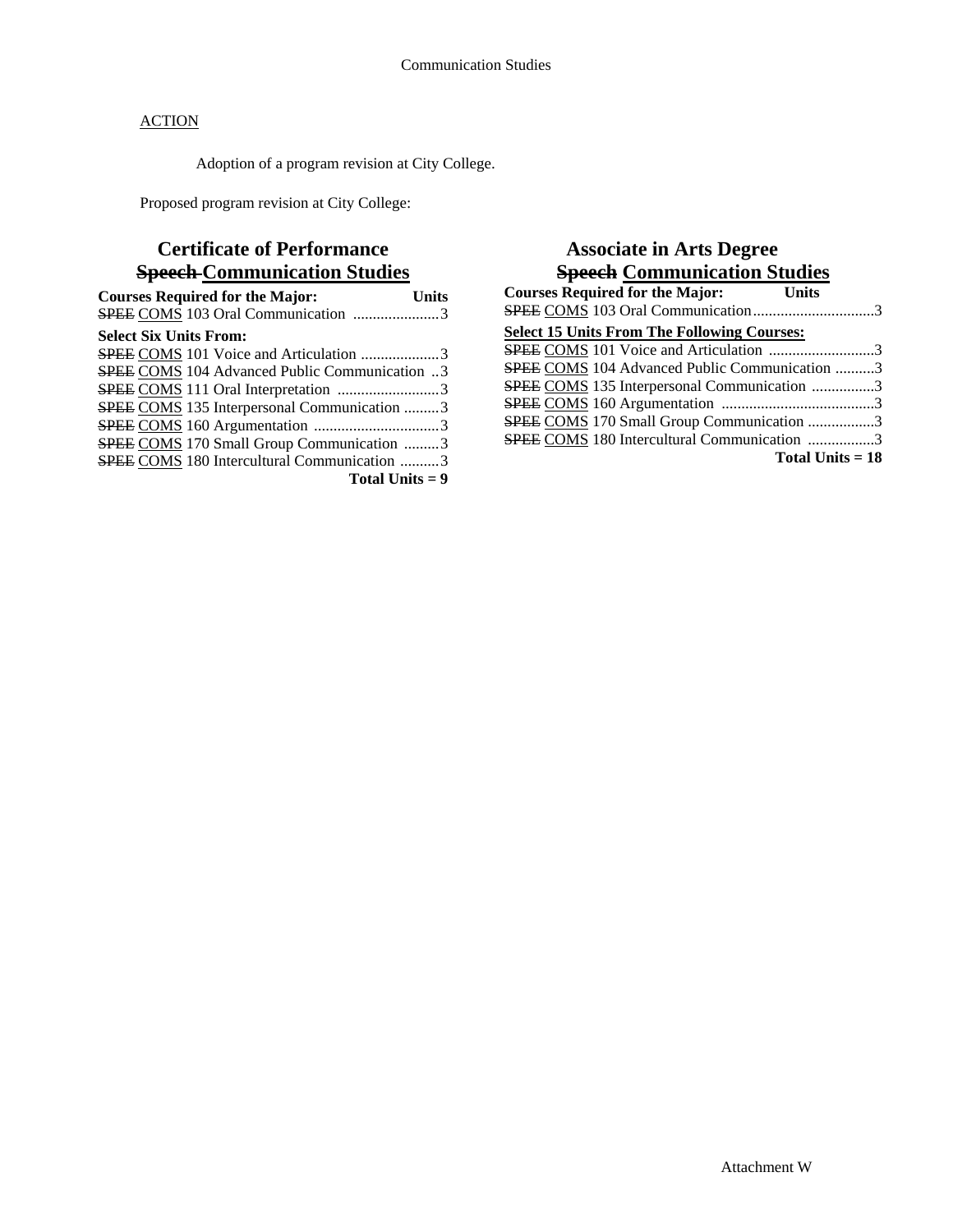Adoption of a program revision at Mesa College.

Proposed program revision at Mesa College:

## **Certificate of Performance Speech Communication Studies**

| <b>Courses Required for the Major:</b><br>Units      |
|------------------------------------------------------|
|                                                      |
| <b>Select Six Units From:</b>                        |
| <b>SPEE COMS</b> 101 Voice and Articulation 3        |
| SPEE COMS 104 Advanced Public Communication 3        |
| SPEE COMS 111 Oral Interpretation 3                  |
| SPEE COMS 117A Intercollegiate Forensics 1-3         |
| <b>SPEE COMS 117B Intercollegiate Forensics  1-3</b> |
| <b>SPEE COMS</b> 117C Intercollegiate Forensics  1-3 |
| <b>SPEE COMS</b> 117D Intercollegiate Forensics  1-3 |
| <b>SPEE COMS</b> 135 Interpersonal Communication 3   |
|                                                      |
| <b>SPEE COMS</b> 170 Small Group Communication 3     |
| <b>SPEE COMS</b> 180 Intercultural Communication 3   |
| Total Units $= 9$                                    |

## **Associate in Arts Degree Speech Communication Studies**

| <b>Courses Required for the Major:</b><br><b>Units</b> |                    |
|--------------------------------------------------------|--------------------|
| SPEE COMS 103 Oral Communication3                      |                    |
| <b>Select 15 Units From The Following Courses:</b>     |                    |
| SPEE COMS 101 Voice and Articulation 3                 |                    |
| SPEE COMS 104 Advanced Public Communication 3          |                    |
|                                                        |                    |
| SPEE COMS 117A Intercollegiate Forensics 1-3           |                    |
| <b>SPEE COMS 117B Intercollegiate Forensics 1-3</b>    |                    |
| <b>SPEE COMS 117C Intercollegiate Forensics 1-3</b>    |                    |
| SPEE COMS 117D Intercollegiate Forensics 1-3           |                    |
| SPEE COMS 135 Interpersonal Communication 3            |                    |
|                                                        |                    |
| SPEE COMS 170 Small Group Communication 3              |                    |
| <b>SPEE COMS 180 Intercultural Communication 3</b>     |                    |
|                                                        |                    |
|                                                        | Total Units $= 18$ |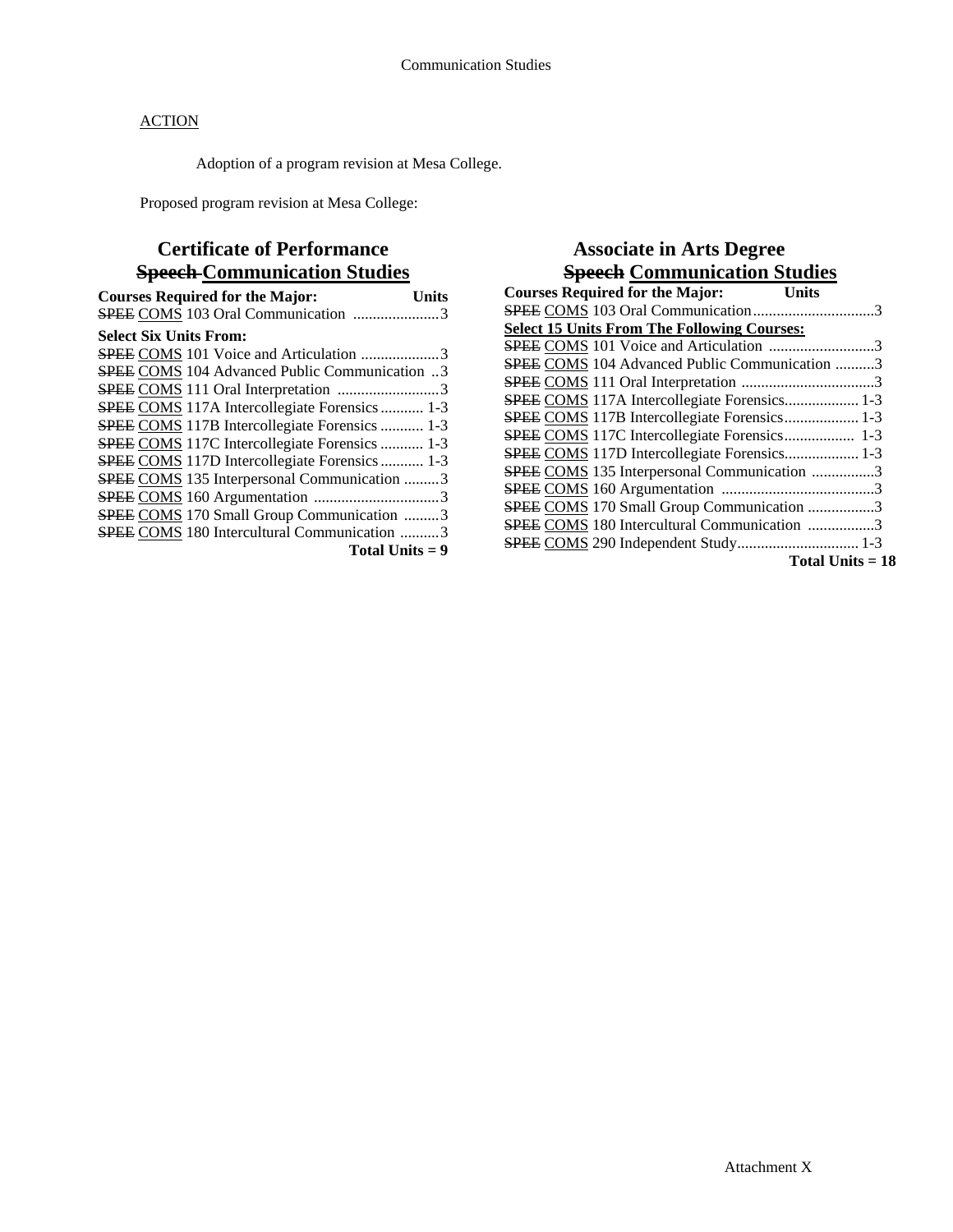.

### **ACTION**

Adoption of a new program at Continuing Education.

Proposed new program at Continuing Education:

## **Certificate of Completion Beginning English as a Second Language**

**Required Courses:**  ESLA 431, ESL Beg Literacy 1 ESLA 432, ESL Beg Low 2 ESLA 433, ESL Beg High 3

## **Certificate of Completion Advanced English as a Second Language**

**Required Courses:**  ESLA 436, ESL Adv Low 6 ESLA 437, ESL Adv High

## **Certificate of Completion Intermediate English as a Second Language**

**Required Courses:**  ESLA 434, ESL Int Low 4 ESLA 435, ESL Int High 5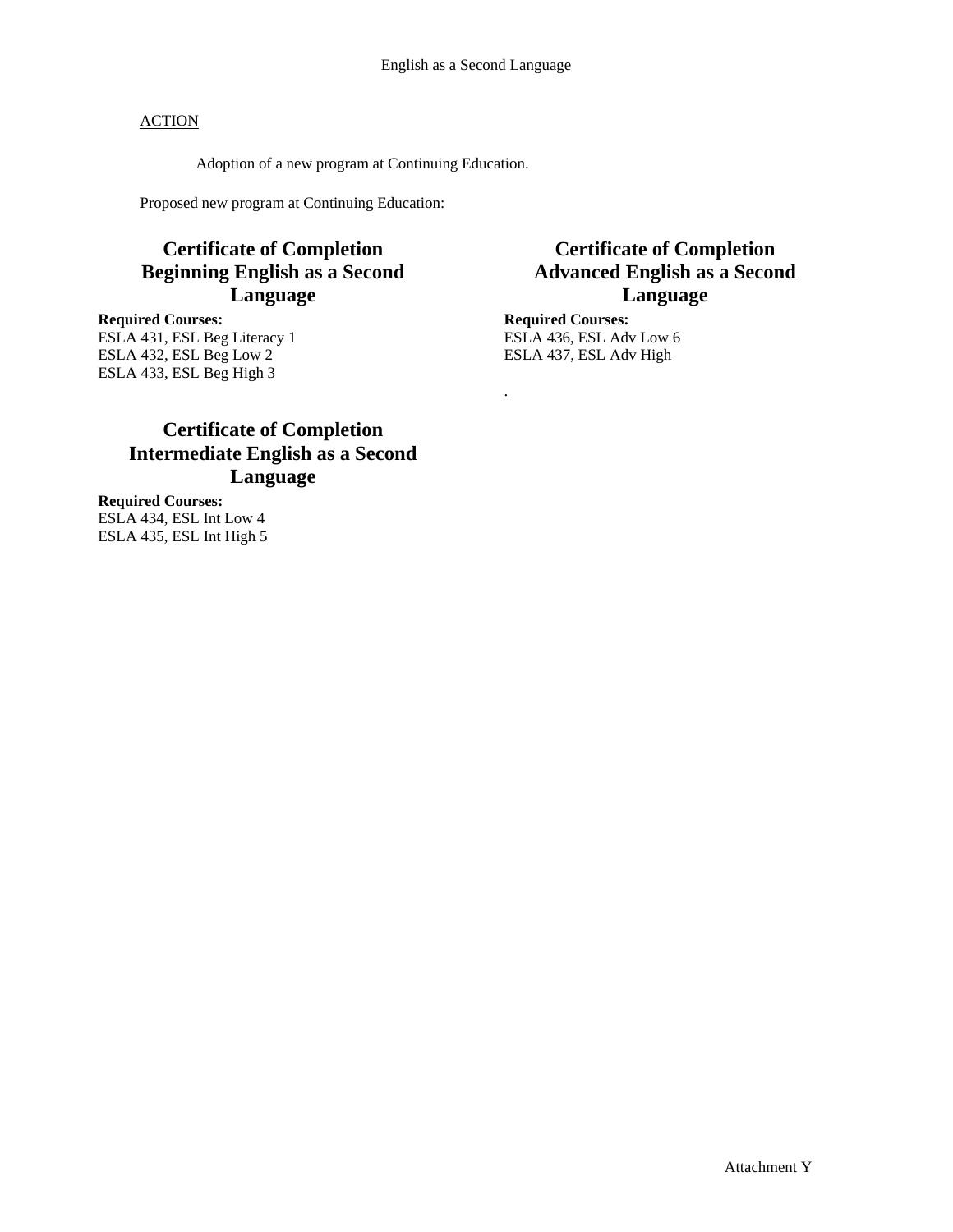.

**ACTION** 

Adoption of a new program at City College.

Proposed new program at City College:

## **Certificate of Achievement Community Health Work**

| <b>Courses Required for the Major</b>             | <b>Units:</b> |
|---------------------------------------------------|---------------|
| HUMS 103 Introduction to Community Health Work .3 |               |
| HUMS 095 Public Assistance and Benefits Program 1 |               |
| HUMS 112 Community Service Practicum 3            |               |
|                                                   |               |
|                                                   |               |
| PSYC 230 Psychology of Lifespan Development 3     |               |
| Total Units $= 16$                                |               |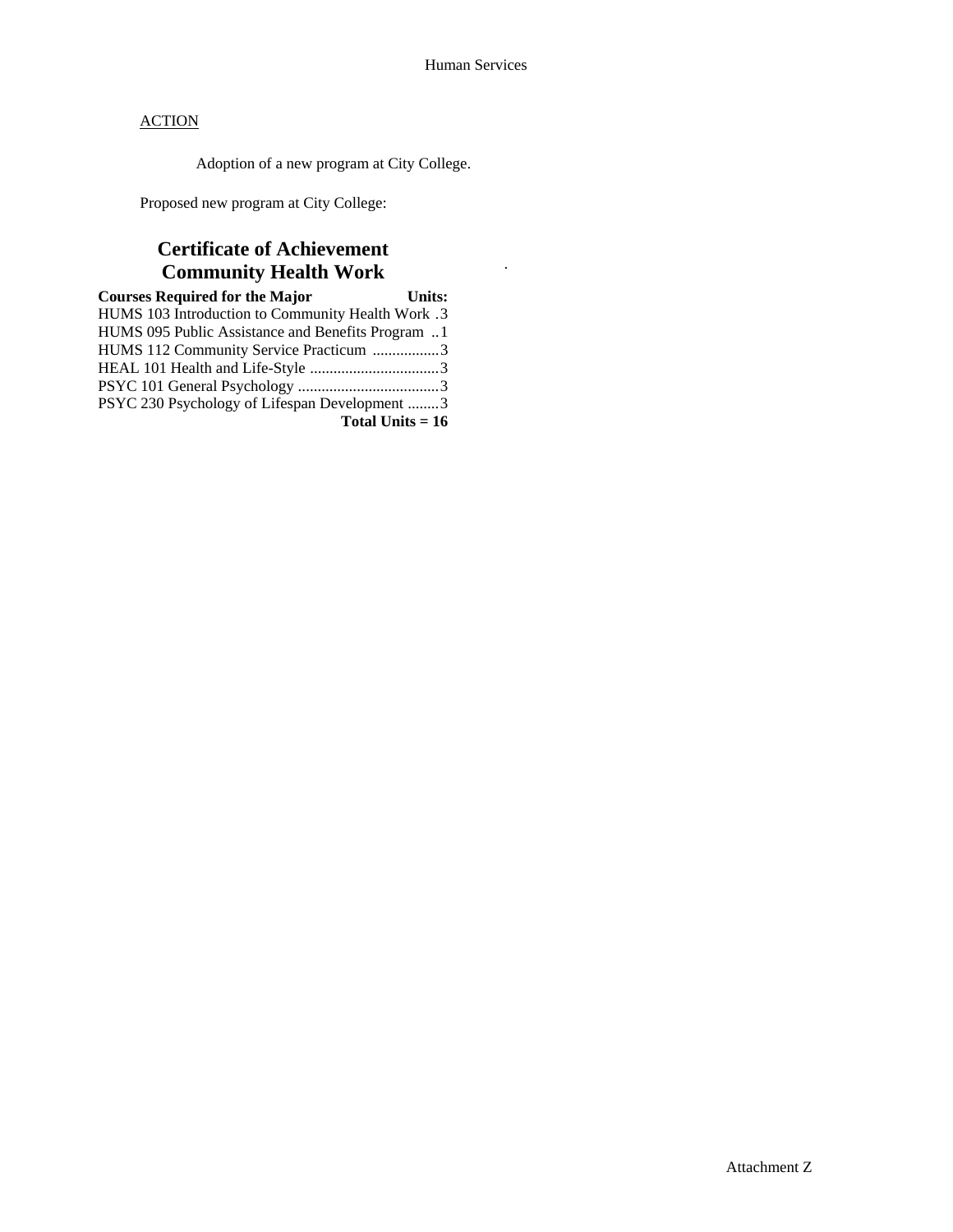Adoption of a program revision at City College.

Proposed program revision at City College:

## **Associate in Arts Degree Liberal Arts and Sciences with an Emphasis in Scientific Studies Mathematics and Pre-Engineering Specialization**

**Courses Required for the Major: Units Students should complete a minimum of 18 units including both Mathematics and Pre-Engineering courses:**  CHEM 200, General Chemistry I - Lecture CHEM 200L, General Chemistry I - Laboratory CHEM 201, General Chemistry II Lecture CISC 150, Introduction to Computer and Information **Sciences** CISC 152, Introduction to the Linux Operating System CISC 181, Principles of Information Systems CISC 186, Visual Basic Programming CISC 187, Data Structures and Object Orientation CISC 189A, Introduction to Programming I **and** CISC 189B Introduction to Programming II **or** CISC 190, Java Programming CISC 192, C/C++ Programming CISC 205, Object Oriented Programming Using C++ CISC 220, Fundamentals of Computer Game Programming ELCT 111, Electrical Theory I ELCT 111L, Electrical Laboratory I ELCT 121, Electrical Theory II ELCT 121L, Electrical Laboratory II ELDT 124, Basic DC/AC Electronics ELDT 124L, Basic DC/AC Laboratory ELDT 125, DC/AC Circuit Analysis with Pspice ELDT 125L, DC/AC Circuit Analysis Laboratory ELDT 230, Advanced Computer Designs ELDT 230L, Advanced Computer Designs Laboratory ENGE 101, Introduction to Engineering ENGE 115, FORTRAN and Numerical Methods for Engineers and Scientists ENGE 116, Computational Methods in Engineering ENGE 151, Engineering Drawing ENGE 152, Engineering Design ENGE 200, Statics ENGE 210, Properties of Materials

ENGE 240, Digital Systems ENGE 250, Dynamics ENGE 260, Electric Circuits MATH 104, Trigonometry MATH 107, Introduction to Scientific Programming MATH 107L, Introduction to Scientific Programming Lab MATH 108, Intermediate Scientific Programming MATH 108L, Intermediate Scientific Programming Lab MATH 116, College and Matrix Algebra MATH 118, A Survey of Modern Mathematics MATH 119, Elementary Statistics MATH 121, Basic Techniques of Applied Calculus I MATH 122, Basic Techniques of Applied Calculus II MATH 141, Precalculus MATH 150, Calculus with Analytic Geometry I MATH 151, Calculus with Analytic Geometry II MATH 181, Mecomtronics College Algebra and **Trigonometry** MATH 183, Mecomtronics Calculus I MATH 237, Machine and Assembly Language MATH 237L, Assembly Language Lab MATH 245, Discrete Mathematics MATH 252, Calculus with Analytic Geometry III MATH 254, Introduction to Linear Algebra MATH 255, Differential Equations MCTR 102A, DC Circuits MCTR 103A, AC Circuits MCTR 120A, Basic Physics for Technical Applications I MCTR 120B, Basic Physics for Technical Applications II MCTR 120C, Basic Physics for Technical Applications III MFET 101, Introduction to Manufacturing Engineering Technology **or**  MFET 101A, Introduction to Manufacturing I MFET 110, Industrial Safety MFET 120, Manufacturing Processes MFET 210, Statistical Process Control PHYS 180A, General Physics I PHYS 121A, General Physics Lab PHYS 195, Mechanics PHYS 196, Electricity and Magnetism PHYS 197, Waves, Optics and Modern Physics ..... 18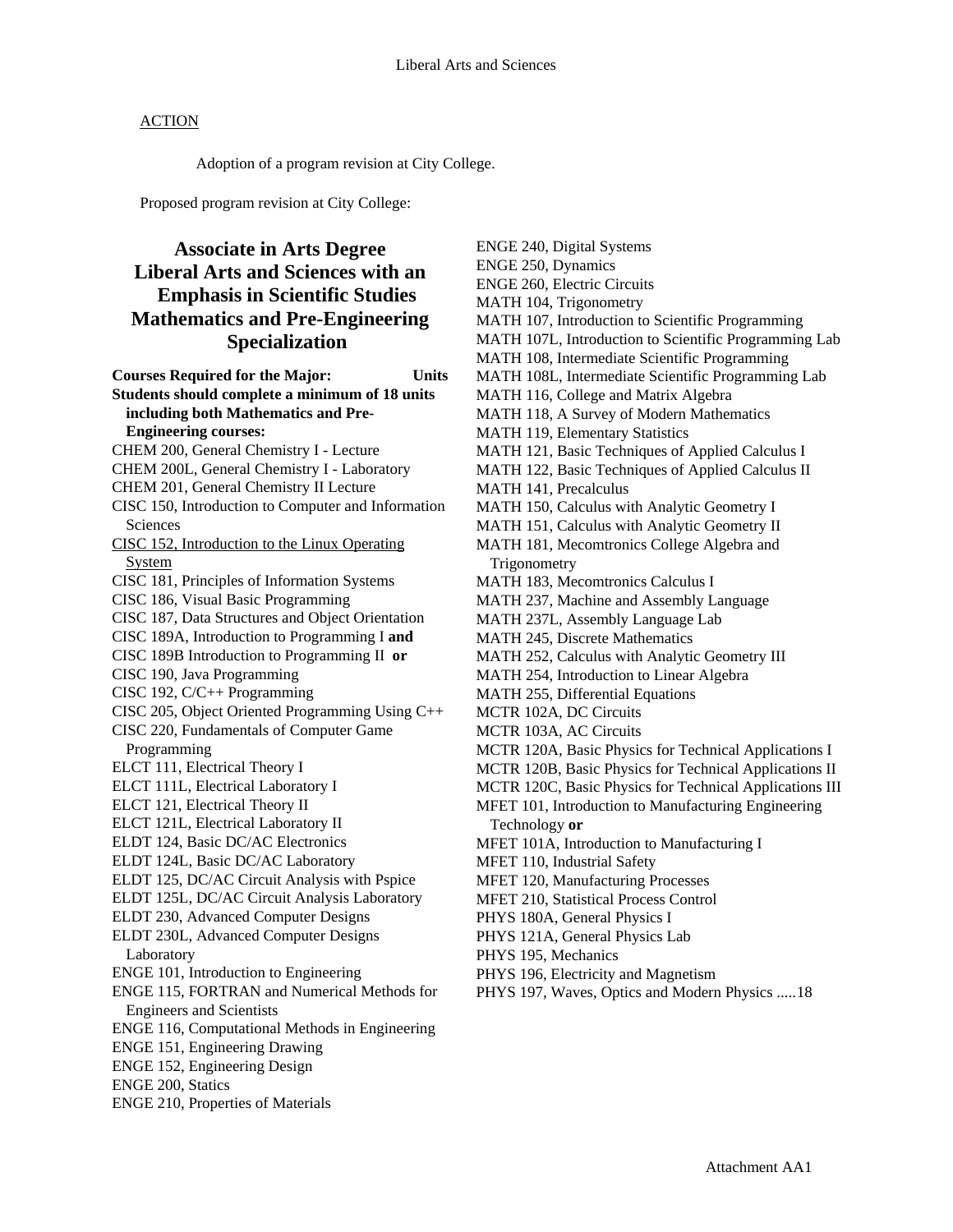## **Associate in Arts Degree Liberal Arts and Sciences with an Emphasis in Scientific Studies Physical and Earth Sciences Specialization**

**Courses Required for the Major: Units Students should complete a minimum of 18 units including both Physical and Earth Science courses:**  AGRI 101, Principles of Sustainable Agriculture ASTR 101, Descriptive Astronomy ASTR 109, Practice in Observing ASTR 111, Astronomy Laboratory CHEM 100, Fundamentals of Chemistry CHEM 100L, Fundamentals of Chemistry Laboratory CHEM 111, Chemistry in Society CHEM 111L, Chemistry in Society Lab CHEM 130, Introduction to Organic and Biological Chemistry CHEM 130L, Introduction to Organic and Biological Chemistry CHEM 152, Introduction to General Chemistry CHEM 152L, Introduction to General Chemistry Laboratory CHEM 200, General Chemistry I - Lecture CHEM 200L, General Chemistry I - Laboratory CHEM 201, General Chemistry II Lecture CHEM 201L, General Chemistry II Laboratory CHEM 231, Organic Chemistry I - Lecture CHEM 231L, Organic Chemistry II - Laboratory CHEM 233, Organic Chemistry II - Lecture CHEM 233L, Organic Chemistry II - Laboratory CHEM 251, Analytic Chemistry CISC 181, Principles of Information Systems CISC 190, Java Programming or CISC 192, C/C++ Programming GEOG 101, Physical Geography GEOG 101L, Physical Geography Laboratory GEOG 102, Cultural Geography GEOG 104, World Regional Geography GEOL 100, General Geology GEOL 101, General Geology Laboratory GEOL 104, Earth Science GISG 104, Geographic Information Science and Spatial Reasoning GISG 110, Introduction to Mapping and Geographic Information Systems MATH 150, Calculus with Analytic Geometry I MATH 151, Calculus with Analytic Geometry II MATH 252, Calculus with Analytic Geometry III

PHYN 100, Survey of Physical Science PHYN 101, Survey of Physical Science Laboratory PHYS 100, Introductory Physics PHYS 121A, General Physics Lab PHYS 121B, General Physics Lab PHYS 125, General Physics PHYS 126, General Physics II PHYS 180A, General Physics I PHYS 180B, General Physics II PHYS 195, Mechanics PHYS 196, Electricity and Magnetism PHYS 197, Waves, Optics and Modern Physics SUST 101, Introduction to Sustainability BIOL 200, Biological Statistics **or**  MATH 119, Elementary Statistics **or**  PSYC 258, Behavioral Science Statistics ................ 18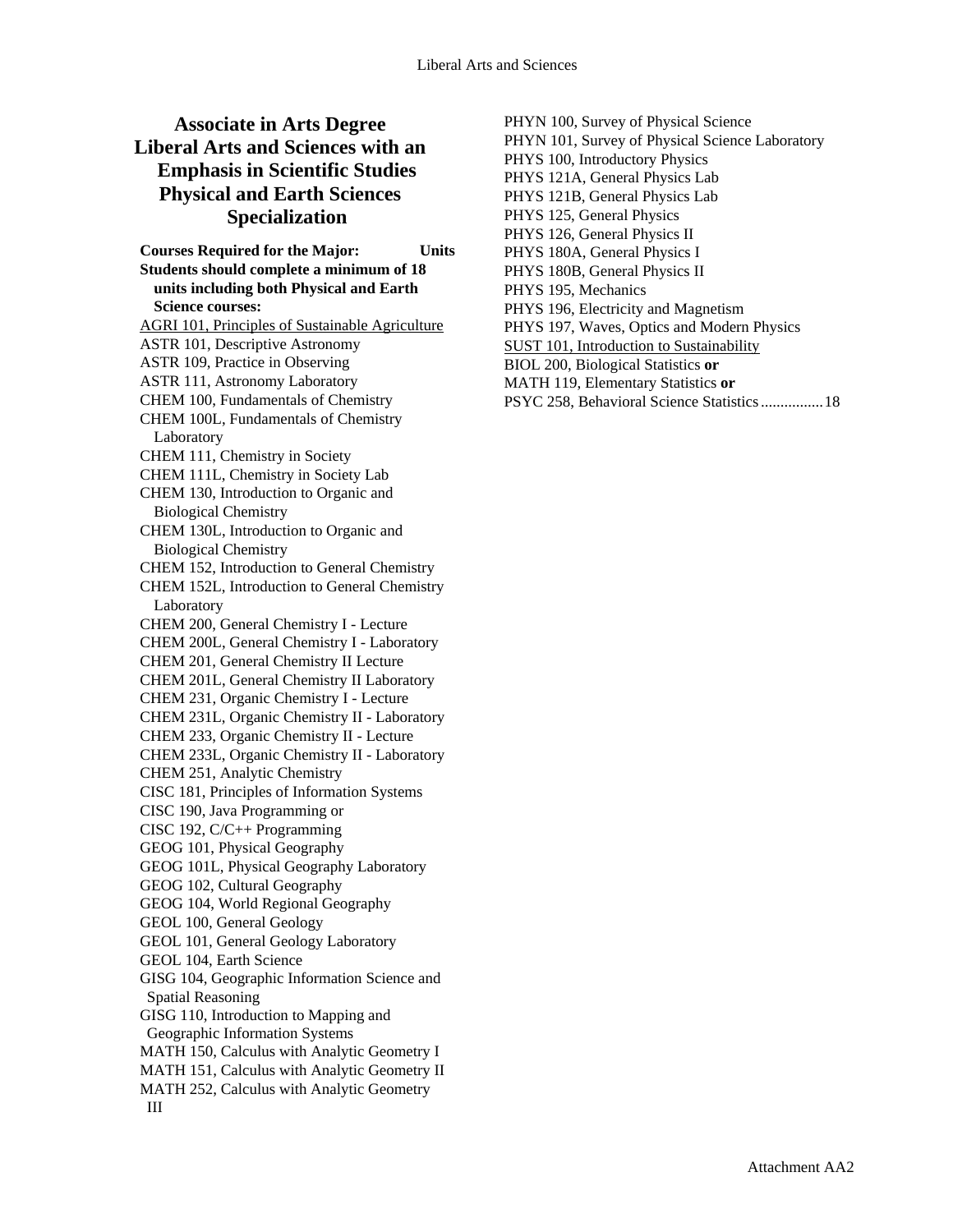.

#### **ACTION**

Adoption of a new program at Mesa College.

Proposed new program at Mesa College:

## **Certificate of Achievement: General Education**

This certificate is designed for transfer students who intend to complete university general education requirements prior to transfer to a California State University (CSU) or University of California (UC) campus. General education (GE) is a set of courses from a variety of different subject areas that every student must complete in order to earn a degree, regardless of major. The goal is to provide a well-rounded or "liberal" education and to develop the knowledge, skills, and attitudes that together help make up an educated person. The completion of GE prior to transfer is not required for admission to most universities. However, it is usually in the students' best interest to complete an appropriate transfer GE pattern at the community college. This is because GE requirements that are not fulfilled prior to transfer must be completed later at the university, which often extends the time and expense of a university education. The Certificate of Achievement in General Education is awarded upon completion of one of the following two transfer GE patterns:

#### **California State University General Education—Breadth Pattern (CSU GE) Option**

The student will select courses that fulfill the CSU GE certification pattern detailed on page ?? of this catalog. CSU GE is accepted by all CSU campuses and some private / independent or out of state universities. CSU GE is not accepted by the UC system.

#### **Total units = 39–40 Intersegmental General Education Transfer Curriculum (IGETC) Option**

The student will select courses that fulfill the IGETC certification pattern detailed on page ?? of this catalog. IGETC is accepted by all CSU campuses and most UC campuses and majors. It is also accepted by some private/independent or out of state universities.

**Total units = 37–40**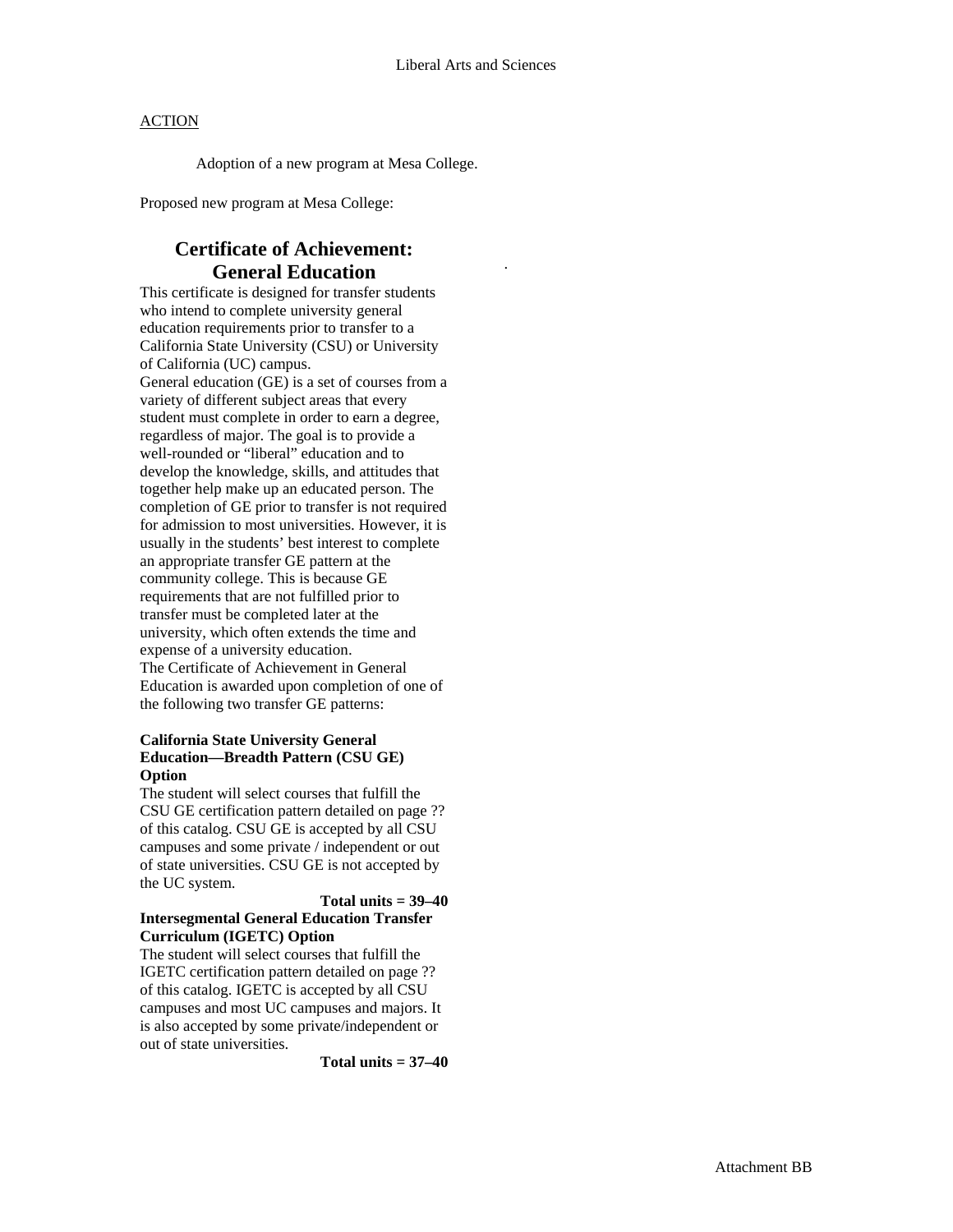Pursuant to Section 78016 of the Education Code, the following is a program review summary: Weatherization Program

- D. Labor Market Information<sup>1</sup>: The annual average number of persons employed in the Weatherization program area is 310 in San Diego County in the 2008 Employment year. Approximately 60 new job openings are projected through 2018.
- E. Duplication<sup>2</sup>: None.
- F. Effectiveness<sup>3</sup>: Program Area OR the projected enrollment 25 students for the 2011-2012 year in a New Program area.

.

- 4. Information was obtained from California Labor Market Info at www.ca.gov
- 5. Information was obtained from California Labor Market Info at www.ca.gov
- 6. Information was obtained from CE Mechanical Technology Program.

#### **ACTION**

Adoption of a new program at Continuing Education.

Proposed new program at Continuing Education:

## **Certificate of Completion Weatherization Program**

**Required Courses:**  MECT 441, Weatherization I MECT 442, Weatherization II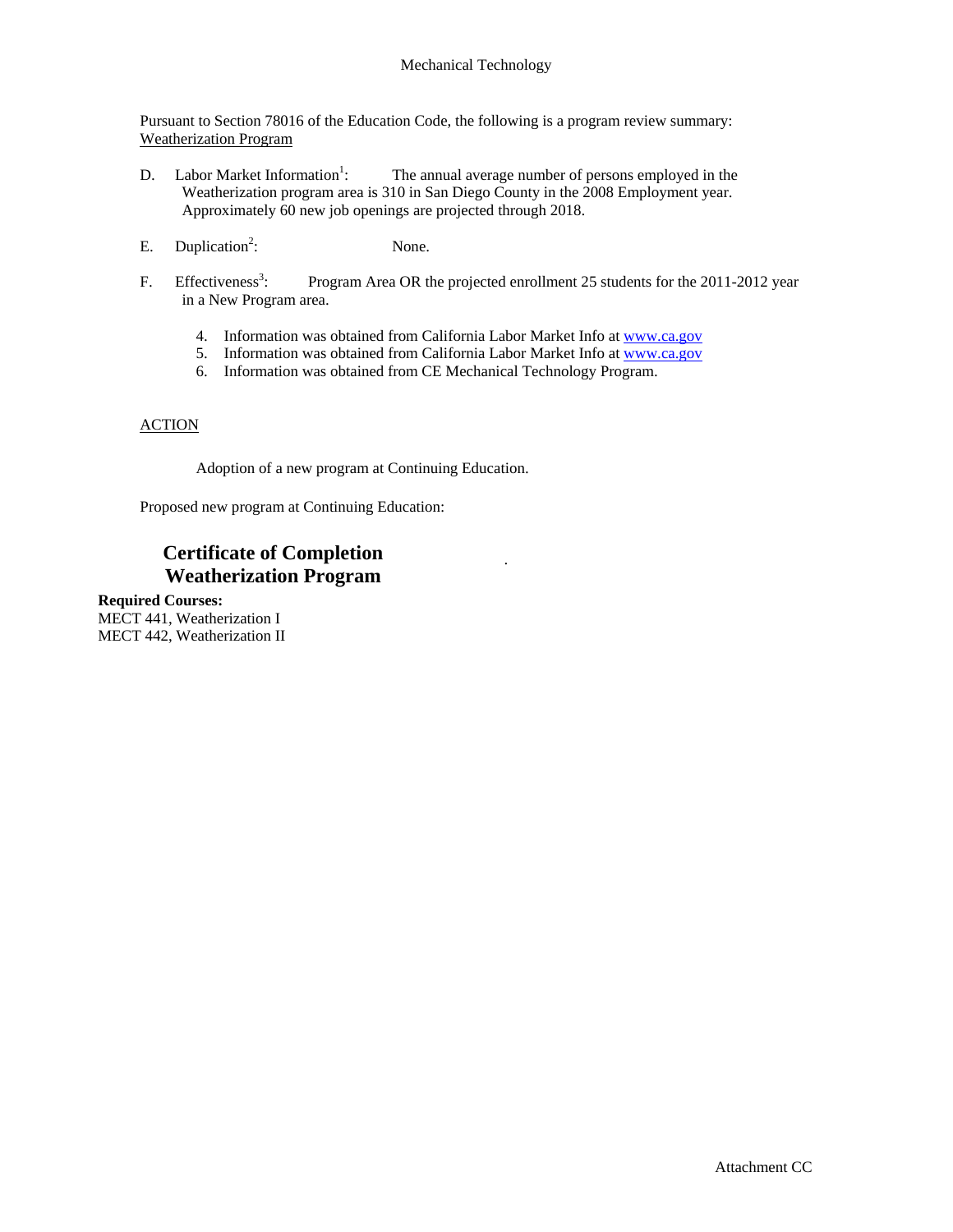Adoption of a program revision at City College.

Proposed program revision at City College:

## **Associate in Arts Degree Musical Theater**

| <b>Courses Required for the Major:</b>            | Units |
|---------------------------------------------------|-------|
|                                                   |       |
| DRAM 119 Acting for Film and Television 3         |       |
|                                                   |       |
|                                                   |       |
|                                                   |       |
| DRAM 172 Beginning Musical Theater Audition 2     |       |
| DRAM 173 Intermediate Musical Theater Workshop .2 |       |
| DRAM 174 Advanced Musical Theater Workshop 2      |       |
| DRAM 251 Musical Comedy Rehearsal, Production     |       |
|                                                   |       |
|                                                   |       |
| Total Units = $15.5 - 19$                         |       |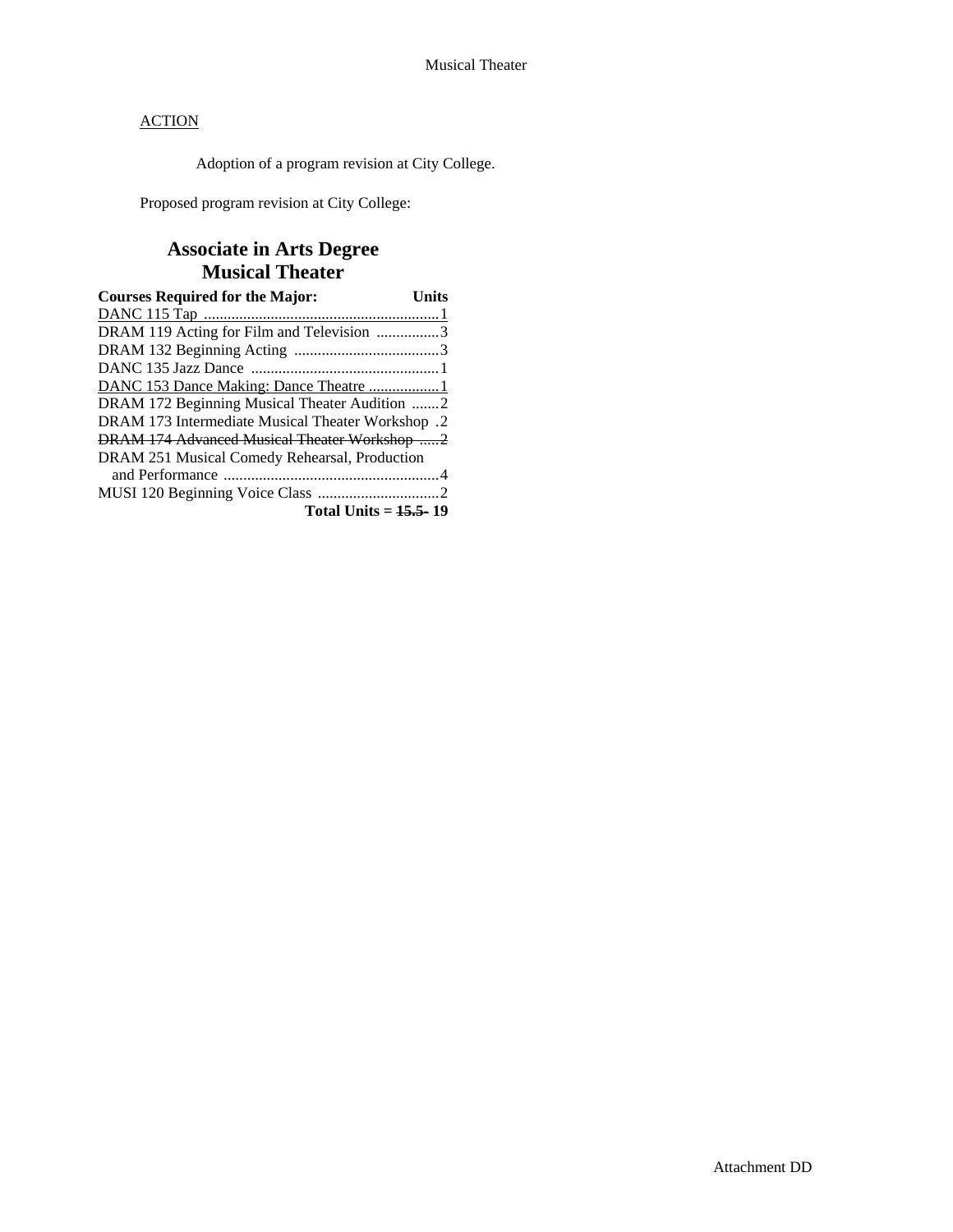Adoption of a program revision at City College.

Proposed program revision at City College:

## **Associate in Science Degree Registered Nursing Program (Generic) Nursing (Generic RN)**

| <b>Program Prerequisites:</b><br><b>Units</b>            |
|----------------------------------------------------------|
|                                                          |
|                                                          |
|                                                          |
| <b>Courses Required for the Major:</b><br><b>Units</b>   |
| ENGL 101 Reading and Composition 3                       |
|                                                          |
| SPEE COMS 103 Oral Communication or                      |
| SPEE COMS 135 Interpersonal Communication 3              |
| <b>ANTH 103 Introduction to Cultural Anthropology or</b> |
| SOCO 101Principles of Sociology or                       |
| SOCO 110Contemporary Social Problems 3                   |
|                                                          |
| NRSE 102 Fundamental Nursing Concepts and                |
|                                                          |
| NRSE 103 Fundamental Nursing Concepts and                |
|                                                          |
| NRSE 104 Pharmacology for Nursing Practice 1             |
|                                                          |
|                                                          |
| NRSE 202 Adult Health Nursing III  4.5                   |
| NRSE 203 Psychosocial and Gerontological Nursing 4.5     |
|                                                          |
| NRSE 205 Transition to the Registered Nurse Role  4      |
|                                                          |
| NRSE 141 Pharmacology for Nursing 1                      |
| NRSE 142 Medical Surgical Nursing I 4.5                  |
| NRSE 144 Medical Surgical Nursing II 4.5                 |
| NRSE 146 Maternal-Child Health Nursing 4.5               |
| NRSE 240 Medical/Surgical Nursing III 4.5                |
| <b>NRSE 242 Mental Health &amp; Gerontological</b>       |
|                                                          |
| NRSE 244 Medical Surgical Nursing IV 4.5                 |
|                                                          |

**Total Units = 51 49**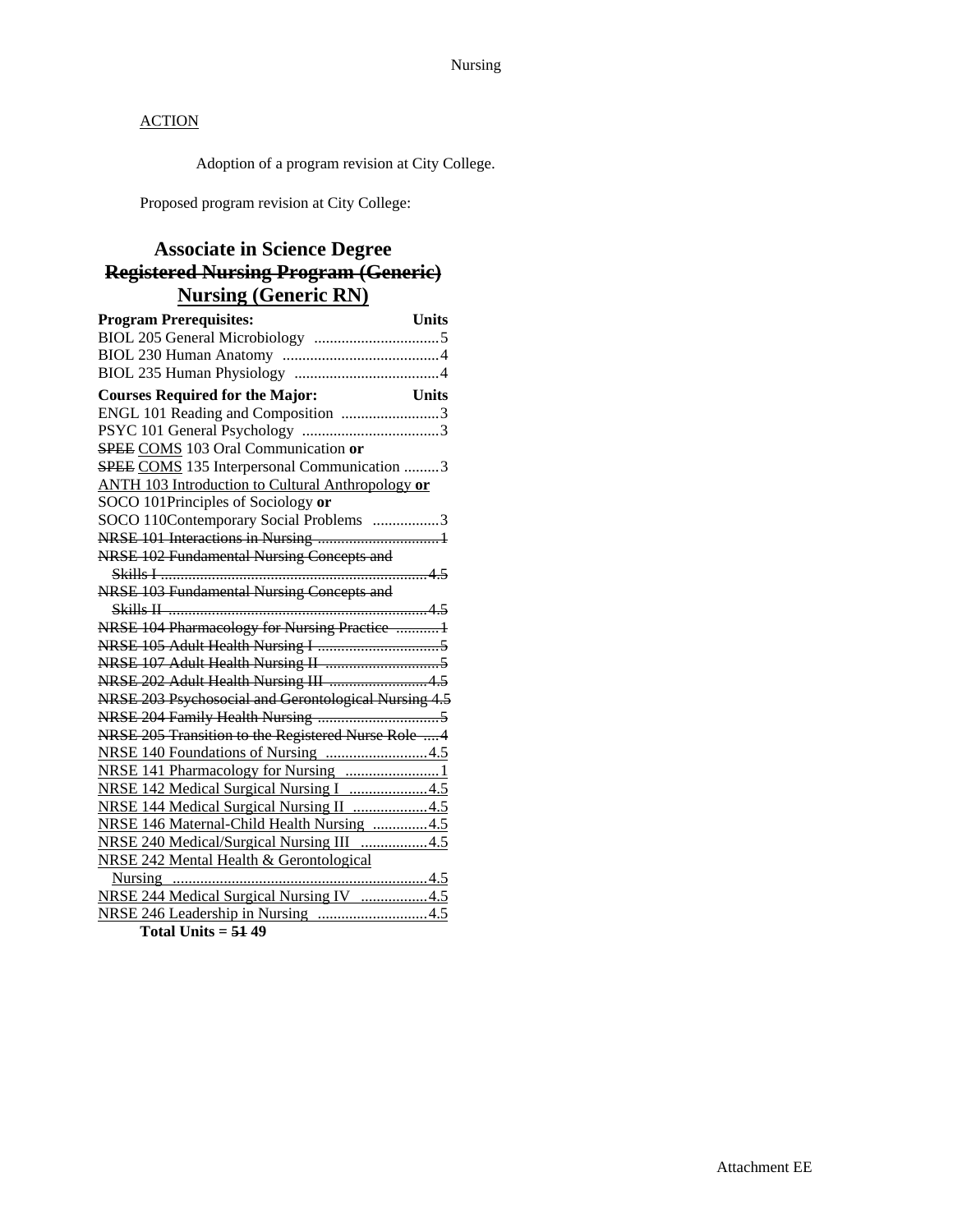Adoption of a program revision at City College.

Proposed program revision at City College:

## **Certificate of Achievement Photography**

| <b>Courses Required for the Major:</b>              | Units |
|-----------------------------------------------------|-------|
| ARTF 150A Two-Dimensional Design 3                  |       |
| PHOT 100 Basic Black-and-White Photography 3        |       |
| PHOT 109 Photographic Composition and Design 3      |       |
|                                                     |       |
| PHOT 135 Intermediate Black and White Photography 3 |       |
| PHOT 143 Introduction to Digital Photography 3      |       |
| PHOT 145 Color Transparency Photography 2           |       |
|                                                     |       |
|                                                     |       |
| PHOT 200A Photographic Lighting Techniques  4       |       |
| PHOT 259 The Photographic Portfolio 3               |       |

#### **Select One Course From:**

| PHOT 155 Color Photography, Negative 3 |  |
|----------------------------------------|--|
| PHOT 156 Color Photography Positive 3  |  |
|                                        |  |

#### **Select One Course From:**

#### **Select a Minimum of Six Units from the Following:**

| PHOT 201 Intermediate Lighting Techniques 4 |  |
|---------------------------------------------|--|
|                                             |  |
| PHOT 230 Advertising Photography 3          |  |
| PHOT 240 Large Format Photography 3         |  |
|                                             |  |
| PHOT 257 Wedding and Event Photography 2    |  |

#### **Select A Minimum Of 9 Units From The Following:**

| PHOT 135 Intermediate Black-and-White Photography3         |
|------------------------------------------------------------|
| <b>PHOT</b> 165 Electronic Portfolios for Photographers  3 |
|                                                            |
| PHOT 215 Photo Journalism and Documentary                  |
|                                                            |
| <b>PHOT 235 Advanced Black and White Photography 3</b>     |

| PHOT 243 Advanced Digital Photography 3           |  |
|---------------------------------------------------|--|
| PHOT 245 Landscape and Nature Photography 3       |  |
| PHOT 255 Photographic Exhibition and Curatorial 3 |  |

#### **Select A Minimum Of 3 Units From The**

| <b>PHOT 127 Self Promotion for Professional</b>                                                        |
|--------------------------------------------------------------------------------------------------------|
|                                                                                                        |
|                                                                                                        |
|                                                                                                        |
| PHOT 237 Historic & Alternative Photo                                                                  |
|                                                                                                        |
| <b>PHOT 258 Production for Commercial</b>                                                              |
|                                                                                                        |
|                                                                                                        |
| $\mathbf{r}$ . $\mathbf{r}$ . $\mathbf{r}$ . $\mathbf{r}$ . $\mathbf{r}$ . $\mathbf{r}$ . $\mathbf{r}$ |

**Total Units = 23 42**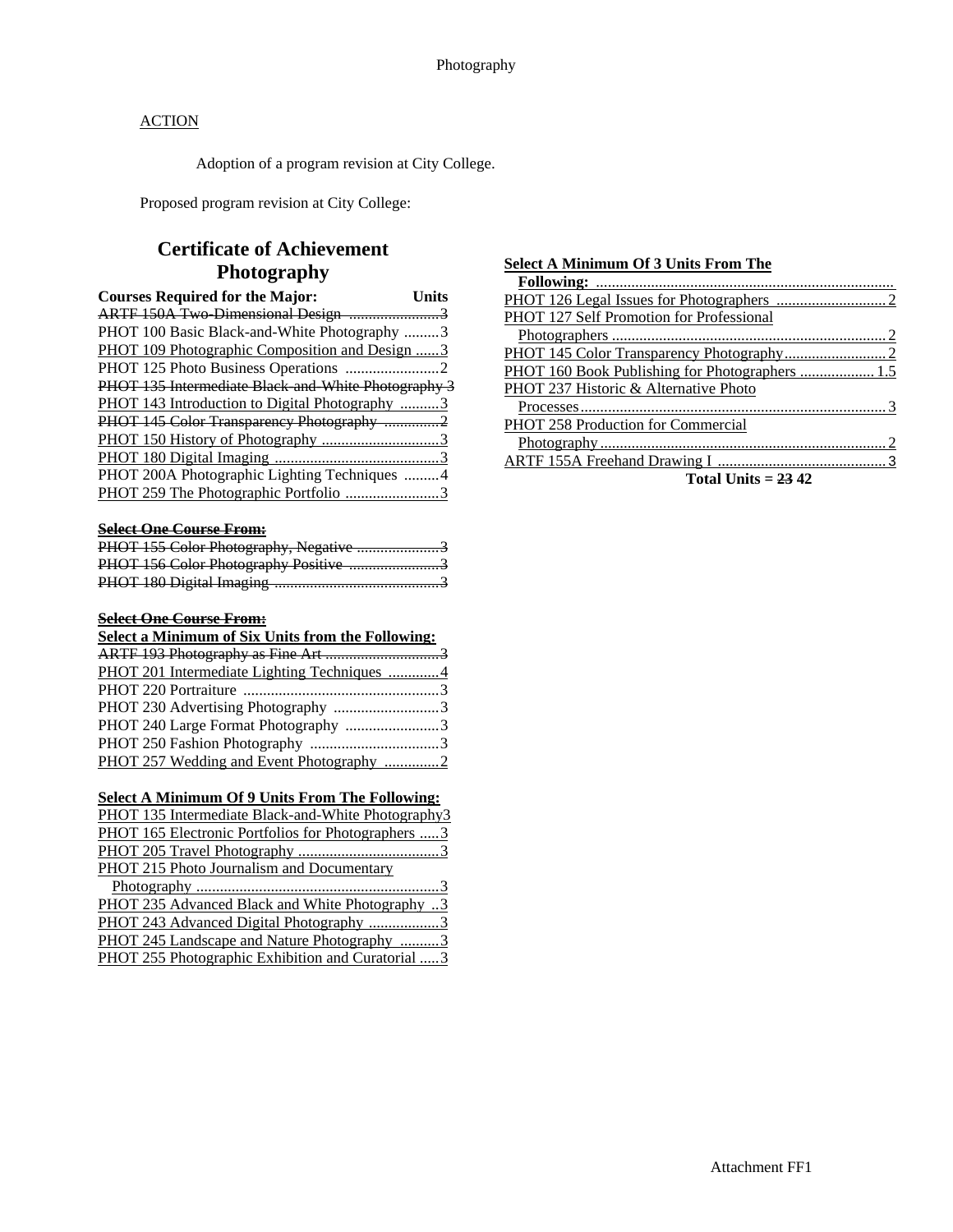# **Associate in Arts Degree Photography**

### **Courses Required for the Major:Units**

| PHOT 100 Basic Black-and-White Photography 3          |  |
|-------------------------------------------------------|--|
| <b>PHOT 109 Photographic Composition and Design 3</b> |  |
|                                                       |  |
| PHOT 135 Intermediate Black and White Photography 3   |  |
| PHOT 143 Introduction to Digital Photography 3        |  |
| PHOT 145 Color Transparency Photography 2             |  |
|                                                       |  |
|                                                       |  |
| PHOT 200A Photographic Lighting Techniques 4          |  |
|                                                       |  |

#### **Select Three Courses From:**

| Select a Minimum of Six Units from the Following: |  |
|---------------------------------------------------|--|
|                                                   |  |
| PHOT 201 Intermediate Lighting Techniques 4       |  |
|                                                   |  |
| PHOT 230 Advertising Photography 3                |  |
| PHOT 240 Large Format Photography 3               |  |
|                                                   |  |
|                                                   |  |

### **Select One Course From:**

| PHOT 155 Color Photography, Negative 3 |  |
|----------------------------------------|--|
| PHOT 156 Color Photography Positive 3  |  |
|                                        |  |

### **Select One Course From:**

| ARTF 110 Art History: Prehistoric to Gothic 3 |  |
|-----------------------------------------------|--|
| ARTF 111 Art History: Renaissance to Modern 3 |  |
| ARTF 150B Beginning Graphic Design 3          |  |
| ARTF 151 Three Dimensional Design 3           |  |
|                                               |  |
|                                               |  |

### **Select A Minimum Of 9 Units From The Following:**

| PHOT 135 Intermediate Black-and-White Photography3     |
|--------------------------------------------------------|
| PHOT 165 Electronic Portfolios for Photographers 3     |
|                                                        |
| PHOT 215 Photo Journalism and Documentary              |
|                                                        |
| <b>PHOT 235 Advanced Black and White Photography</b> 3 |
| PHOT 243 Advanced Digital Photography 3                |
| PHOT 245 Landscape and Nature Photography 3            |
| PHOT 255 Photographic Exhibition and Curatorial  3     |
|                                                        |

| <b>Select A Minimum Of 3 Units From The</b> |
|---------------------------------------------|
| <b>Following:</b>                           |
|                                             |
| PHOT 127 Self Promotion for Professional    |
|                                             |
|                                             |
|                                             |
|                                             |
| <b>PHOT 258 Production for Commercial</b>   |
|                                             |
| ARTF 155A Freehand Drawing I 3              |

**Total Units = 29-30 42**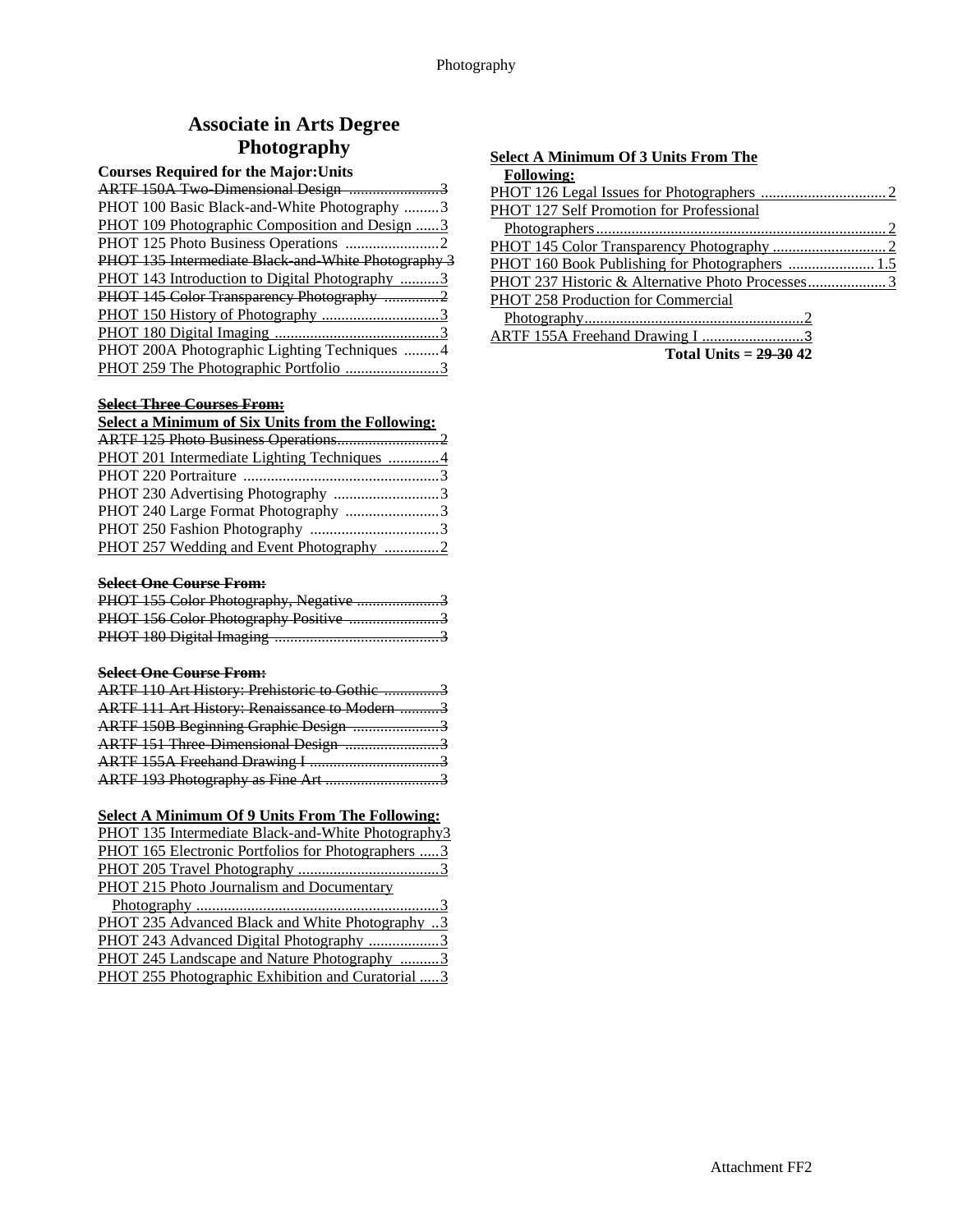Adoption of a new program at City College.

Proposed new program at City College:

## **Associate in Arts Degree Psychology for Transfer**

**Required Courses: Units**  PSYC 101, General Psychology\* PSYC 255, Introduction to Psychological Research BIOL 200, Biological statistics **or** MATH 119, Elementary Statistics\* **or** PSYC 258, Behavioral Science and Statistics\* ............. 9 **Select one of the following courses:** BIOL 107, General Biology–Lecture and Laboratory\* **or** PSYC 260, Introduction to Physiological Psychology\*3-4 **Select one of the following courses (not selected above) to meet the lower division preparation for the major to your transfer university:** BIOL 107, General Biology-Lecture and Laboratory\* BIOL 210A, Introduction to the Biological Sciences I\* BIOL 230, Human Anatomy\* CHEM 100, Fundamentals of Chemistry\* CHEM 100L, Fundamentals of Chemistry Laboratory\* CHEM 130, Introduction to Organic and Biological Chemistry\* CHEM 130L, Introduction to Organic and Biological Chemistry\* CHEM 200, General Chemistry I\* CHEM 200L, General Chemistry I\* CHEM 201, General Chemistry II\* CHEM 201L, General Chemistry II Laboratory\* CHIL 101, Human Growth and Development\* CISC 192, C/C++ Programming ENGL 101, Reading and Composition\* **or** ENGL 105, Composition and Literature\* ENGL 205, Critical Thinking\* MATH 104, Trigonometry\* MATH 108/108L, Intermediate Scientific Programming/Laboratory MATH 150, Calculus with Analytic Geometry I\* MATH 151, Calculus with Analytic Geometry II\* PHIL 100, Logic and Critical Thinking\* PHIL 205, Critical Thinking and Writing in Philosophy\* PHYS 125, General Physics\* PHYS 126, General Physics II\* PHYS 180A/180B, General Physics I/Laboratory I\* PHYS 181A/181B, General Physics II/Laboratory II\* PHYS 195, Mechanics\* PHYS 196, Electricity and Magnetism \* PSYC 155, Introduction to Personality\* PSYC 161, Introduction to Counseling\*

PHYS 197, Waves, Optics, and Modern Physics\* PSYC 155, Introduction to Personality\* PSYC 166, Introduction to Social Psychology\* PSYC 211, Learning\* PSYC 230, Psychology of Lifespan Development\* PSYC 260, Introduction to Physiological Psychology\* SOCO 101, Principles of Sociology\* SOCO 110, Contemporary Social Problems\* ................... 3-5 **If needed to total 18 units, select one of the following courses (not completed above) to meet the lower division preparation for the major to your transfer university:** BIOL 107, General Biology-Lecture and Laboratory\* BIOL 210A, Introduction to the Biological Sciences I\* BIOL 230, Human Anatomy\* CHEM 100, Fundamentals of Chemistry\* CHEM 100L, Fundamentals of Chemistry Laboratory\* CHEM 130, Introduction to Organic and Biological Chemistry\* CHEM 130L, Introduction to Organic and Biological Chemistry\* CHEM 200, General Chemistry I\* CHEM 200L, General Chemistry I\* CHEM 201, General Chemistry II\* CHEM 201L, General Chemistry II Laboratory\* CHIL 101, Human Growth and Development\* CISC 192, C/C++ Programming ENGL 101, Reading and Composition\* **or** ENGL 105, Composition and Literature\* ENGL 205, Critical Thinking \* MATH 104, Trigonometry\* MATH 108/108L, Intermediate Scientific Programming/Laboratory MATH 150, Calculus with Analytic Geometry I\* MATH 151, Calculus with Analytic Geometry II\* PHIL 100, Logic and Critical Thinking\* PHIL 205, Critical Thinking and Writing in Philosophy\* PHYS 125, General Physics\* PHYS 126, General Physics II\* PHYS 180A/180B, General Physics I/Laboratory I\* PHYS 181A/181B, General Physics II/Laboratory II\* PHYS 195, Mechanics\* PHYS 196, Electricity and Magnetism \* PHYS 197, Waves, Optics, and Modern Physics\* PSYC 111, Psychological/Social Aspects of Aging, Death and Dying\* PSYC 135, Marriage and Family Relations\* PSYC 137, Human Sexual Behavior\*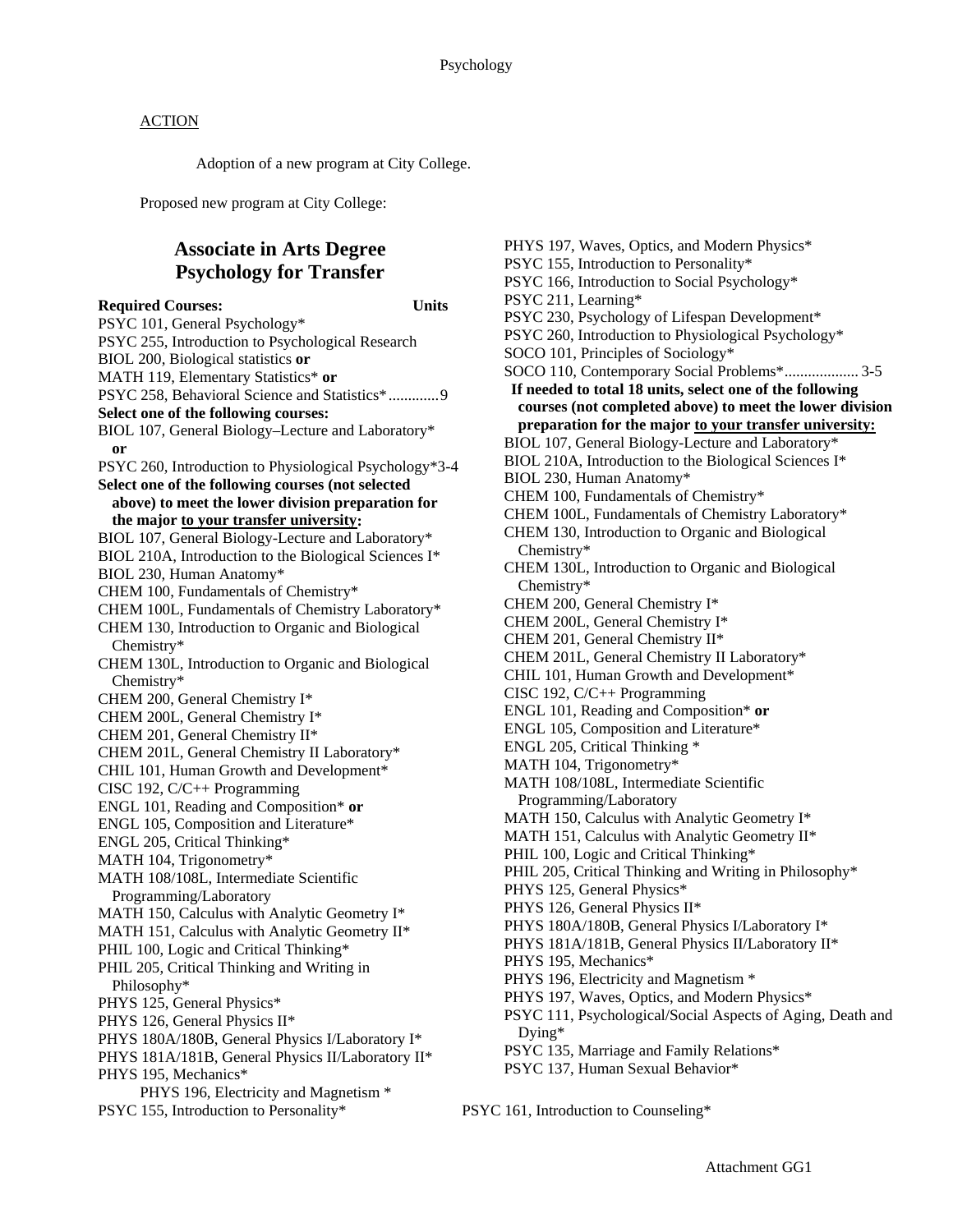PSYC 165, Theories of Consciousness\* PSYC 166, Introduction to Social Psychology\* PSYC 211, Learning\* PSYC 230, Psychology of Lifespan Development\* PSYC 245, Abnormal Psychology\* PSYC 260, Introduction to Physiological Psychology \* SOCO 101, Principles of Sociology\* SOCO 110, Contemporary Social Problems\* ............3-5 **Total Units = 18-23**.

\*Course also fulfills general education requirements for the CSU GE or IGETC pattern.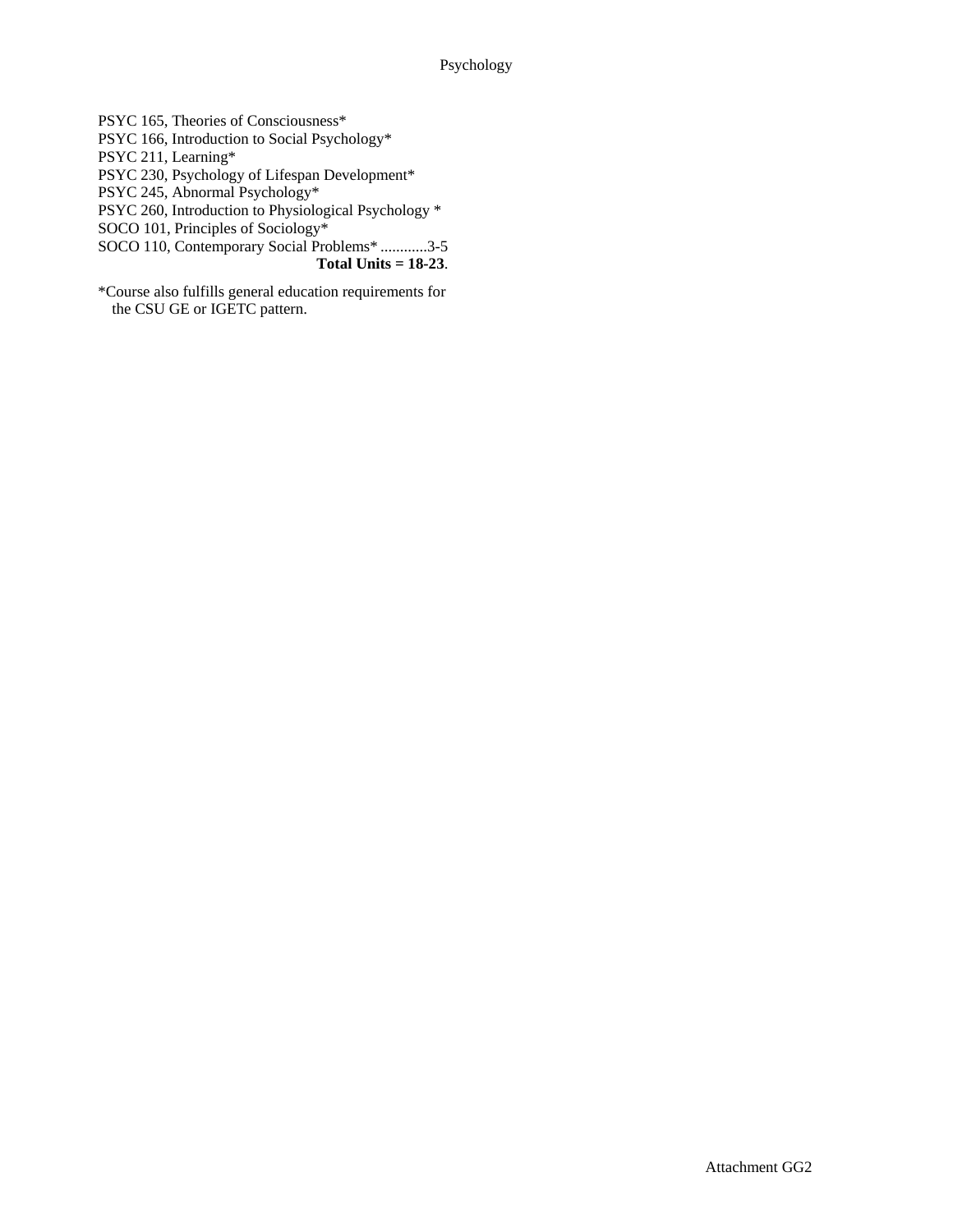Adoption of a new program at Mesa College.

Proposed new program at Mesa College:

## **Associate in Arts Degree Psychology for Transfer**

**Required Courses: Units**  PSYC 101, General Psychology\* PSYC 255, Introduction to Psychological Research BIOL 200, Biological statistics **or** MATH 119, Elementary Statistics\* **or** PSYC 258, Behavioral Science and Statistics\* ........9-10 **Select one of the following courses:** BIOL 107, General Biology–Lecture and Laboratory\* **or** PSYC 260, Introduction to Physiological Psychology\*3-4 **Select one of the following courses (not selected above):**  *(It is recommended to select courses that meet lower division major preparation requirements for your university)*  BIOL 107, General Biology-Lecture and Laboratory\* BIOL 210A, Introduction to the Biological Sciences I-Lecture and Laboratory\* BIOL 230, Human Anatomy-Lecture and Laboratory\* CHEM 100/100L, Fundamentals of Chemistry/Laboratory\* CHEM 130/130L, Introduction to Organic and Biological Chemistry/Laboratory\* CHEM 200/200L, General Chemistry I/Laboratory\* CHEM 201/201L, General Chemistry II/Laboratory\* CHIL 101, Human Growth and Development\* CISC 192, C/C++ Programming ENGL 101, Reading and Composition\* ENGL 105, Composition and Literature\* ENGL 205, Critical Thinking\* MATH 104, Trigonometry\* MATH 150, Calculus with Analytic Geometry I\* MATH 151, Calculus with Analytic Geometry II\* PHIL 100, Logic and Critical Thinking\* PHIL 205, Critical Thinking and Writing in Philosophy\* PHYS 125, General Physics\* PHYS 126, General Physics II\* PHYS 195, Mechanics\* PHYS 196, Electricity and Magnetism\* PHYS 197, Waves, Optics, and Modern Physics\* PSYC 121, Introduction to Child Psychology\* PSYC 125, Introduction to Behavior Modification PSYC 155, Introduction to Personality\* PSYC 166, Introduction to Social Psychology\*

PSYC 211, Learning\* PSYC 230, Psychology of Lifespan Development\* PSYC 260, Introduction to Physiological Psychology \* SOCO 101, Principles of Sociology\* SOCO 110, Contemporary Social Problems\* ................... 3-5 **Select one course from the following (not selected above):**  *(It is recommended to select courses that meet lower division major preparation requirements for your university)*  BIOL 107, General Biology-Lecture and Laboratory\* BIOL 210A, Introduction to the Biological Sciences I-Lecture and Laboratory\* BIOL 230, Human Anatomy-Lecture and Laboratory\* CHEM 100/100L, Fundamentals of Chemistry/Laboratory\* CHEM 130/130L, Introduction to Organic and Biological Chemistry/Laboratory\* CHEM 200/200L, General Chemistry I/Laboratory\* CHEM 201/201L, General Chemistry II/Laboratory\* CHIL 101, Human Growth and Development\* CISC 192, C/C++ Programming ENGL 101, Reading and Composition\* ENGL 105, Composition and Literature\* ENGL 205, Critical Thinking\* MATH 104, Trigonometry\* MATH 150, Calculus with Analytic Geometry I\* MATH 151, Calculus with Analytic Geometry II\* PHIL 100, Logic and Critical Thinking\* PHIL 205, Critical Thinking and Writing in Philosophy\* PHYS 125, General Physics-Lecture and Laboratory\* PHYS 126, General Physics II-Lecture and Laboratory\* PHYS 195, Mechanics-Lecture and Laboratory\* PHYS 196, Electricity and Magnetism-Lecture and Laboratory\* PHYS 197, Waves, Optics, and Modern Physics-Lecture and Laboratory\* PSYC 111, Psychological/Social Aspects of Aging, Death and Dying\* PSYC 112, Interpersonal Relations\* PSYC 121, Introduction to Child Psychology\* PSYC 125, Introduction to Behavior Modification PSYC 128, Biofeedback and Stress Management\* PSYC 133, Psychology of Women\* PSYC 135, Marriage and Family Relations\* PSYC 137, Human Sexual Behavior\* PSYC 155, Introduction to Personality\* PSYC 161, Introduction to Counseling

PSYC 165, Theories of Consciousness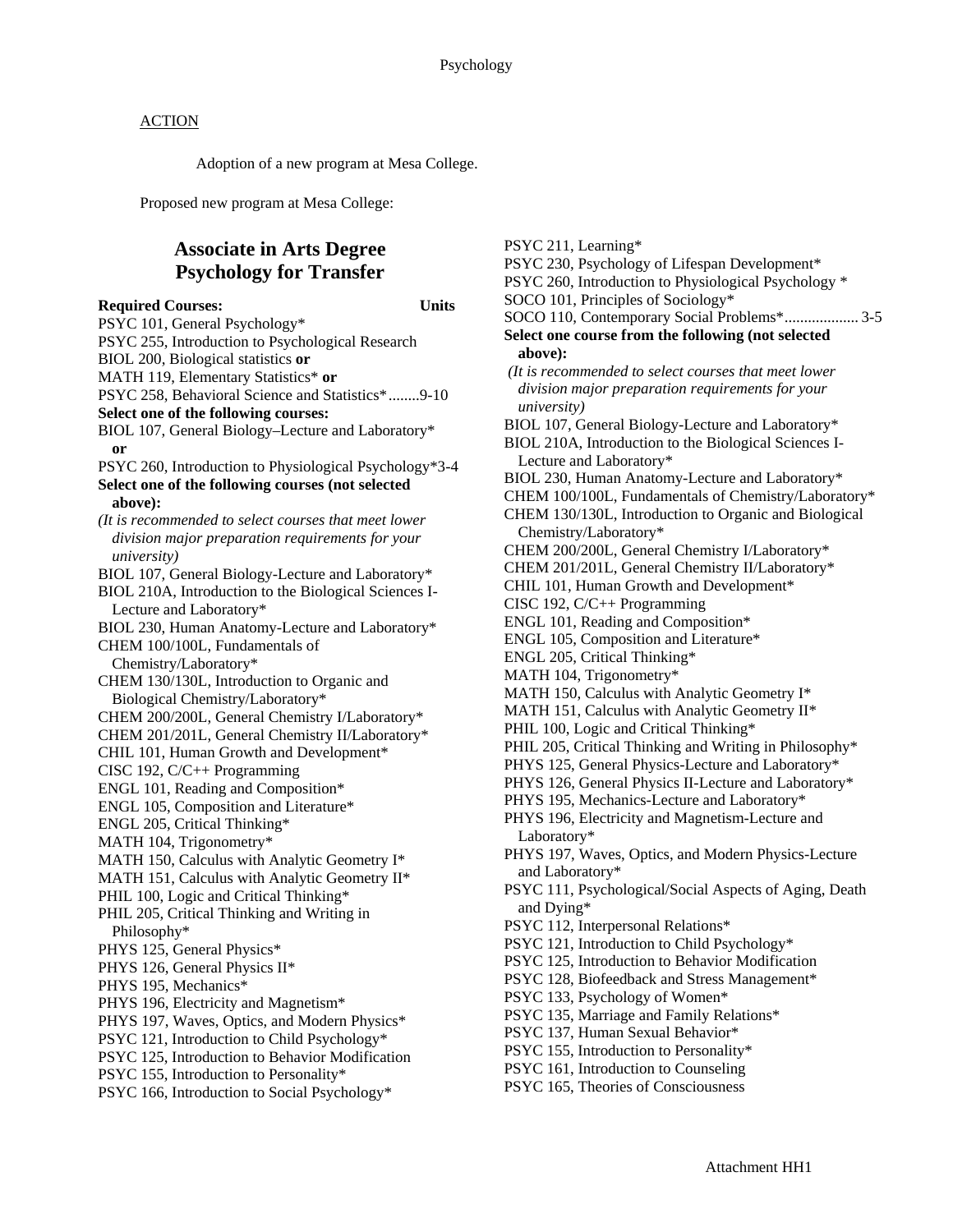PSYC 166, Introduction to Social Psychology\*

PSYC 211, Learning\*

PSYC 230, Psychology of Lifespan Development\*

PSYC 245, Abnormal Psychology

PSYC 260, Introduction to Physiological Psychology\*

PSYC 262, Health Psychology

SOCO 101, Principles of Sociology\*

SOCO 110, Contemporary Social Problems\* ............3-5

**Total Units = 18-24** 

\*Course also fulfills general education requirements for the CSU GE or IGETC pattern.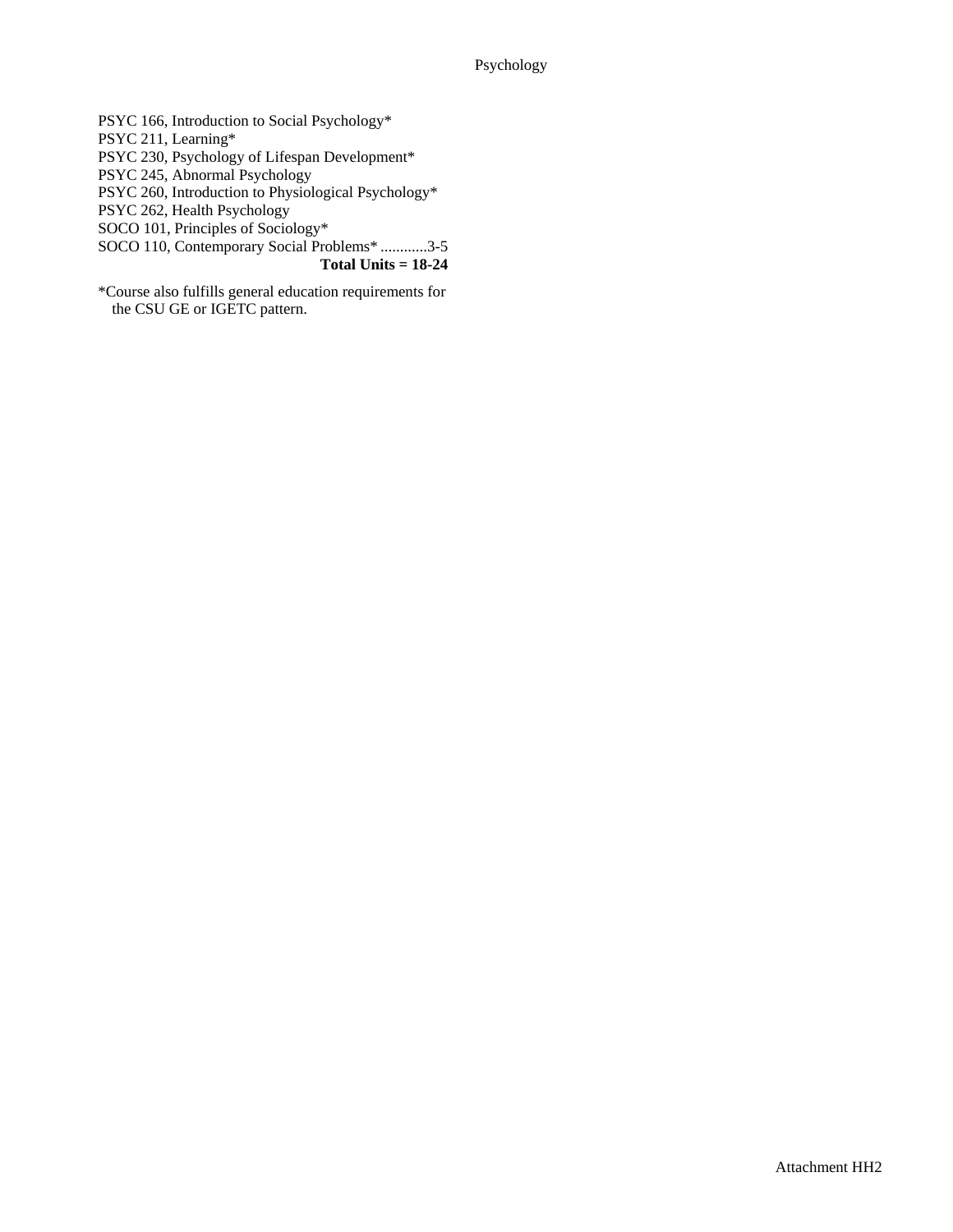Adoption of a new program at Mesa College.

Proposed new program at Mesa College:

## **Associate in Arts Degree Sociology for Transfer**

**Required Course: Units**  SOCO 101, Principles of Sociology .............................. 3 **Select two of the following courses:**  BIOL 200, Biological Statistics\* **or** MATH 119, Elementary Statistics\* **or** PSYC 258, Behavioral Science and Statistics\* PSYC 255, Introduction to Psychological Research SOCO 110, Contemporary Social Problems\* .............. 6 **Select two of the following courses (not selected above):**  *(It is recommended to select courses that meet lower division major preparation requirements for your university)*  BIOL 200, Biological Statistics\* **or** MATH 119, Elementary Statistics\* **or** PSYC 258, Behavioral Science and Statistics\* PSYC 166, Introduction to Social Psychology\* PSYC 255, Introduction to Psychological Research SOCO 110, Contemporary Social Problems\* SOCO 125, Sociology of the Family\* SOCO 201, Advanced Principles of Sociology\* SOCO 223, Globalization and Social Change\* ............ 6 **Select one course from the following (not selected above):**  *(It is recommended to select courses that meet lower division major preparation requirements for your university)*  ANTH 103, Introduction to Cultural Anthropology\* BIOL 200, Biological Statistics\* **or** MATH 119, Elementary Statistics\* **or** PSYC 258, Behavioral Science and Statistics\* ENGL 105, Composition and Literature\* ENGL 205, Critical Thinking\* GEOG 102, Cultural Geography\* PHIL 100, Logic and Critical Thinking\* PHIL 205, Critical Thinking and Writing in Philosophy\* PSYC 101, General Psychology\* PSYC 166, Introduction to Social Psychology\* PSYC 255, Introduction to Psychological Research SOCO 110, Contemporary Social Problems\* SOCO 125, Sociology of the Family\* SOCO 201, Advanced Principles of Sociology\* SOCO 223, Globalization and Social Change\* ............. 3  **Total Units = 18** 

**\*** Course also fulfills general education requirements for the CSUGE or IGETC pattern.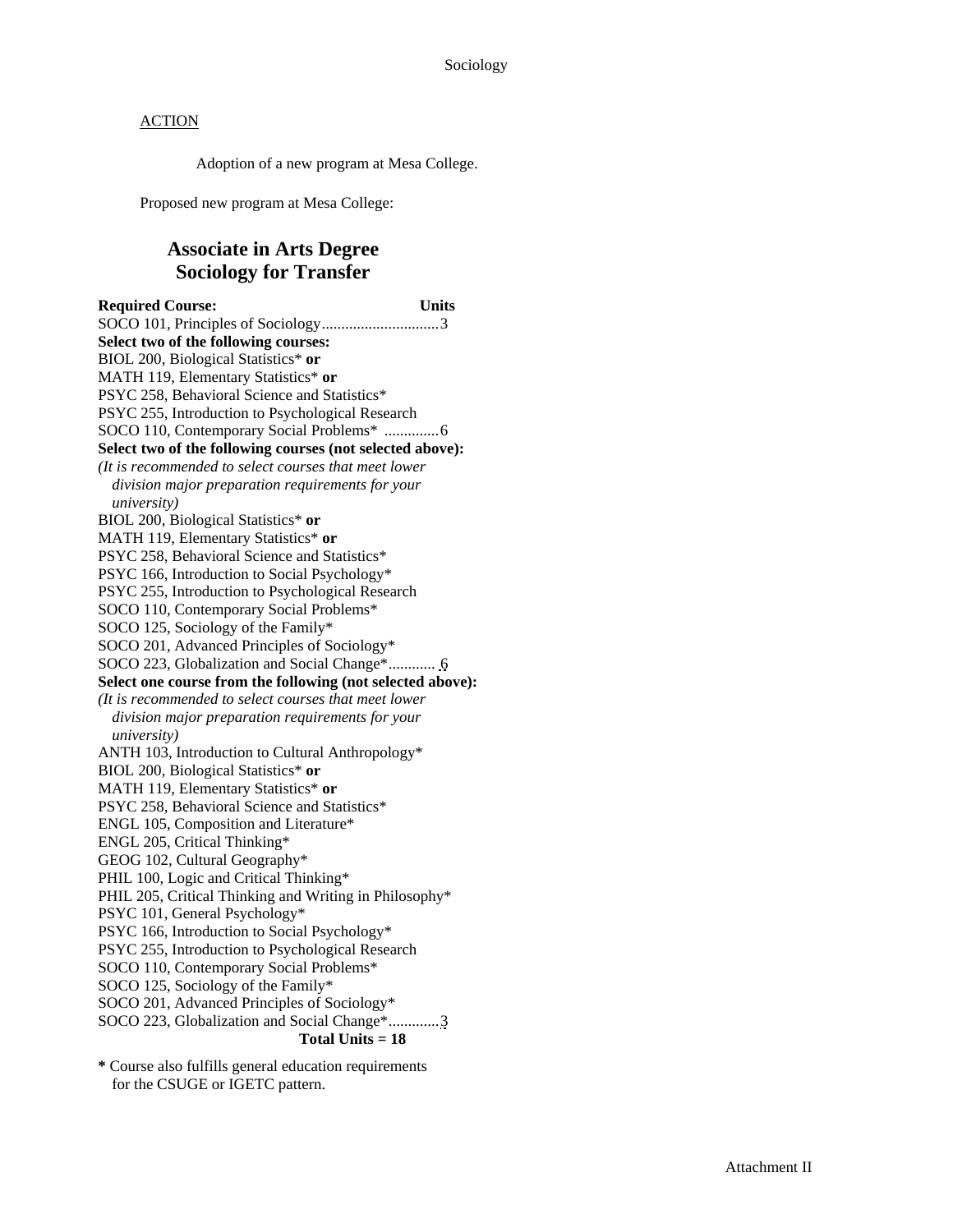Adoption of a new program at Miramar College.

Proposed new program at Miramar College:

## **Associate in Arts Degree Sociology for Transfer**

### **Required Courses: Units**  SOCO 101, Principles of Sociology\* SOCO 110, Contemporary Social Problems\* MATH 119, Elementary Statistics\* **or** PSYC 258, Behavioral Science and Statistics\* PSYC 166, Introduction to Social Psychology\* PSYC 255, Introduction to Psychological Research\* ................................................................ 15 **Select one of the following courses:**  *(It is recommended to select courses that meet lower division major preparation requirements for your transfer university)*  SOCO 201, Advanced Principles of Sociology\* SOCO 223, Globalization and Social Change\* ANTH 103, Introduction to Cultural Anthropology\* ENGL 205, Critical Thinking\* GEOG 102, Cultural Geography\* PHIL 100, Logic and Critical Thinking\* PSYC 101, General Psychology\* PSYC 135, Marriage and Family Relations\* ................ 3 **Total Units = 18**  \* Course also fulfills general education requirements for the CSU GE or IGETC pattern.